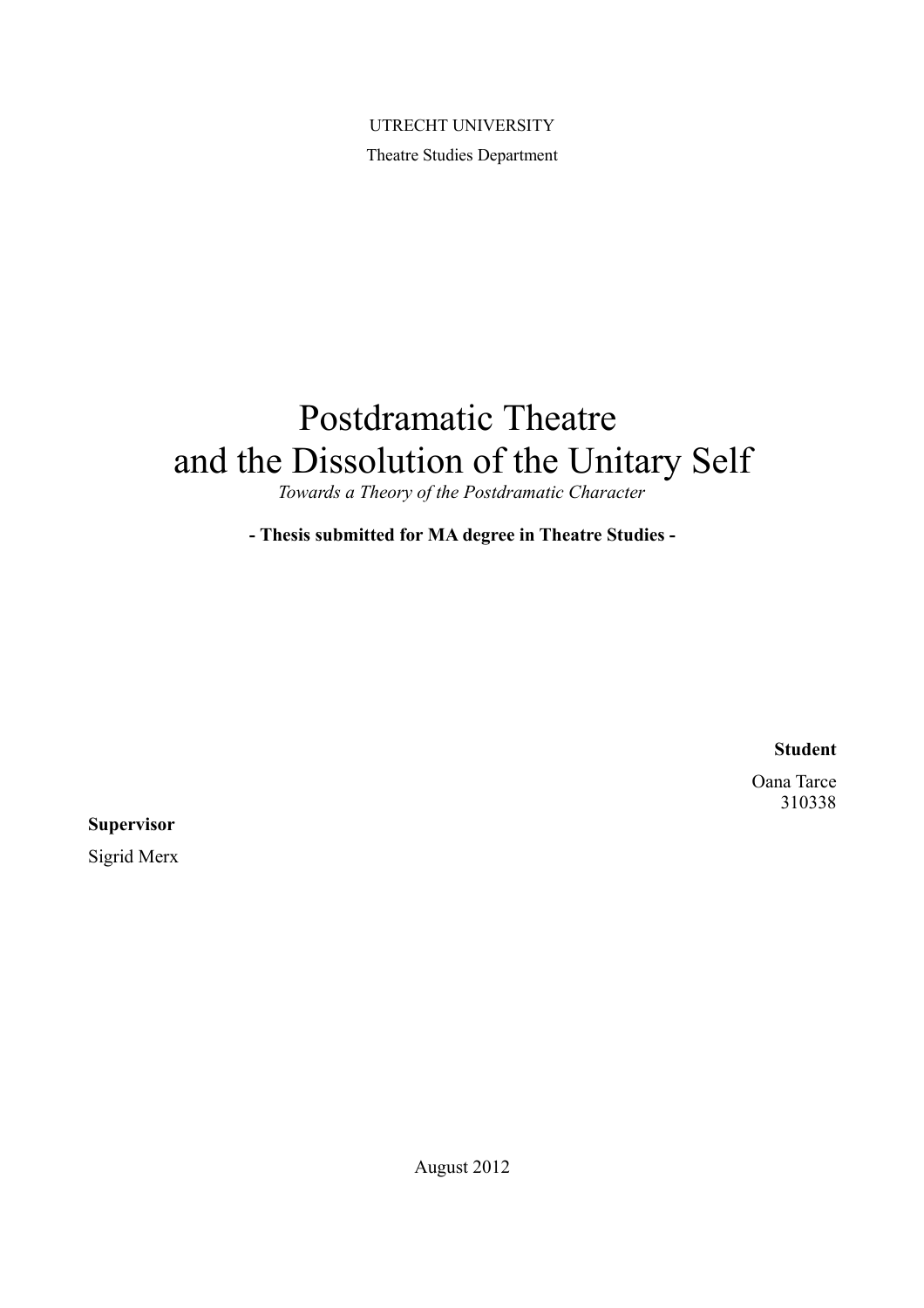# **CONTENTS:**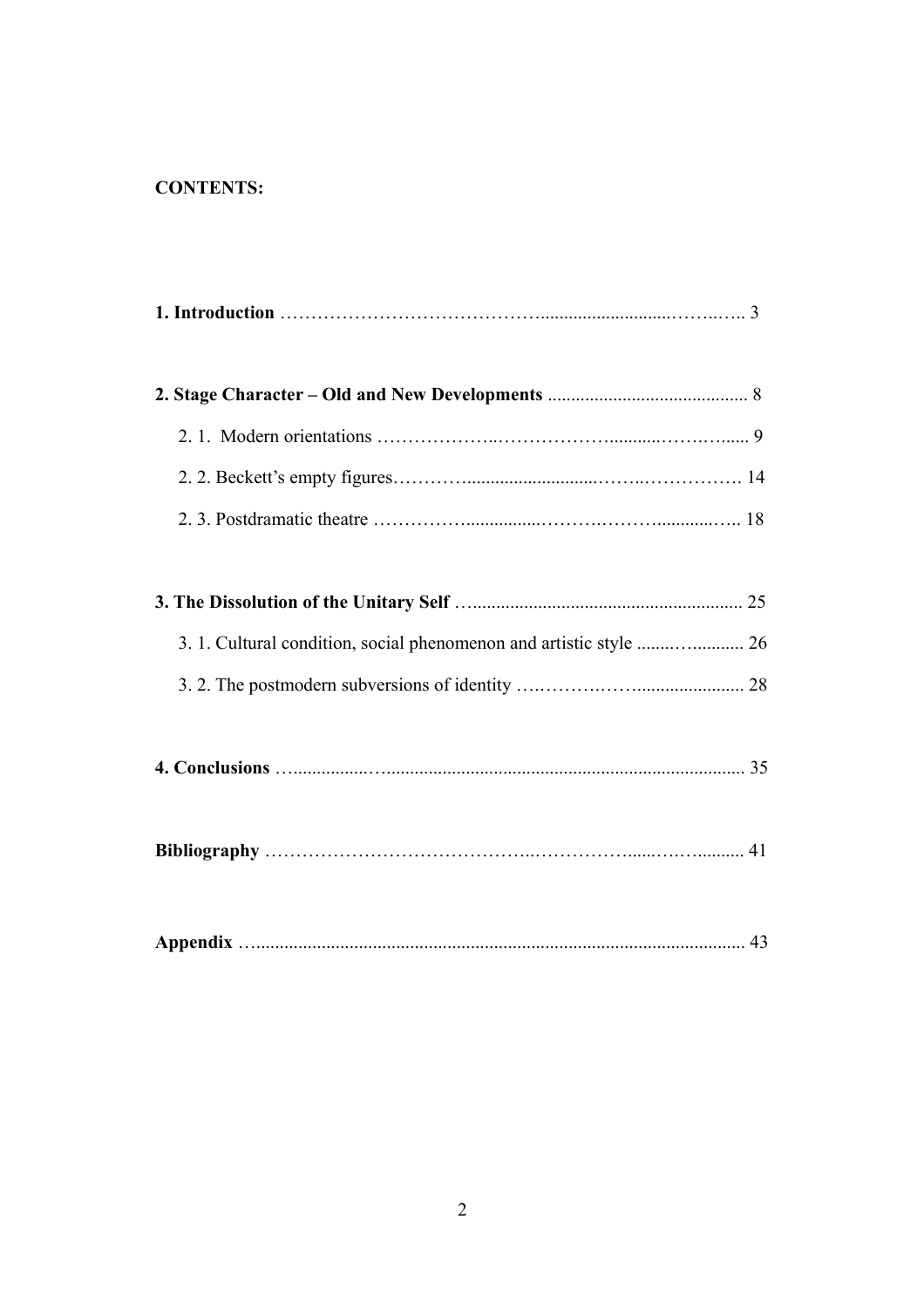# **1. Introduction**

For decades now, critical theories under the names of deconstruction and poststructuralism have undermined essentialist and traditionalist notions of personal identity. The stage appears to reflect this by the so called "death of character", and the associated "death of the author". Since their beginning, as their names indicate, theory and theatre have been constantly disputing the right to dominate the "place of seeing"[1](#page-2-0) , and so it comes as no surprise that they simultaneously undergo similar movements. For this reason, any examination of the current theatre practice and theory can be illuminated by the contemporary critical and philosophical theories – one of the basis on which lays my methodological approach.

## *Thesis*

In my paper, I will focus on a particular concept from the postdramatic stage and discourse, namely the dissolution of the unity of character. Through various mechanisms, such as doubling, multiplication, and fragmentation of the characters that the actor embodies, the unity and cohesion of the stage character is overthrown. The lack of narratives, dramatic action and psychologically fashioned individuals has enforced the move towards a non-representational mode in which human figures appear on stage. In place of the old dramatic shaping devices, like dialogue, conflict, and plot, new elements, like intermediality, intertextuality, self-referentiality, theatricality, and visuality, prevail on the postdramatic stage. And instead of univocal representations of human individuals, they lead to ambiguous, multilevel and multivocal figures that lack a coherent identity.

The scope of my thesis is to examine in a broad sense the nature, signification and implications of the death of the dramatic character. For this purpose, I will draw from both the postmodernist theories of the last decades, and the developments performed at the level of the dramatic character during the last century, and I will show that far from the real death of the character, the postdramatic stage has witnessed a complex reconfiguration of the nature of character.

Furthermore, I will argue against Lehmann's contention that pure physicality and the

<span id="page-2-0"></span><sup>1</sup> Elinor Fuchs, *The Death of Character: Perspectives on Theater after Modernism* (Bloomington: Indiana University Press, 1996) 146.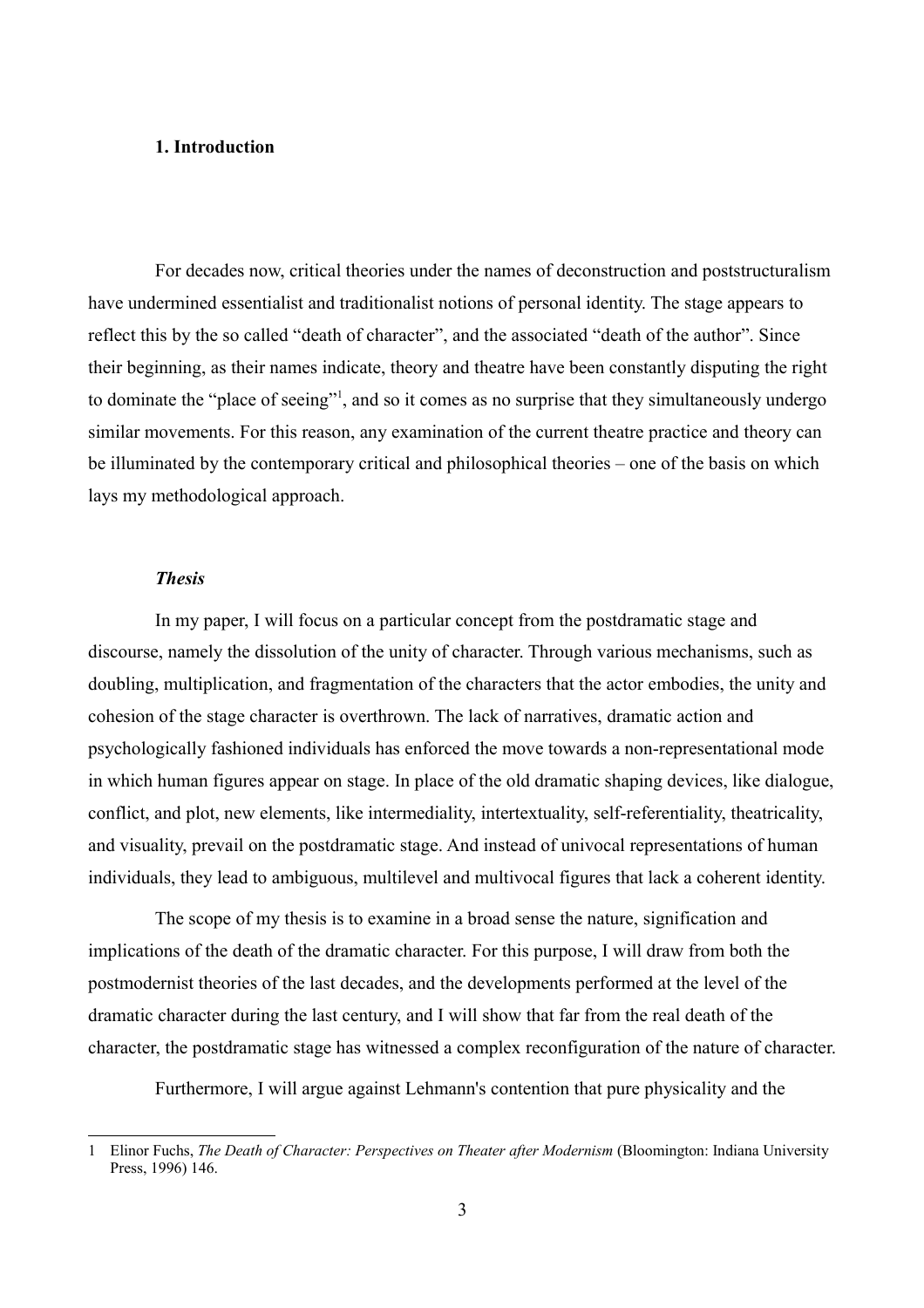intensification of the performer's<sup>[2](#page-3-0)</sup> presence have replaced the actual role playing of the actor<sup>[3](#page-3-1)</sup>. Although a frequently employed dramaturgical strategy nowadays, the presence of the actor in the fictional world of the stage doesn't cancel, but extends his role playing and the scope of his acting. And in the course of this, character becomes an intricate game of masks carried between the selves of the actor and the embodied figures. It is this hybrid creature, with multiple personalities and a dilated, multifunctional self that dramatic character has transfigured into<sup>[4](#page-3-2)</sup>.

#### *Structure*

In the *second chapter*, I will start by expounding Elinor Fuchs' insights into the 20<sup>th</sup> century's theatre. At the level of character, she differentiates three orientations that, stirred by the symbolist movement and paralleling the historical avant-garde, informed modern theatre. She coins them the allegorical, the critical and the theatricalist orientation, and argues that their seeds have been planted in the writings and practice of Strindberg, Brecht, and, respectively, Pirandello<sup>[5](#page-3-3)</sup>. According to her, the climax of these developments prepared the way for the death of the dramatic person as it is reflected in the prevalence of a new type of staging mirrored by the notion of landscape theatre. This concept refers to performances in which the human figure doesn't function as a structuring focal point any longer, and "is treated as an element in what might be described as a theatrical landscape".<sup>[6](#page-3-4)</sup> She argues that it was after Beckett that theatre makers and writers noticed that they are in "a new kind of world in which there is no longer anything ‹out there› or anyone ‹in here to imitate (in Aristotle's term) or to represent".<sup>[7](#page-3-5)</sup>

Considering that the characters, however non-dramatic they were, often play constitutive positions on the postdramatic stage,<sup>[8](#page-3-6)</sup> Fuchs' concept of landscape theatre cannot account

<span id="page-3-0"></span><sup>2</sup> Except when I will be referring to Lehmann's theory of the postdramatic theatre, I will use the terms "performer" and "actor" rather interchangeably. Because my objection to his theory relies in a great measure on disposing of the claims he makes based on his clear cut differentiation between performer and actor (that the former replaced the latter), I will dismiss it. Instead, I will use the term "performer" as to include the wider class of the artistic bodies, including those in dance, musical, opera, live art, and also theatre. According to this usage, the performer in theatre is precisely the actor that embodies postdramatic characters.

<span id="page-3-1"></span><sup>3</sup> Hans-Thies Lehmann, *Postdramatic Theatre* (London: Routledge, 2006) 57.

<span id="page-3-2"></span><sup>4</sup> Which I will term the *postdramatic character*.

<span id="page-3-3"></span><sup>5</sup> Elinor Fuchs, *The Death of Character: Perspectives on Theater after Modernism* (Bloomington: Indiana University Press, 1996) 31-32.

<span id="page-3-4"></span><sup>6</sup> Ibid. 92.

<span id="page-3-5"></span><sup>7</sup> Ibid. 170.

<span id="page-3-6"></span><sup>8</sup> As it is the case for the general postdramatic theatrical stage, as well as for the case studies I will look at, most of the performances cannot be integrally examined through the notion of landscape theatre. On one hand, the characters in Rodrigo García's *Golgota Picnic* do figure as highly vocal elements, with an interchangeable position, in a visually powerful theatrical landscape. But, on another hand, both the multiplication and the fragmentation of the characters' identities represent structuring factors in Elizabeth LeCompte's *Hamlet*. Secondly, Fabian Hinrichs' acting, presence and physicality are fore-fronting elements in the authentic (postdramatic) *one-man* show, *Ich schau dir in die Augen*.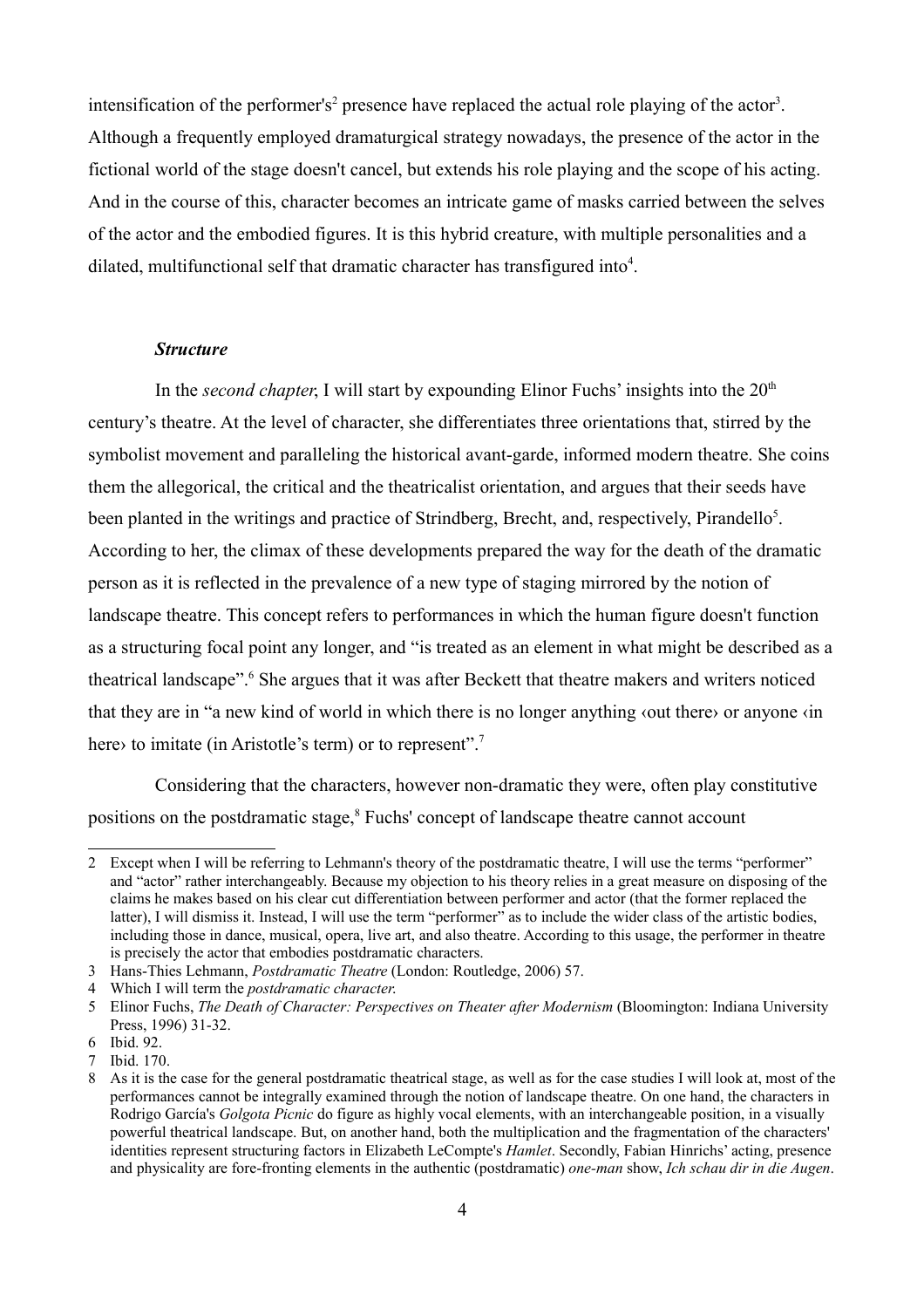comprehensively for the contemporary theatrical stage. For this reason, I will look at Lehmann's insights into the postdramatic theatre and his subversion of role playing and character. As an intermission, I will examine some of Beckett's exemplary characters, in search of the characteristics that prompt Fuchs and many other theorists to regard his work as a fundamental break in the tradition of the last century theatre. I will both show how he expanded the dramaturgical strategies of character presented before, and highlight his original breakthrough – the exploration of the failure of the character's dramatic shaping devices. As I will argue later, this breakthrough is among the central elements that has been informing these new, non-dramatic manners of representation of stage characters.

For Lehmann, in postdramatic theatre, there is a clear cut move of the theatrical body towards the de-realization of "a reality and meaning" and towards pure physicality, which is "most clearly visible" in dance".<sup>[9](#page-4-0)</sup> In this third section, I will point out the manner in which he reduces the complex functioning of the body, with its equivocal masks and manifold presence still extant on the theatre stage, to the functioning of the body on the dance stage. Physicality has indeed pervaded the postdramatic stage, but far from replacing the actor's role playing, has instead emphasized and intensified his multi-layered presence, highlighting the ambiguities of the human self and of the stage characters. I will hence present an alternative position to Lehmann's views on both the functioning of the body, and the nature of the embodiment on the postdramatic stage.

In the *third chapter*, by drawing from some of postmodernist theories and concepts that I found stimulating, I will build a theoretical framework that will support my main argumentation. In the first place, I will expand on Călinescu's postmodernism, Foucault's "death of man", Lyotard's "incredulity towards meta-narratives", and Peter Sloterdijk's "critique of cynical reason". I will use the implications of their theories (the scepticism towards universal ideas, anthropocentric modes of conceptualization, the authority of reason; the propensity for self-reflexivity, multiple-coding, historical self consciousness; and tolerance of ambiguities) to examine, from another standpoint, the transformations that led to and make up the postdramatic stage. For this end, I will delineate how the dissolution of the unity of character is mirrored by each of their modes of conceiving and relating to the human subject, the notion of identity and the world at large.

For instance, several of these postmodernist insights point towards schizophrenic modes of being and acting in the world. Not only they undermine the existence of a unitary self, revealing its multilayer and fractured nature, but they also expose human identity as a construct on which are

Thirdly, the identity, individuality, and presence of the main figure on the stage function as constitutive items in Petrus' *Robo a Gogo*.

<span id="page-4-0"></span><sup>9</sup> Hans-Thies Lehmann, *Postdramatic Theatre* (London: Routledge, 2006) 163.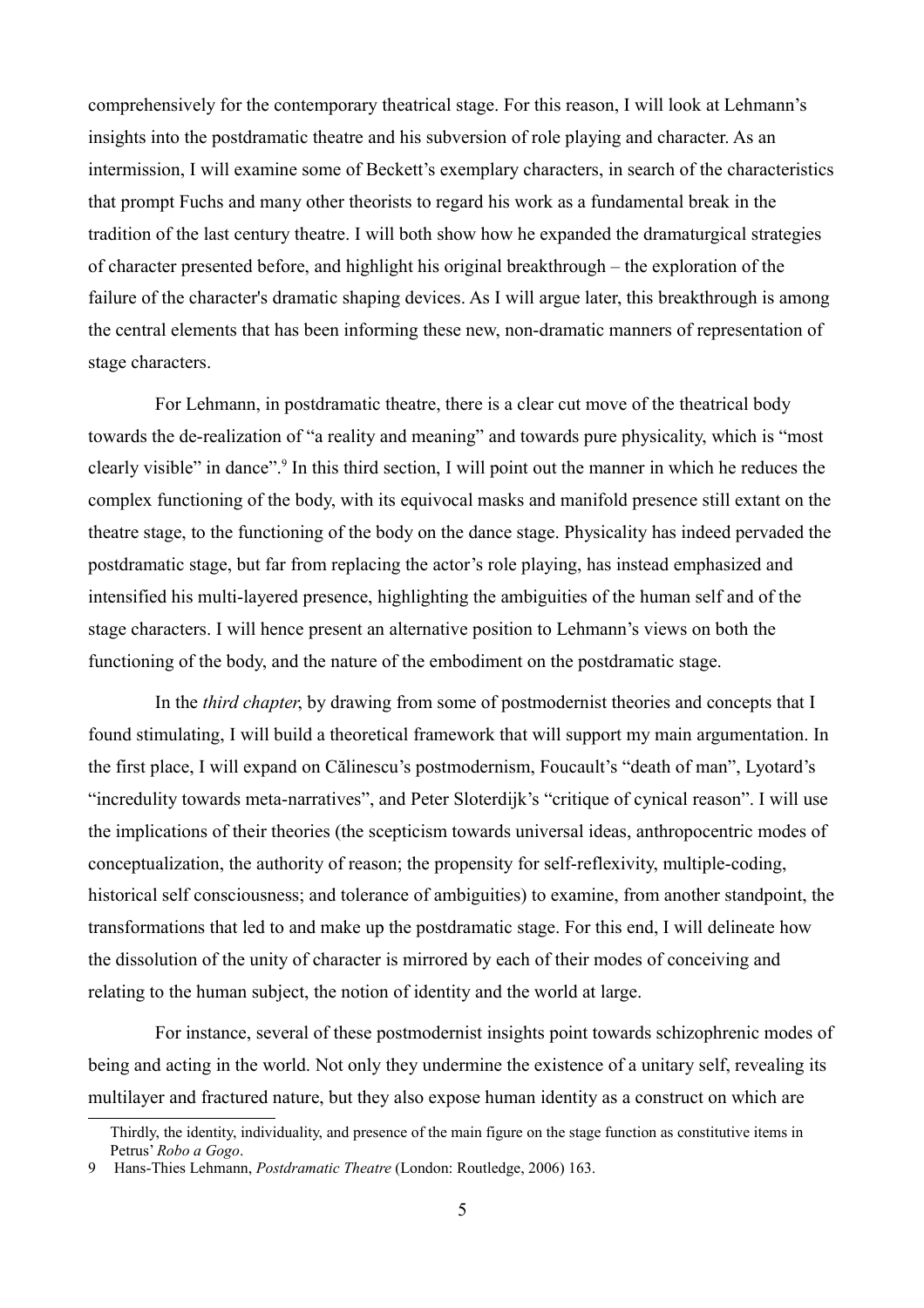written and attached narratives, actions, beliefs, will or the sense of belonging to a community. The postdramatic theatre reflects these by unmasking dramatic character as an artefact beyond the illusions of unity, conventions, and theatrical framing.

In the *fourth concluding chapter*, I will bring together the observations about the postdramatic characters that I arrived at in the previous two chapters. I will highlight again the main elements that inform them, namely the dramaturgical strategies that configure non-realist, nonindividualistic and non-unitary characters, the innovations of the acting techniques, and the prevalence of non-dramatic shaping devices and means. Additionally, I will put forward some other lines of thought that could be pursued for the examination of the nature and workings of the postdramatic characters.

#### *Remarks*

My research work, as well as my methodological approach, relies very much on the idea of continuity. Rather than a break in tradition, I interpret postdramatic theatre in terms of a strong continuity with the previous forms. Similarly, in my paper, I try to show that the death of the dramatic character is far from being a real death and amounts instead to a restructuring of character, of its nature, performing and workings. This restructuring is the effect, on one hand, of the expansion of the dramaturgical strategies of character brought about by the anti-realist movements (which have been propelled by symbolism at the end of  $19<sup>th</sup>$  century). On another hand, it is as much the effect of the acute disturbance and break up of the unity of character. The dissolution of unity has been mutually dependent on the postmodernist subversion of identity, unity, and grand narratives, and on the move towards uncertainty, plurality and hybridity (which have been exacerbated starting from the second half of the  $20<sup>th</sup>$  century). Hence, in my paper, I will highlight both the elements of continuity at the level of character, and the elements of discontinuity. I will present the latter as being informed by both the multiple innovations performed by the theatre and drama reformers, and by the changes in our modes of conceptualization and relating to the world.

Additionally, my research aligns to Erika Fischer-Lichte's theory of the history of European theatre and drama. According to her, the manner in which characters appear in theatre is mutually inspired by both the culture in which they are created in writing, and the culture in which they are personified on the stage. Characters stand either as idealisations or illustrations of human types, either as reflections of the general questions on the human nature and identity, both particular to the historical period which gave life to them. Henceforth, the present paper can be taken as a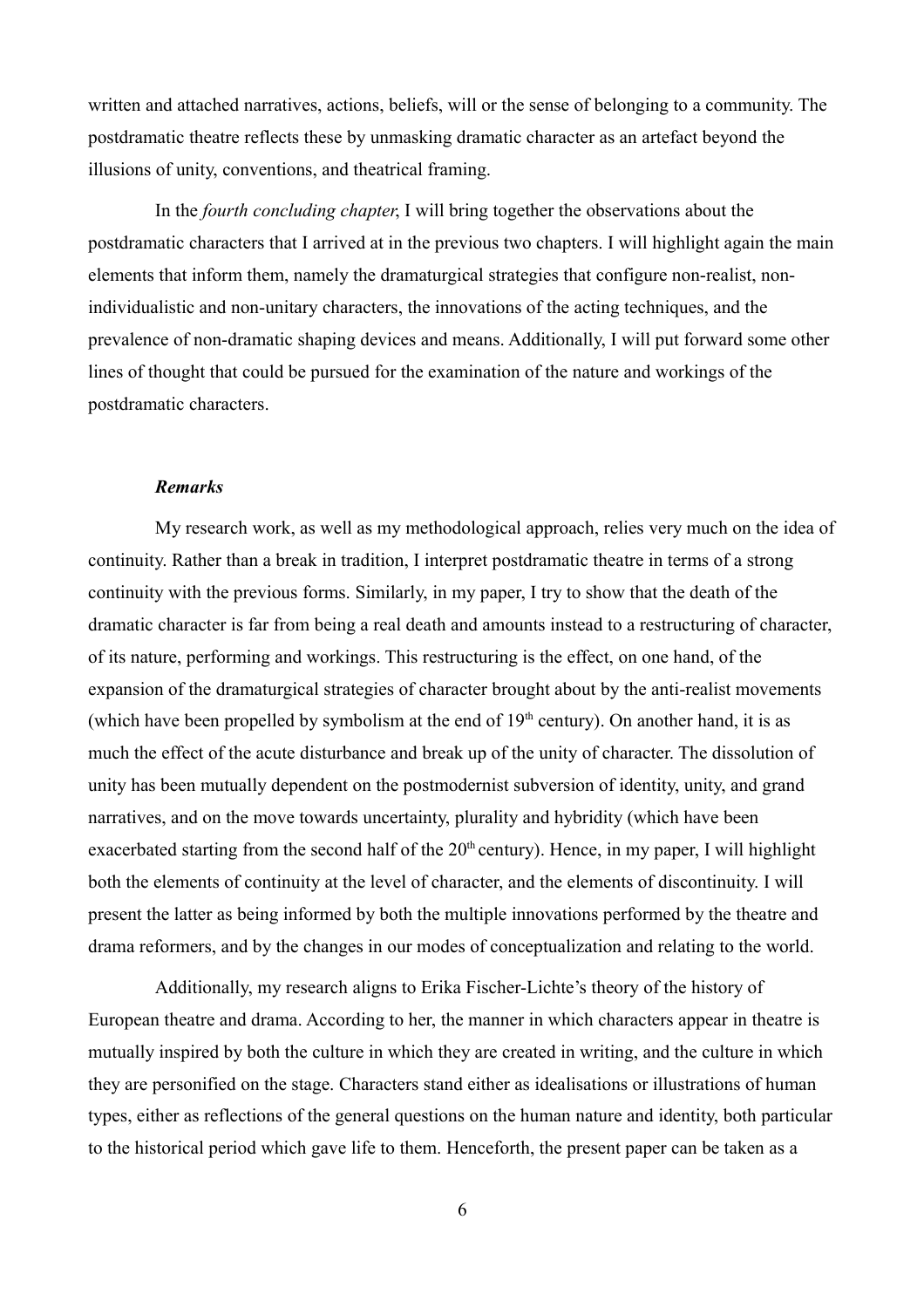contribution to her project of writing the history of theatre as a history of identity<sup>[10](#page-6-0)</sup>. Specifically, by following her interpretation of the  $20<sup>th</sup>$  century's theatre as the theatre of the "new" man, I will attempt to catch the sight of his latest face, of the 21<sup>st</sup> century's "new" man, as he shows it on the stage of postdramatic theatre.

## *Case studies*

Throughout my paper, I reference four postdramatic performances, namely *Hamlet* directed by Elizabeth LeCompte (premiered in 2007); *Ich schau dir in die Augen: gesellschaftlicher Verblendungszusammenhang! -* written and directed by René Pollesch (premiered in 2010); *Golgota Picnic* - written and directed by Rodrigo García (premiered in 2010); and *Robo a Gogo* - written and directed by Petrus/Wayn Traub (pemiered in 2011). The dramaturgical strategies employed by these prominent Western theatre makers subvert traditional constructions of character, undercutting psychological traits, individuality, and unitary identity. The images of the humans and figures they create have served me to reinforce my views on the nature of postdramatic theatre, and my analysis of the postdramatic characters.

<span id="page-6-0"></span><sup>10</sup> Erika Fischer-Lichte, *History of European Drama and Theatre* (London: Routledge, 2002) 6.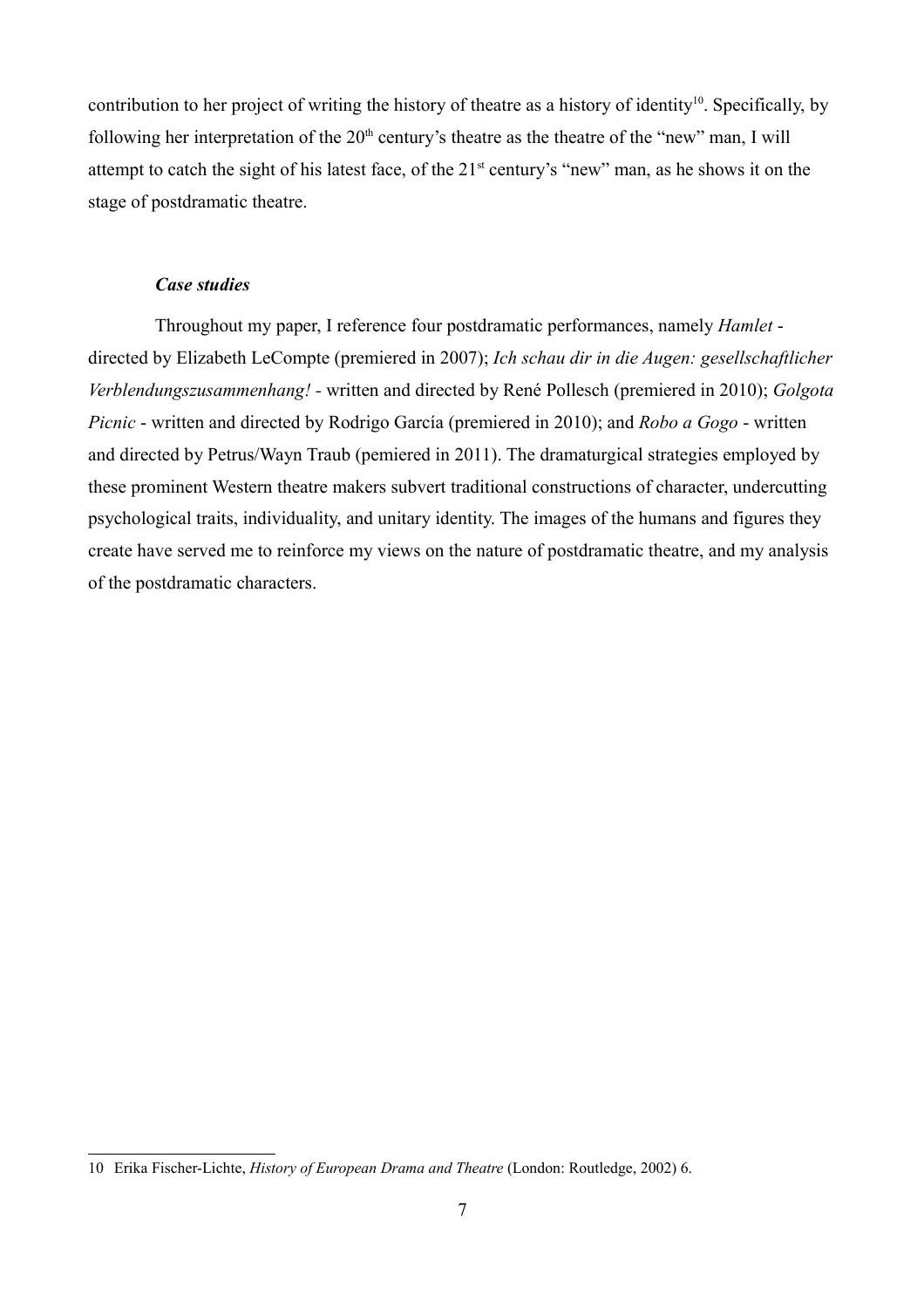## **2. Stage Character - Old and New Developments**

From its beginning in the  $5<sup>th</sup>$  century BC, Western theatre has experienced different phases of developments, with dominant elements and characteristic features for each particular historical period. Similarly, if we look at stage character, the main focus of this paper, we come across to an extremely varied range of shapes and colours. For instance, it has been noted that while the essence and identity of Greek tragedy's characters lie in the actions they perform, Shakespeare's characters have acquired a life of their own. While the former are defined through the plot and narrative they belong to, lacking actual psychological and material grounding, the latter seem to exist independently of the dramatic story they spring from. Similarly, if the conflict in classical tragedy lies predominantly between the characters, the conflict in romantic tragedy lies primarily within the character. While in commedia dell'arte, the characters represent types of people that function on an extreme aesthetic of exaggeration, in the realist drama the characters are highly individualised people, with a true to life inner and outer constitution. If for the former, the characters are essentially and almost mathematically configured through the physicality of the actors (including voice, gesture, rhythm), for the latter, it is the lifelike synthesis and correspondence of all the stage elements, such as décor, costume design, mise-en-scène, gesture, voice, dialogue and actions that bring characters to life.

The veracious representation of human individuals and depiction of reality as experienced in the everyday living have been the major features and driving forces of the  $19<sup>th</sup>$  century realist and naturalist theatres. This until the symbolism movement came forth with its "de-individualizing impulse"<sup>[11](#page-7-0)</sup> and shattered the pillars of realism. And as it is in painting, where symbolism influenced and propelled the movements and innovations from the turn of the century, including impressionism, expressionism, and surrealism, the theatrical symbolism had a similar profound impact on the subsequent development of theatre. The main advancements and innovations of the 20<sup>th</sup> century avant-garde and neo-avantgarde theatre can all be traced, in one way or another, back to symbolism.

In this chapter, I will map some of the closest ancestors of the creators of postdramatic

<span id="page-7-0"></span><sup>11</sup> Elinor Fuchs, *The Death of Character: Perspectives on Theater after Modernism* (Bloomington: Indiana University Press, 1996) 10.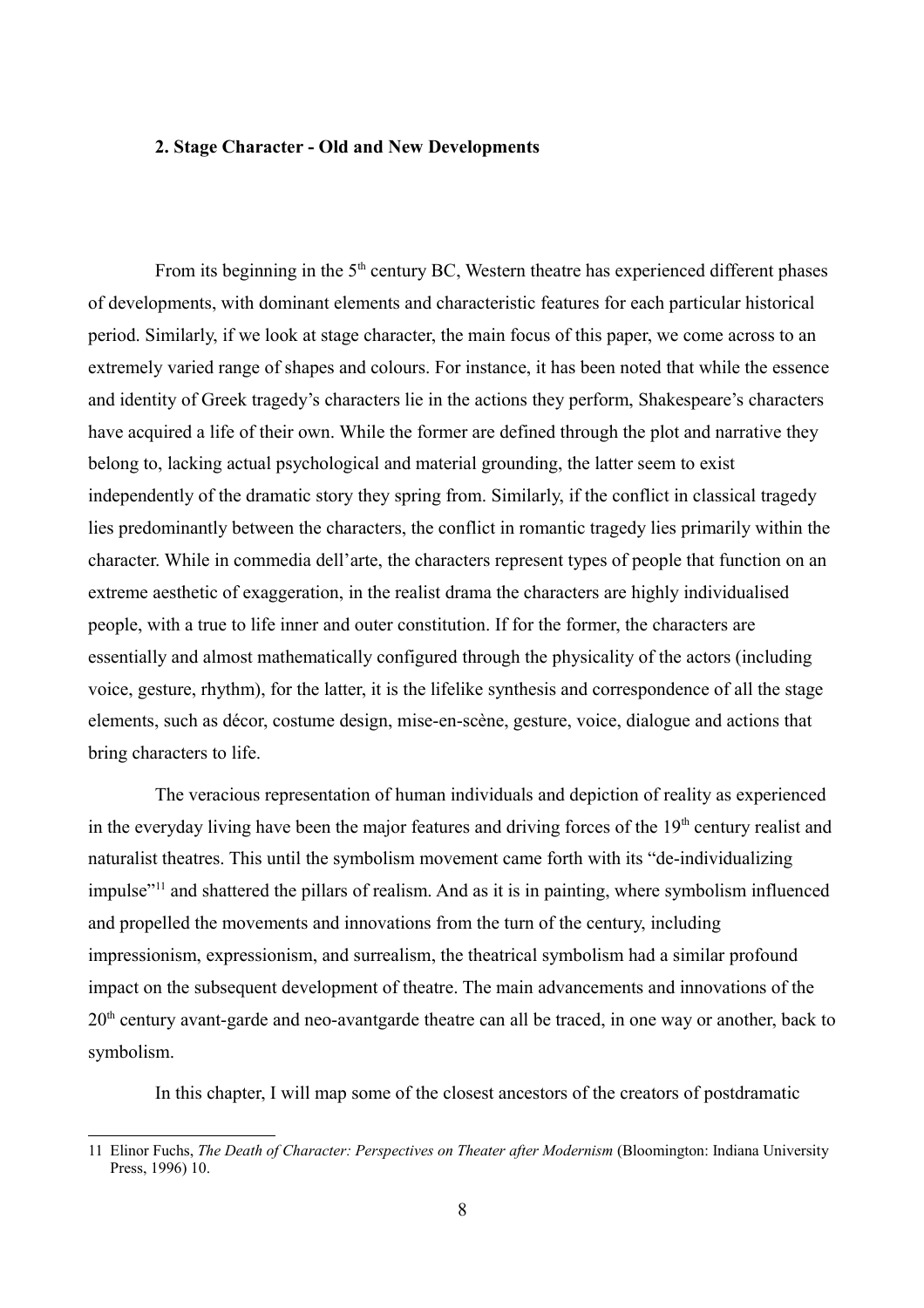character (such as Beckett, Pirandello, Maeterlink, Brecht, the avantgarde and the stage reformers of the last century). To this effect, I will outline, following Elinor Fuchs, the main characteristics of the dramatic character's representations as they appear in three radical currents of  $20<sup>th</sup>$  century theatre, the allegorical, critical and theatricalist orientations. Later I will argue that these three directions have been preserved, and still function as dramaturgical strategies on the postdramatic stage. In the second section, I will examine the most representative characters of Samuel Beckett and search for those elements that can account for the climax of  $20<sup>th</sup>$  century character, as the critical point of the "death" of the dramatic character. In the third section, I will investigate Lehmann's notion of the postdramatic theatre and the claims made over the dissolution character. I will argue against his undercutting of character and set up one conceptual setting that can frame the new language of the embodiment of the stage figures.

#### **2.1. Modern orientations**

During the symbolism movement, inwardness and inner conflicts, the cardinal elements for the post-Shakespearean stage, and especially for the Romantic theatre, have been dispersed. The symbolists put abstract patterning at the centre of their theatre. Their medium, the mystery plays, like their medieval counterparts, are metaphysical pieces that symbolically depict an eschatological journey with cosmic and existential values. Devoid of plot and linear narrative, the event at the core is the transubstantiation of the protagonist, achieved by shedding of the coat of concrete individuality and reaching for a greater plane of reality. Impregnated with symbols, abstract images and myths, the symbolist dramas are highly static, distant and poetical in nature.<sup>[12](#page-8-0)</sup>

The dehumanising and de-individualising impulse in support of the "Idea", was among the chief characteristics of this wave. As the Symbolist poet and critic Gustave Kahn said, "The essential aim of our art is to objectivize the subjective (the exteriorization of the Idea) instead of subjectivizing the objective (nature seen through an individual's temperament)".<sup>[13](#page-8-1)</sup> Instead of representing human individuality and concrete situations, writers focused on representing types, patterns and symbols of humanity. The plane of concrete and immediate reality would be doubled and shadowed by the more significant plane - the metaphysical and mythical reality – the former

<span id="page-8-0"></span><sup>12</sup> Ibid. 44-49.

<span id="page-8-1"></span><sup>13</sup> Cited in *The Death of Char*. 29.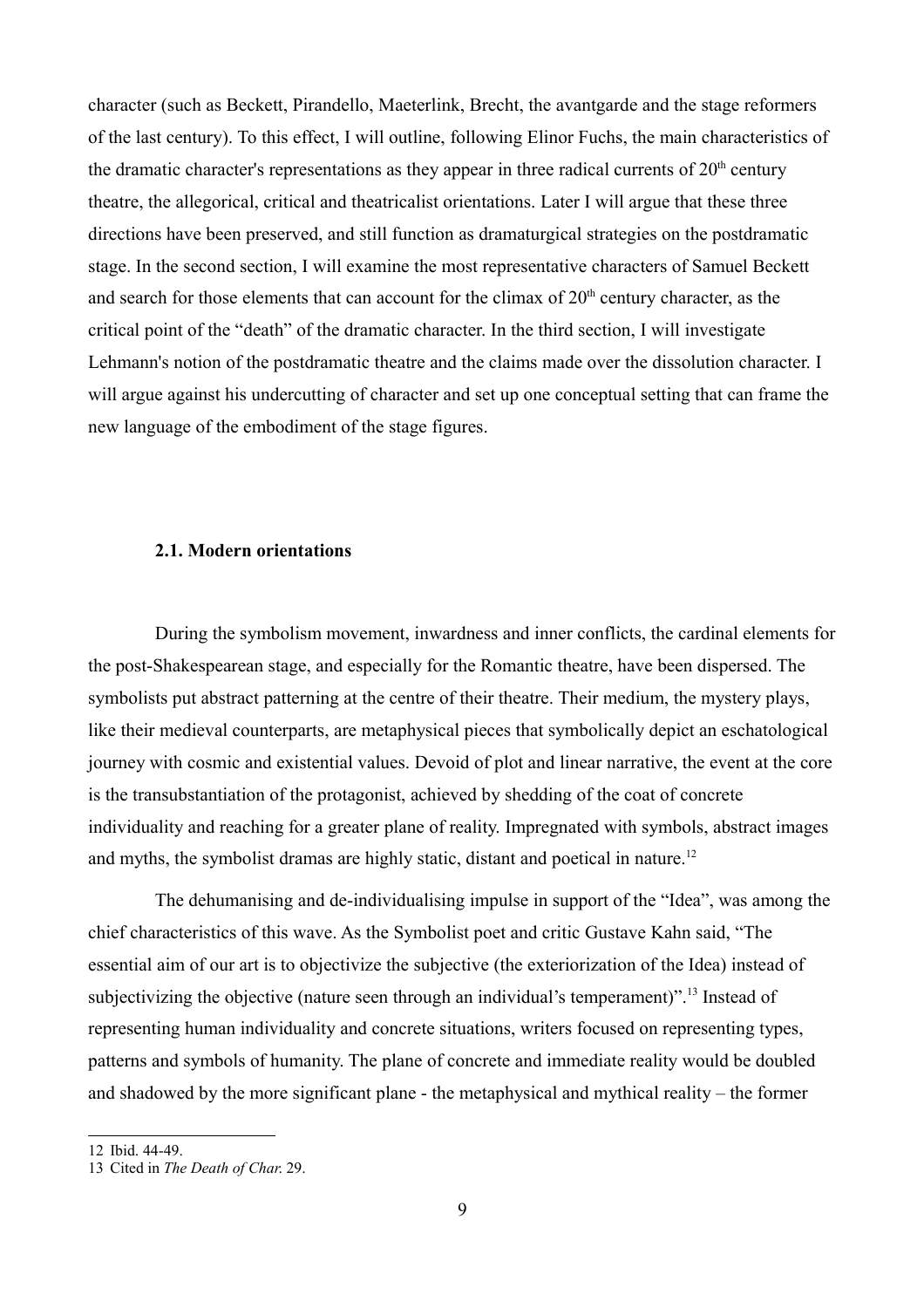functioning just as a pretext or material for the articulation of the greater truths at the heart of existence. In the hands of the symbolists, the concrete planes were moulded into abstractions, symbols, and suggestive and mythical images far away from the illusionistic and realistic manner of representation. That there is a greater and truer reality than that which meets the eyes was in fact the underlying principle of the symbolists. The return to mysticism, spirituality, imagination and the unconsciousness in the late  $19<sup>th</sup>$  century and early  $20<sup>th</sup>$  century was in a great part due to the symbolists and their underlying philosophies, artistic practices, and ways of life. These spiritual and mystical forces pervaded the  $20<sup>th</sup>$  century avant-gardes, including the revolutionary work of Meyerhold, Craig, Brecht, Artaud, Kantor, Grotowski, Brook.

According to the symbolists, the materially and psychologically well-built individual is an obstacle in achieving the goal of their art, for it could easily mislead the eye from the real plane of significance. For instance, Maeterlinck, one of the major theatre symbolists, believed that the corporeality of the actor hinders the portrayal of the symbolic figures which are substantially far richer in meaning than actual physical individuals. "There is a continual discord between the forces of a symbol and the forces of a man; the symbol of a poem is a centre, the rays of which stretch into infinity; and these rays… have an importance that is limited only by the might of an eye following them. But an actor's eye oversteps the sphere of the symbol…. If man enters on the stage with all his faculties and his whole freedom, if his voice, gestures, attitude are not veiled by a great number of synthetic conditions, if even for a moment the human being appears such as he is, there is not a poem in this world which could stand that event."[14](#page-9-0)

The symbolist disbelief in the expressive powers of individual characters and concrete human images<sup>[15](#page-9-1)</sup> led to the decline of the individual character. If after Shakespeare, character came to occupy the structural and central place in theatre writing and representation, from the symbolist movement on, it lost ground to the game played between the philosophical and ideological layering of the play. The realistic depiction, individuality and materiality of human figures were losing their place as the dramaturgical engine and basic signifiers of the stage. According to Fuchs, this undercutting of the autonomy of the dramatic character was taken further into the  $20<sup>th</sup>$  century by three particular playwrights and makers. She coins the three manners in which Strindberg, Brecht, and Pirandello subverted the individualistic and illusionary representation of the human figure the allegorical, critical and theatricalist orientations. And to achieve this, they all played and took

<span id="page-9-0"></span><sup>14</sup> Cited in *The Death of Char*. 30.

<span id="page-9-1"></span><sup>15</sup> Ibid. 31. Although not officially part of the symbolism movement, Anton Chekhov often signalled the symbolist problem of human representation. For instance, in Act 1 of *The Seagull*, when Nina bemoans the fact that it is hard to act in the play within the play for it doesn't have living characters, Treplev retorts "Living characters! We don't have to show life as it is, even as it ought to be, but as we see it in our dreams!"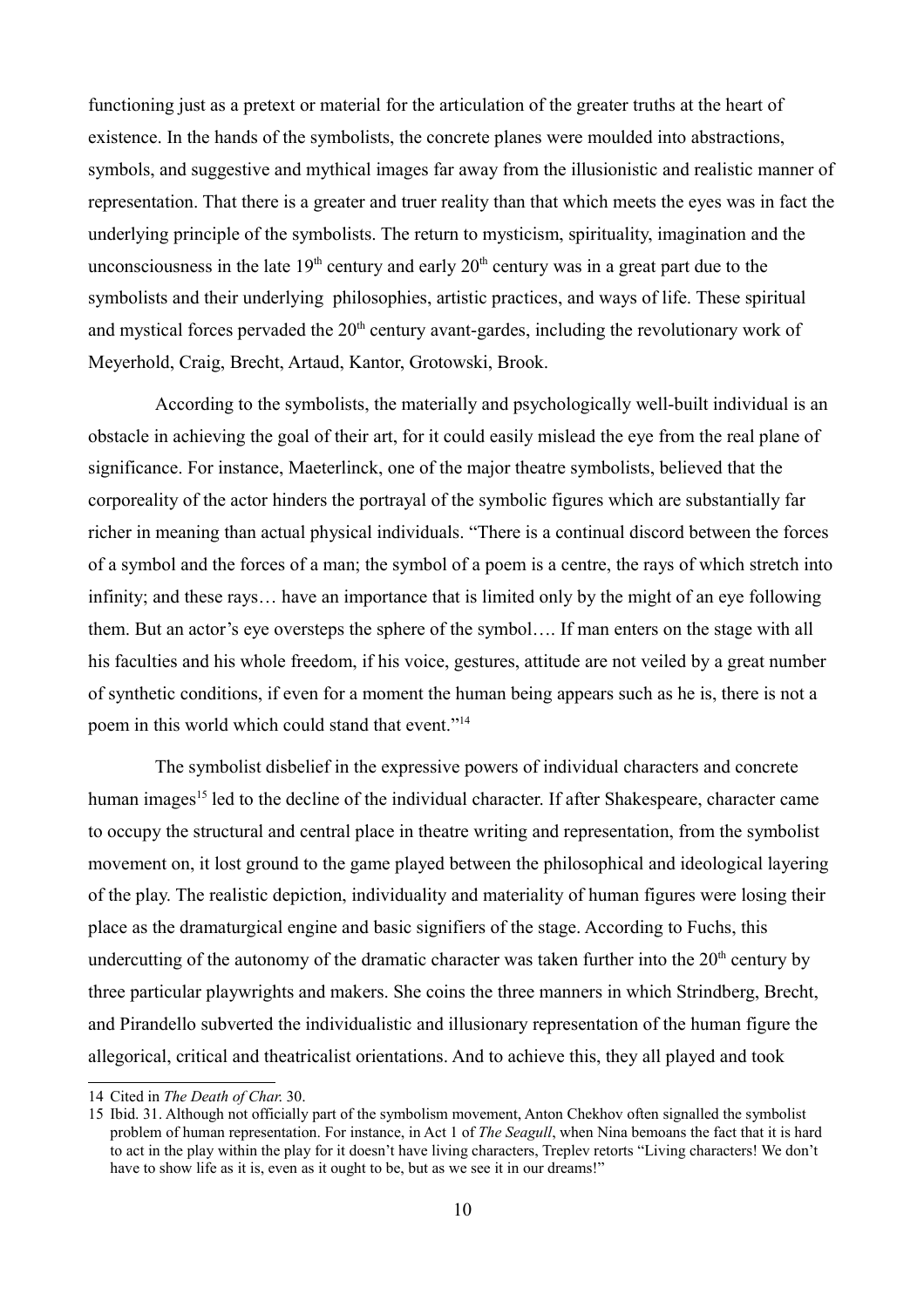farther from the realist horizons, the symbolist multiple interplaying between the concrete/material and abstract/metaphysical levels.

For example, Part 1 of Strindberg's *To Damascus,* which marks the "beginning of the modernist tradition of allegorical mystery play",<sup>[16](#page-10-0)</sup> depicts the journey of its protagonist, the Stranger. It is imbued with biblical and mythical stories, symbols and patterns that mould the Stranger's character development. On another hand, figments of his inner self are projected outside upon the figures that he encounters on his journey. Due to the circular and allegorical nature of the play, the character doesn't have a coherent unitary self, with corresponding inner and outer traits. Instead he represents a multidimensional entity whose journey towards redemption gives itself to a metaphysical and ideological exegesis. He can be read both horizontally, through the variety of concrete aspects and patterns that he follows, and vertically, through the multitude of implications and interpretations inscribed in his journey. Brecht, on another hand, operates a split between the character and the actor impersonating it, by transforming character breaking into a focal dramaturgical strategy. The disconnection between the mask and the person behind the mask enables the audience to perceive human identity as a construct determined by a variety of sociopolitical relationships. This fictive separation between the actor and the character represents as well a direct denouncement of psychology and the belief in an inherent, permanent human nature.<sup>[17](#page-10-1)</sup> Through this particular alienating device, Brecht not only questions individual autonomy and identity, but he also ironically undermines the concrete, anecdotal level exposing it as a conceptual and theatrical artefact.

The third direction, theatricalism, emerged foremost with Luigi Pirandello's metatheatrical plays. His works deconstruct the theatrical act, and explore its conventionality, and framing power. For instance, in *Six Characters in Search of an Author*, he cuts right into the basic human structure of the stage, by separating the characters from the actors. And contrary to Brecht, he provides the former pair, the characters, the bigger consciousness. "In place of the illusion of definability, substantiality, continuity – all springing from the illusion of unmediated and spontaneous life – character here is split into two unsatisfactory halves, each being granted one or another of these essential traits. The six characters are definable, substantial, and continuous, but become strangely truncated aesthetic objects through their very exaggeration of these traits. The others, the actors, seem to have the attributes of unmediated and spontaneous life, but at the same

<span id="page-10-0"></span><sup>16</sup> The allegorical strain is also called the metaphysical/idealist strain of modernism, due to the existential and ontological implications, along with the metaphorical methods of expression, so characteristic for this type of dramaturgy.

<span id="page-10-1"></span><sup>17</sup> Ibid. 32-33.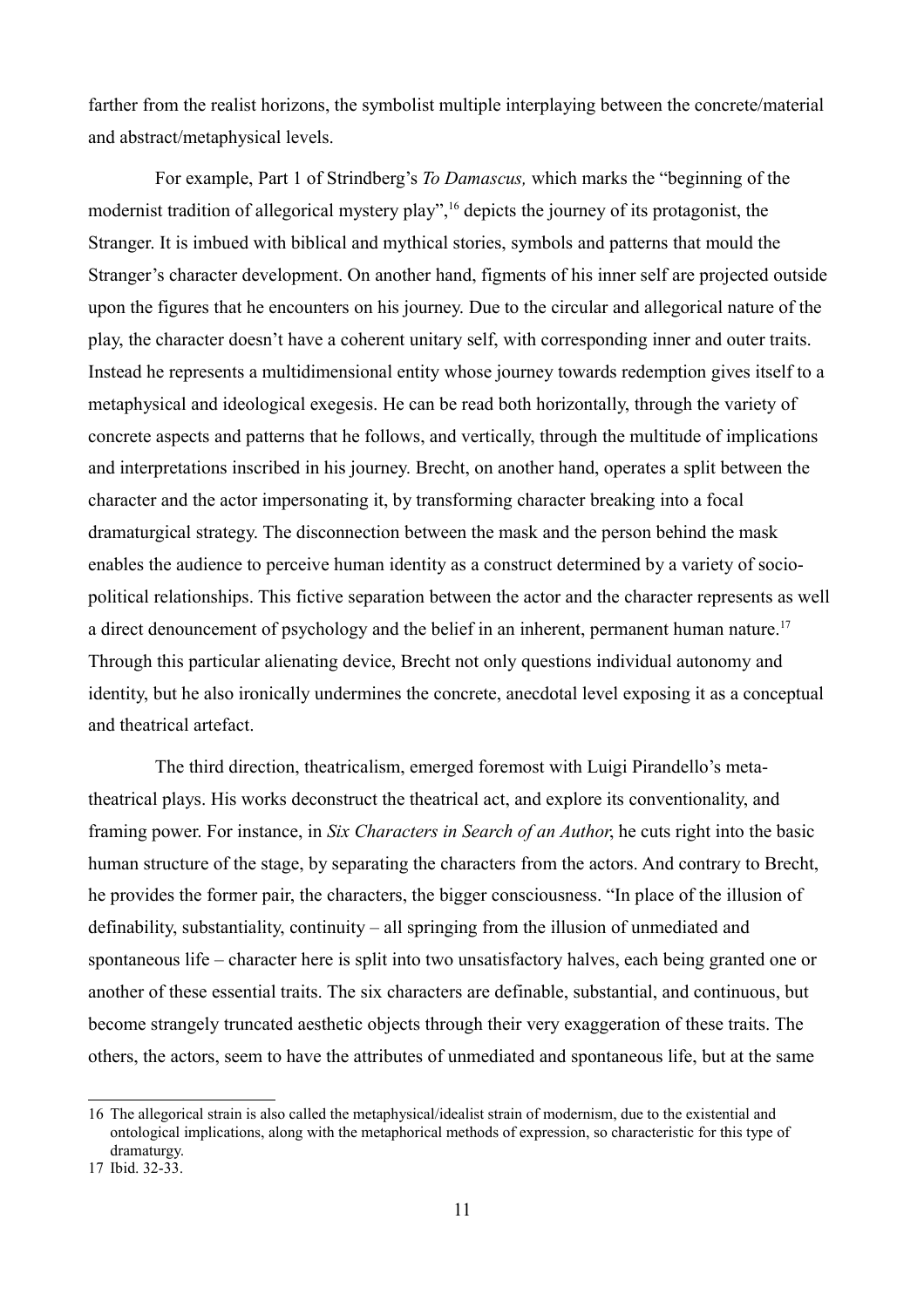time are undefined and insubstantial."[18](#page-11-0) While the characters are attributed too much substance and seek to escape the particular narratives that circumscribe them, the actors, on the other hand, feeble and under-imagined, are in the search for a text that can provide them substantial materiality. And theatre, the only space where they both come into being, becomes a space of impossibility. Pirandello's meta-theatre subverts the idea of unitary identity on the stage, pointing as well to the inherent paradox of the stage – it is a liminal space where two fundamentally different planes crush directly into each other. He points in this way to the inherent discord between the playwright's imagination and the textual representation of the dramatic characters, on one hand, and between the actor's role playing and the embodiment of the dramatic characters.

Through the imaginary coupling of the character and the actor, Pirandello points to the impossibility of their complete encounter. The actors cannot adequately personify the characters, as they only produce a deformed, false mask in which the characters cannot recognize themselves and which they cannot accept as their own. The unembodied, real self of the character cannot fully harmonize itself with the embodied, false self of the actors. The problem of the six characters is caused by the basic mismatch between one's actions and one's identity, or, differently put, between appearance and being, role and actor. Both the belief in the intimate interconnection between what one does and what one is, and the idea that the identity of the character can be realised or achieved through the role of the actor pertain to the line of thought that can be traced all the way back to Aristotle. These tenets, which have been standing at the basis of the theatrical act itself and associated dramatic construction, are heavily disturbed here.<sup>[19](#page-11-1)</sup>

Every actor plays differently the same character, and so talking about the uniqueness or even the identity of the character is highly questionable. The multitude of roles and deformed masks as different expressions of the same character brings forth the question of self identity and the illusionary nature of individuality[20](#page-11-2). Pirandello challenges the idea of individual identity, exposing it as multiple and relative, by giving dramatic expression to the incongruous contact between being and performing, and between being and writing a character. He opens up the theatrical act, by reiterating the conventions and framing at work in the process of representation.<sup>[21](#page-11-3)</sup> This allows him

<span id="page-11-0"></span><sup>18</sup> Cited in *The Death of Char.* 34.

<span id="page-11-1"></span><sup>19</sup> Erika Fischer-Lichte, *History of European Drama and Theatre* (London: Routledge, 2002) 311-312.

<span id="page-11-2"></span><sup>20</sup> "So we have this illusion of being one person for all, of having a personality that is unique in all our acts. But it isn't true. We perceive this when, tragically perhaps, in something we do, we are as it were, suspended, caught up in the air on a kind of hook. We perceive that all of us was not in that act, and that it would be an atrocious injustice to judge us by that action alone, as if all our existence were summed up in that one deed" complains The Father from *Six Characters in Search of an Author*.

<span id="page-11-3"></span><sup>21</sup> "Yes, but haven't you perceived that it isn't possible to live in front of a mirror which not only freezes us with the image of ourselves, but throws our likeness back at us with a horrible grimace?" protests The Son from the same play.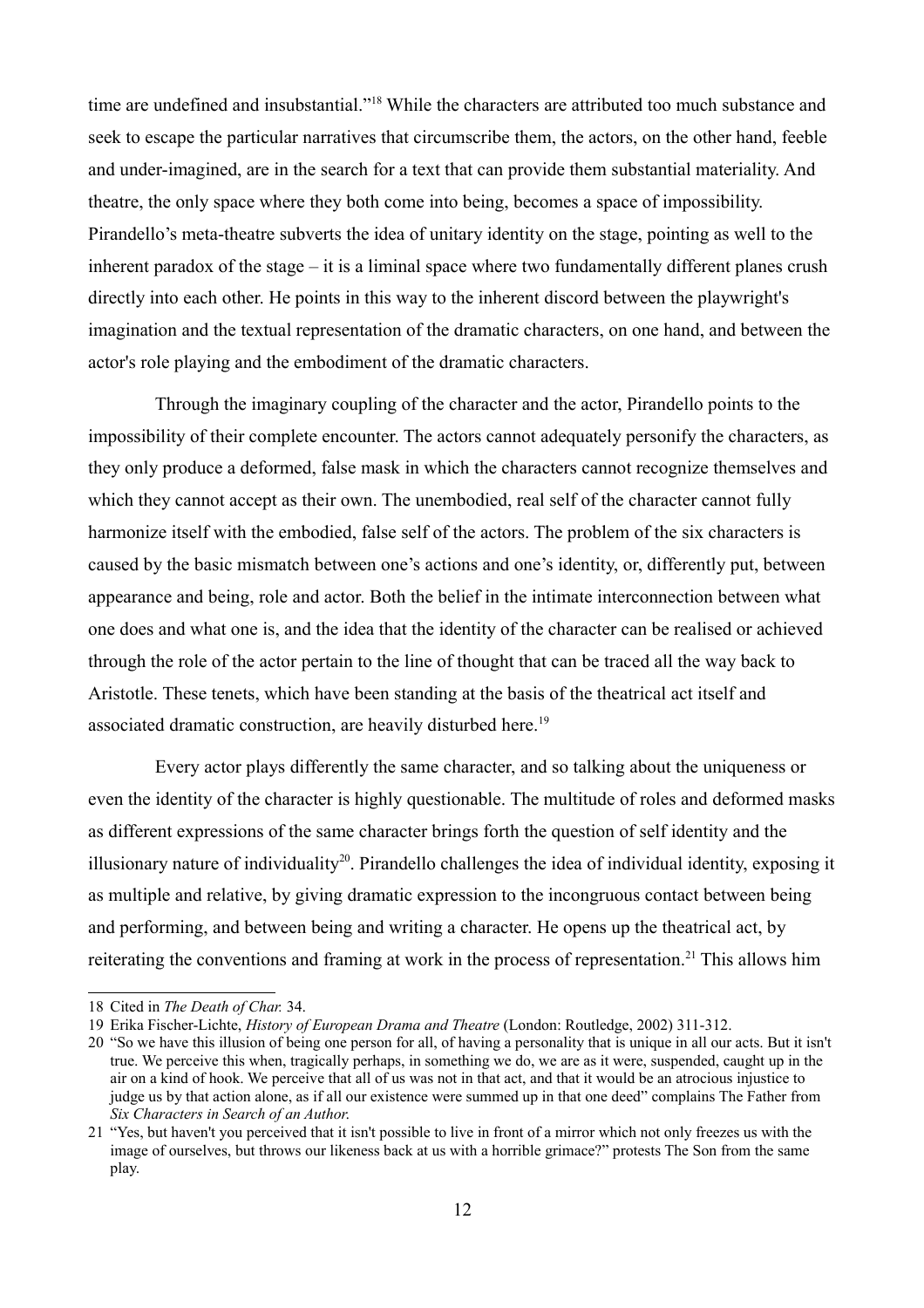to expose the paradoxes and thin layers on which the theatrical act stands, as well as the puzzles at the core of human identity.

A reason for which I chose to follow Elinor Fuchs' tripartite division of the modern theatre is precisely the fact that it aptly covers an entire range of types of changes undergone by character. The metaphysical strain depicts very well the transformations performed on the character with regard to the horizontal axis of the stage world so to speak. It expanded character's signifying powers, changing the focus from concrete individuals to human types and patterns of humanity. The theatricalist orientation accounts for the developments performed on the vertical axis of the stage, self-reflectively opening up the theatrical act itself. It not only literally brought the drama's character on the stage, but it also metaphorically de-masked the actors of the stage. Finally, the critical orientation accounts for the changes performed with regard to the relationship between stage and auditorium. If the unitary, emphatic identification of the spectators with the characters on stage has been mostly taken for granted until Artaud and Brecht, the critical orientation inaugurated a whole new range of viewing positions and modes of looking, more critical, engaged, and active. These have been made possible and correspond precisely to the splitting of the human unit of the stage in multiple moments of subjectivity and identity.

These orientations demonstrate that the symbolist undercutting of the individuality, and materiality of the character has not been a "one-time" solitary gesture, but it was taken further into the  $20<sup>th</sup>$  century theatre, in the most unusual and provocative ways. By foregrounding these innovative developments and dramaturgical strategies that the stage witnessed during the last century, we can frame the discussion of the postdramatic theatre in terms of continuity, extension and expansion of the former. Correspondingly, what is regarded as the death of the dramatic character can as well be rethought in terms of innovative transformations and transfigurations. Particularly, these latter transformations are due to the multiple expansions, disruptions, and interventions performed at the level of theatre's human unit. On the level of writing, these are comprehensively accounted by the allegorical, theatricalist, and critical orientations of character. Initiated in the first half of the  $20<sup>th</sup>$  century, they continued to influence the subsequent forms of theatre, prominently the absurd dramatists, and later the postdramatic theatre. In the next section, I will show how these directions have not only lived on, but also how paired with another innovation – the subversion of the dramatic shaping devices – informed other developments of character as displayed by Samuel Beckett's figures.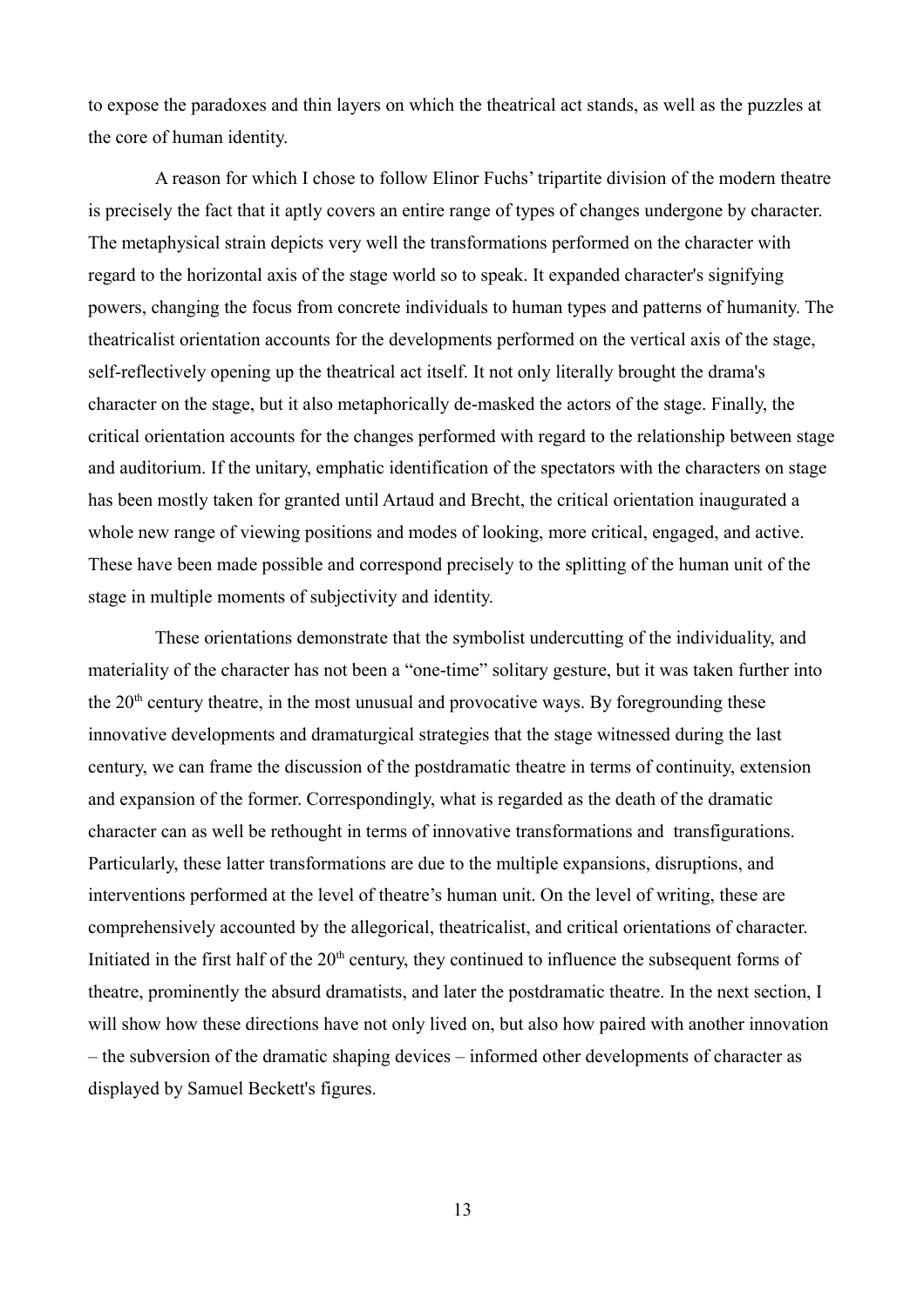## **2.2. Beckett's empty figures**

The individuality, materiality, identity and coherency of the character were gradually dissolved on the  $20<sup>th</sup>$  avant-garde theatrical scene. No doubt, inspired by them, Beckett went even further adding a new dimension to the subversions of character - the dismantling of the character's dramatic shaping devices. In this section, I will underscore the mode in which he undermines the individuality and coherency of character, by looking briefly at four of his exemplary figures. For this, I will forefront the manner in which he disposed of even more of the conventionalism of dramatic character by exploring the failure of language, plot, dialogue, speech, and action. Simultaneously, I will highlight some of the aspects that bring his characters closer to the previous directions, particularly in terms of usage of the allegorical, critical and theatricalist dramaturgical strategies.

The paragons of the Absurd Theatre, Vladimir and Estragon, are frequently regarded as the "journeying Everyman"[22](#page-13-0). They are not individual characters, but rather figures, symbols, whose iconic nature is often directly appointed in the replies of the dramatic persons. When Pozzo asks who are they, Vladimir answers "We are men", and Estragon replies before with "Adam" at the same question. "He's all humanity" retorts Estragon referring to Pozzo, after the latter lost all his possessions, his illusionary reason to be. Although sometimes interchangeable, Didi and Gogo function as two halves of a single "theatrical dynamic"<sup>[23](#page-13-1)</sup>, standing as complementary aspects of the human being. If Vladimir represents the intellectual side, Estragon represents the physical part (one has a problem with his hat, the other has a problem with his shoes; one has stinking breath, the other stinking shoes; one is always hungry for meaning and discussions, the other for food).<sup>[24](#page-13-2)</sup>

Instead of plot, *Waiting for Godot*'s narrative is reduced to the experience of waiting, an experience shared live with the audience. Thus, while the subject of the play is not a particular event, but a human basic situation, similarly, the characters are not individuals, but attitudes, states of being. Such is that the characters show in its most elementary state, what it is to exist, to "be there".[25](#page-13-3) On the verge of disintegration, they cling to games, routines and small chatter. "We always find something, eh Didi, to give us the impression that we exist" observes Gogo. They fill the

<span id="page-13-0"></span><sup>22</sup> Elinor Fuchs, *The Death of Character: Perspectives on Theater after Modernism* (Bloomington: Indiana University Press, 1996) 46.

<span id="page-13-1"></span><sup>23</sup> Eugene Webb, *The Plays of Samuel Beckett* (London: Peter Owen, 1972) 26.

<span id="page-13-2"></span><sup>24</sup> Ibid. 26-28.

<span id="page-13-3"></span><sup>25</sup> David Bradby, *Beckett: Waiting for Godot* (Cambridge: Cambridge University Press, 2001) 25.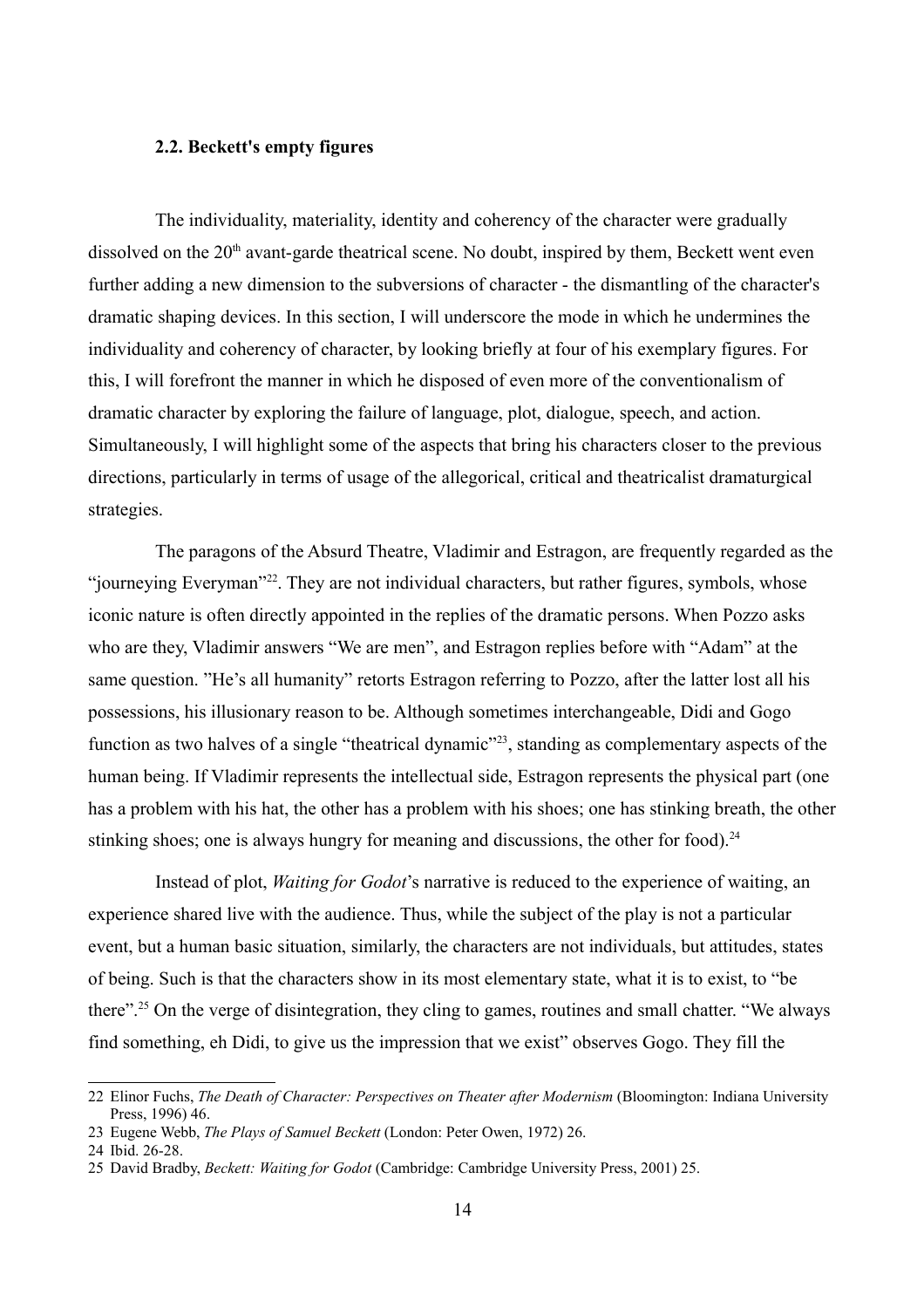emptiness, and void resorting to pure play and elementary theatrical devices – gesture, movements, words – that give them a hint of identity, or the impression of living. Their pasts and their relationships are dubious and uncertain, their memory is dysfunctional, and their dialogue impersonal and mostly abstract.<sup>[26](#page-14-0)</sup> In this manner, Beckett not only explores the failure of language, as it is so often acknowledged, but the failure of the dramatic shaping devices as well.

In the universe of Vladimir and Estragon, all the patterns that used to give a meaning and structure to experience, such as time, space, memory, action, speech, and thought, fall apart $^{27}$  $^{27}$  $^{27}$ . This reflects the world of the modern man, conscious of the failure of all systems of thought that tried to explain the human being and the universe (the "corpses" to which alludes Vladimir in Act II). The world of the absurd is this modern world at the limit, at the apex of its own awareness of the lack or failure of values, certainties, meaning, and universal ideas. The characters are confronted with the only choice left: to accept the illusory meaning of the universe, or to embrace the vision of a meaningless, absurd universe. In a world torn with shattered beliefs, the impulse for action crumbles, while insecurity and desolation prevail. In such a cosmos, life leads to paralysis, time comes to a standstill, and man is suspended in an endless, aimless act of waiting.

As Fuchs remarks, with *Waiting for Godot*, Beckett pushed the panoramic type of staging to its parodiste limit. With *Endgame*, and later plays, he pushed the concentrated model – the alternative dominant type of staging particular to the Western theatre – to its extreme limit<sup>[28](#page-14-2)</sup>. Instead of an endless and timeless world, in *Endgame[29](#page-14-3)* we deal with an imploded universe. Here, the four dramatic persons are the sole survivors of an unknown catastrophe which destroyed the entire world. In a closed space of pure isolation, they are blocked in a universe consisting of their own ways of thinking and deadening routines. Their empty space functions as both their shelter and their prison, and completely cuts them off from the reality outside and life itself.<sup>[30](#page-14-4)</sup>

In her analysis of the play, Fischer-Lichte distinguishes the principle of fragmentation as

<span id="page-14-0"></span><sup>26</sup> Ibid. 29.

<span id="page-14-1"></span><sup>27</sup> Eugene Webb, *The Plays of Samuel Beckett* (London: Peter Owen, 1972) 31-36.

<span id="page-14-2"></span><sup>28</sup> Elinor Fuchs, *The Death of Character: Perspectives on Theater after Modernism* (Bloomington: Indiana University Press, 1996) 92

<span id="page-14-3"></span><sup>29</sup> Erika Fischer-Lichte, *History of European Drama and Theatre* (London: Routledge, 2002) 324-325. While for Fuchs *Waiting for Godot* marks the end of modern dramaturgy, for Fischer-Lichte it is *Endgame* the holds the fatidic position. She inscribes this play in the tradition of "apocalyptic plays" which mark and dramatize historical moments of transition. According to her, among these end plays stands Euripides' *The Bacchae* which marks the end of the Greek tragedy and polis – the last remains on stage, the wrecked corpse of Pentheus, symbolize the dead "body" of the human community from which sprang the polis and tragedy. Shakespeare's *King Lear* marks another moment of transition through the apocalyptic imagery of the natural relationships which, until then, had been the underlying pillars of family, society and the state. Strindberg's *Dance of Death I* points to the end of bourgeois family and society by depicting family as lying on biological, but illusionary power struggles which can only lead in the end either to inhumane suffering or to death.

<span id="page-14-4"></span><sup>30</sup> Eugene Webb, *The Plays of Samuel Beckett* (London: Peter Owen, 1972) 55.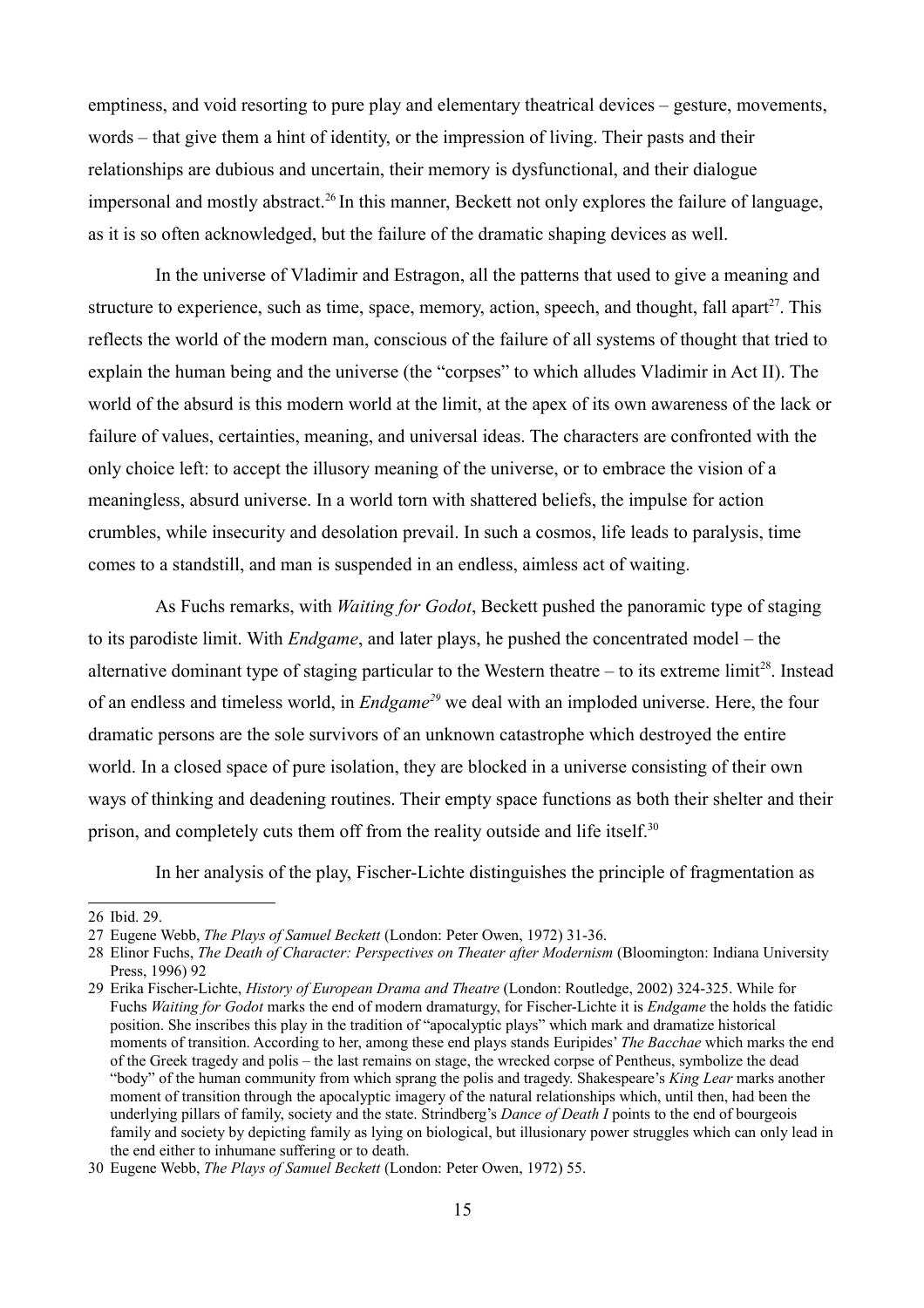the core device of all the dramatic structures of the play. Not only the names and bodies of the figures are made up of broken, deteriorating pieces, but also the traditional dramatic devices, particularly speech and action, that normally shape the identity of the characters are completely malfunctioning. The dialogue amounts to a series of questions and answers that are senselessly repeated over and over again, and, at times, indifferently exchanged between the characters. Moreover, while these clichéd sentences might have had some meaning once, now they ring empty and shallow. Language and communication fail and do not convey nor the feelings, nor the thoughts of characters. The actions performed which are as simple, fragmented, and devoid of significance, are also repeated over and over again. Hamm's identity, which is made up of allusive shards of tragic figures, such as Oedipus, Lear, Hamlet, Richard III, or of romantic figures that rebel against their fathers or God, constitutes a parodic subversion of the dramatic hero. Clov, in its turn, is also made up of pieces and allusions to circus clowns, and comedians, or to different servant characters from commedia dell'arte, Spanish theatre, Shakespeare, and Molière. Fragmented on all levels of identification, the characters from *Endgame* lie on the verge of the death of modern character.<sup>[31](#page-15-0)</sup>

In *Endgame* and other similar plays, such as *Krapp's Last Tape*, *Play*, *Not I*, and *Happy Days*, the characters are solipsistic figures totally drawn into them selves who put their own history in place of the world. And the condition of their existence is the audience – the personal history must be heard by someone, and the subject must be perceived by someone. In *Endgame*, as well as in *Waiting for Godot*, not only that the characters are aware of the theatrical conventions and the rules of performances, but also representation comes very closely on the same plane as presentation, of the absolute here and now of the performance. Moreover, as Fuchs notes, by blurring the boundaries between human and the universe, the inner and the outer world, foreground and background, Beckett put groundlessness in the centre of his stage. His worlds thrive on the lack or impossibility of definition and perspectivism, on the spatial and temporal levels alike. She associates these absurd worlds with Bob Wilson's landscapes, and Richard Foreman's hyperspaces which "are performing worlds, elsewheres without elsewheres, imaginative spaces still shrewdly aware of their life in the theatre" [32](#page-15-1)

Beckett's characters mark an important point in the evolution of character. Their memory and individual, personal traits are either highly dysfunctional, either absent. The lack of real plot and action is the sign of their inability to undertake any actions. The dialogue, repetitive and stereotypical, is devoid of meaning and fails to be a vehicle for communication, ideas, or social

<span id="page-15-0"></span><sup>31</sup> Erika Fischer-Lichte, *History of European Drama and Theatre* (London: Routledge, 2002) 327-329.

<span id="page-15-1"></span><sup>32</sup> Elinor Fuchs, *The Death of Character: Perspectives on Theater after Modernism* (Bloomington: Indiana University Press, 1996) 93.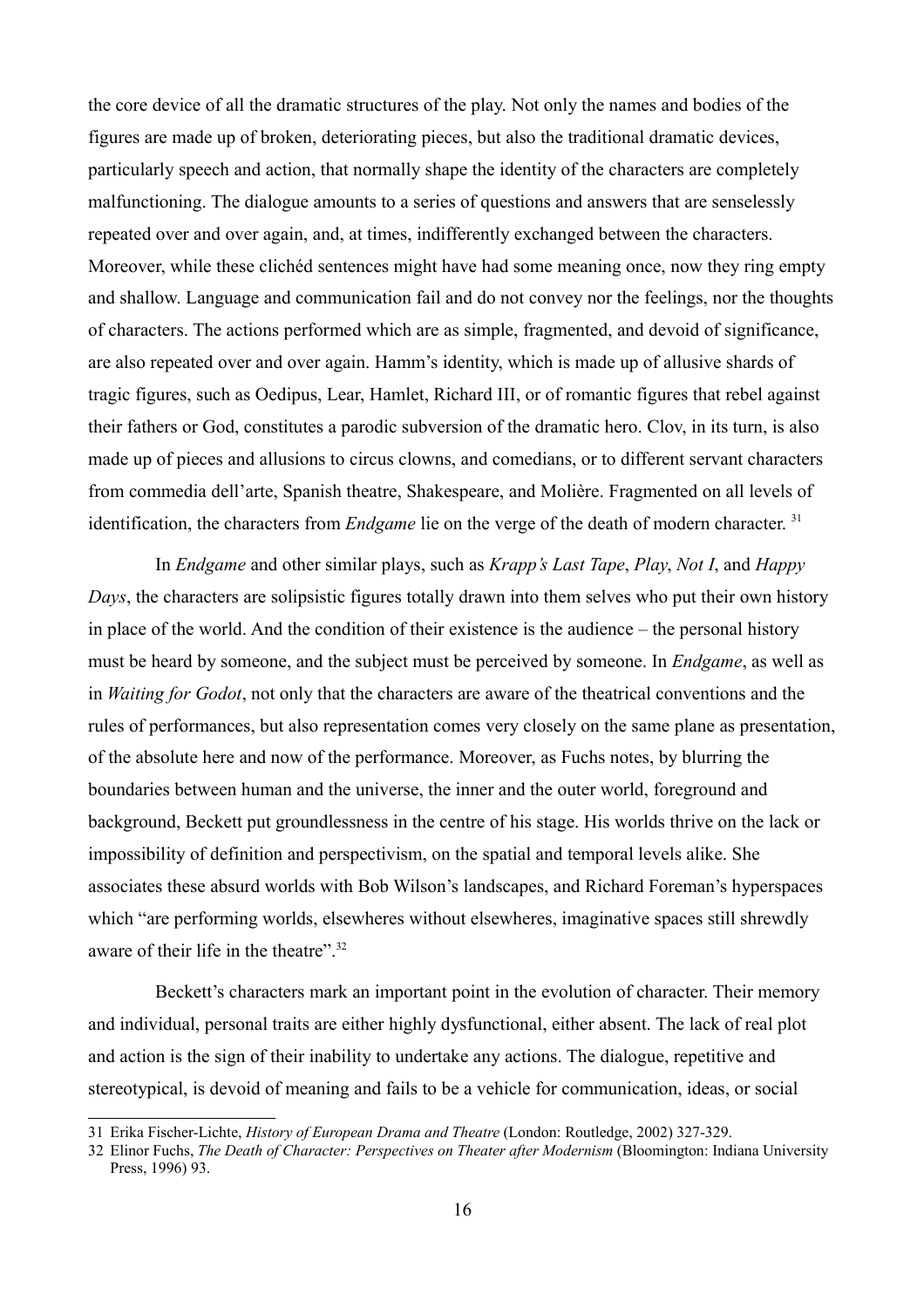relations. All the conventional dramaturgical devices that shape individual and psychological characters fail on Beckett's stage. The characters, lacking an authentic personal identity, they represent patterns, states of mind, psychological forces, figments of human consciousness (as experienced at the limits of human existence). "But at this place, at this moment of time, all mankind is us, whether we like it or not" plainly reveals Vladimir.

The symbolist influence on Beckett's work lies in his creating and presenting a whole, poetic imagery of being in the world instead of representing a progressive succession of actions based on linearity and causality. His plays are heirs to the allegorical orientation, because their meaning are allusive, multifaceted and ambiguous, and they are infused with philosophical and existential values (including and foremost on the level of characters). He is heir to the critical orientation, in that he confronts the audience with disconcerting and shocking pictures of the present day reality. His tragicomedies critically point not only to the failure of communication and of language, but to the collapse of an entire society whose relativism and uncertainties crush the individual and his strivings towards a meaningful life. By making the familiar – the pure act of living, of being in the world – strange, and the strange – the irrational feeling of absurdity – familiar, Beckett pursues the Brechtian direction as well. And because of his exploration of the dramatic means, as well as the blurring of the boundary between representation and presentation, highlighting the here and now of the performance, he is nonetheless also heir to the theatrical orientation.

In this way, the theatricalist, allegorical, and critical directions have been carried further all together in one of the most prominent playwrights of the last century. But what distinguishes Beckett's work from these previous innovators is the high degree of manipulation and exploration of the dramatic character's shaping devices. If in the latter dramatists' plays one can still distinguish a plot and definite actions, coherent thoughts and functional dialogue, it is precisely their failure, along with the breakup of language, that configure the worlds and characters of Beckett.

Moreover, I chose the term "empty figure" for these characters to highlight these two distinct and overlapping transformations of the character. In one sense, his works perform an emptying of the dramatic meaning, by representing elementary states of mind instead of individual persons. Secondly, his plays perform an emptying of the dramatic signs and means, through methods of fragmentation, concentration and a type of minimalistic asynchronous usage of the dramatic devices. For these aspects, Beckett stands among the most important ancestors of postdramatic theatre – a theatre on which not only the traditional shaping devices are fragmentarily employed (away from the old diachronic, coherent and causal manners), but a theatre on which the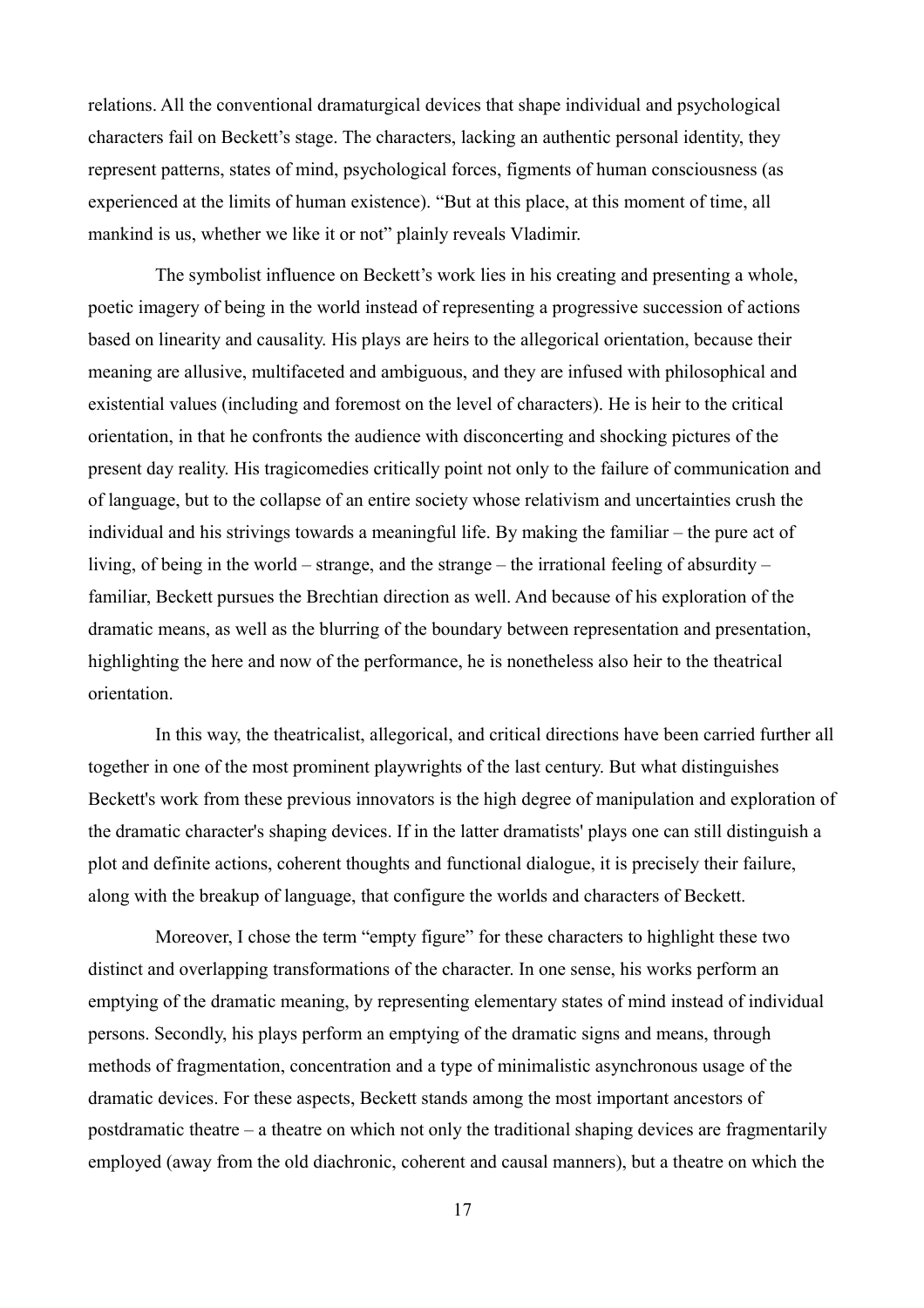devices are foregrounded as conventions. In the next section, I will investigate the theory of the postdramatic theatre, and frame the postdramatic character in terms of continuity with the developments presented until now. Moreover, in the next chapter I will forefront the main element that informs the difference between the dramatic and the postdramatic characters, namely the unity of character. However subverted was in the plays of Brecht, Pirandello and Beckett, the unity of character has been demolished on the postdramatic stage.

#### **2.3. Postdramatic theatre**

Fuchs, referring to the post-Beckettian theatre, maintains that Thought, "shadowed by the slighted Aristotelian category of Spectacle", took the place of Character as the dominant dramaturgical principle and main signifier of the stage. She disregards thus the possibility that this new interest for "the abstract play of philosophical and ideological levels"<sup>[33](#page-17-0)</sup> that pervaded the 20<sup>th</sup> century theatre might have been in fact fostered in great measure by the developments performed at the level of character. The non-dramatic modes in which human figures appear on the stage have opened up a new range of signification for theatrical representation<sup>[34](#page-17-1)</sup>. My position, which I will argue for in this section, is that the expansion of the dramaturgical possibilities and mechanisms (especially those belonging to stage character), and not character's losing its structural position, is among the major reasons for the turn of focus from the conceptual to the narrative plane<sup>[35](#page-17-2)</sup>.

In his seminal study of postdramatic theatre, Lehmann argues for a somewhat similar position as Fuchs does. Nevertheless, he justly binds the theatre's emancipation from the domination of the dramatic text with the departure from all traditional dramatic conventions, including the dissolution of all the three fundamental unities (i.e. the unity of time, space, and action). Although the avant-garde and neo-avangarde theatre had already challenged them, the postdramatic theatre undertakes a step further, by overthrowing the unity still very much at work until the 1970s - the one between the play text and the theatrical act itself. If the (written) drama has been the original material for theatre, and the dramatisation of the play text the basic procedure for

<span id="page-17-0"></span><sup>33</sup> Ibid. 31.

<span id="page-17-1"></span><sup>34</sup> On the basis of which one might alternatively argue for an even stronger position – that the philosophical and conceptual interplaying is not only fostered by the developments performed at the level of character, but it also functions prominently at precisely the level of the stage character.

<span id="page-17-2"></span><sup>35</sup> It is worth noting that the focus put on "Thought" influenced not only the subsequent developments of theatre, but of dance too. Maybe it would be interesting to trace back the roots and influences of the contemporary conceptual dance and see if there are any points that lead back to the theatricalist and metaphysical strategies.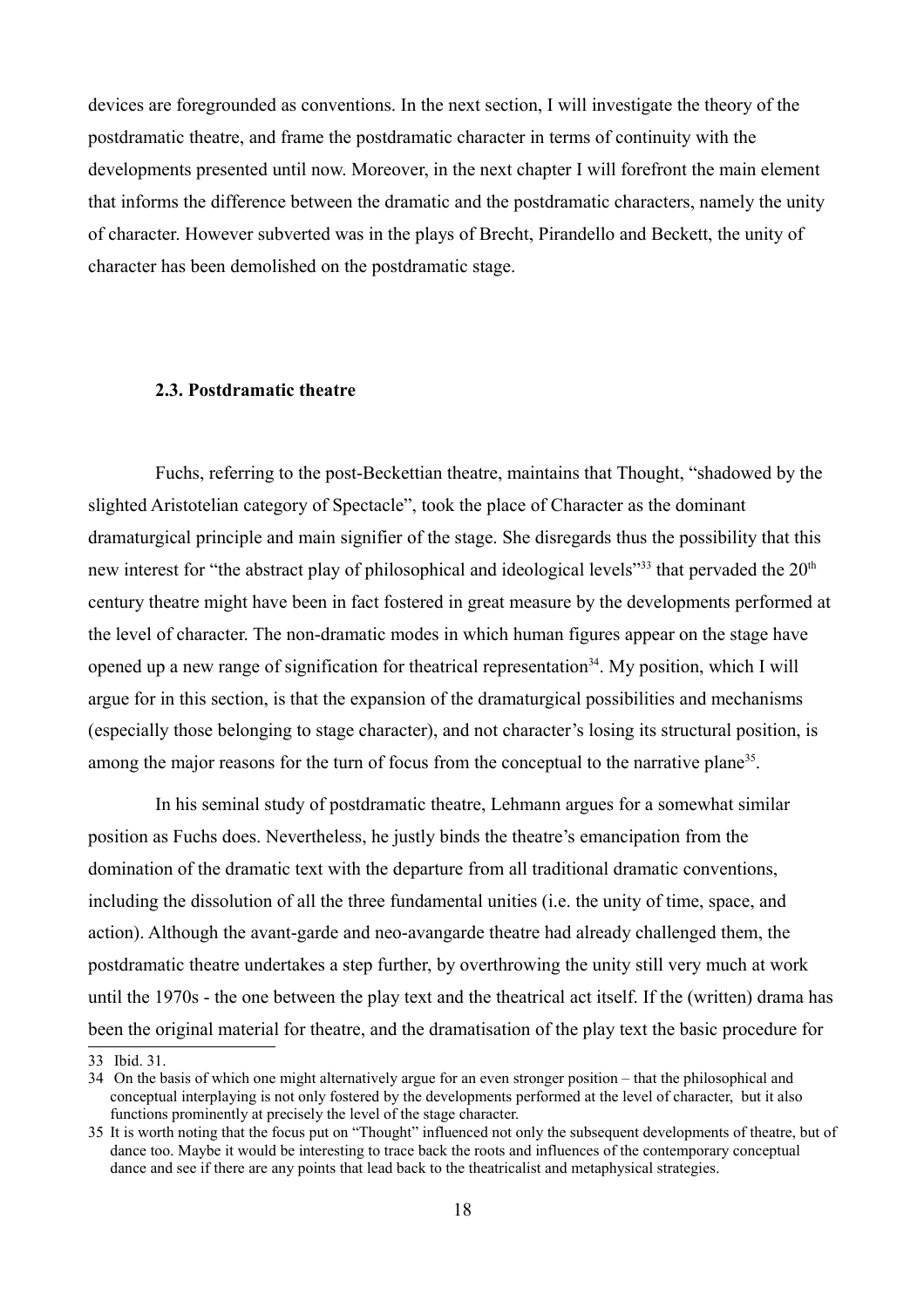the creation of theatre performances, now the art of the stage has overthrown the authority of the written text and the hierarchical structure that it carried along. And along with the primacy of the play text and the principle of dramatisation of the written text, the interest in a holistic method of representation, based on unity and synthesis, has greatly diminished as well.<sup>[36](#page-18-0)</sup>

While it is hard to overlook the fact that in the present theatre practice the art of staging has taken precedence over the art of dramatic writing, play texts<sup>[37](#page-18-1)</sup> are still written and very much relevant for the process of theatrical representation. The major difference is that the text is no longer the originating, primordial entity, but represents just another element of the working process.<sup>[38](#page-18-2)</sup> And there is no doubt that the linguistic turn, along with the the scepticism and doubts about language, had a powerful impulse including on the de-literalisation of the arts, the transformation of the relationship between theatre and drama being one such instance.<sup>[39](#page-18-3)</sup>

Fischer-Lichte translates the move towards de-literalisation as the move towards the "retheatricalisation" of the theatre. And she associates it with two interrelated developments: on one hand, the recuperation or the search for theatre's own proper language doubled by the return to the ritual origins<sup>[40](#page-18-4)</sup>, and, on the other hand, the negation of the individual and the search for a "new man". While the former developments led to the clear cut offensive to realism and the subsequent abandonment of the mimetic intentions in favour of the desire to create and evoke new worlds, whether invisible or imaginary, the latter developments led to the replacement of the individual figure with human types and patterns, transindividuals, and transpersonal forces that act through the individuals. Moreover, this latter orientation functioned on two levels – in theatrical writing and production. On the level of writing, she distinguishes O'Neill's trans-individual figures, Pirandello's multiple personality figures, Brecht's characters with their too excessively exchangeable personalities, and Beckett's disintegrating or solipsistic figures. And on the level of actual practice, the art of acting was taken further by Meyerhold's biomechanical actor, Artaud's hierogliphic actor,

<span id="page-18-0"></span><sup>36</sup> Hans-Thies Lehmann, *Postdramatic Theatre* (London: Routledge, 2006) 56-57.

<span id="page-18-1"></span><sup>37</sup> Which give themselves to a more monological and lyrical form, rather than the traditional dialogue-based form.

<span id="page-18-2"></span><sup>38</sup> The common practice of the postdramatic theatre maker is either to write the text prior to the production, either to work it out together with the actors before or during the production. Thus, at least in some cases, postdramatic theatre reconnects to its roots from Ancient Greece, where the principle of *l'auteur* stood at the basis of theatre practice. By assuming the role of the writer too (and sometimes also that of the performer), the director becomes the principle master of ceremonies.

<span id="page-18-3"></span><sup>39</sup> It is Nietzsche who introduced the problem of the language by condemning it as "the sickness of our civilisation". Later, Wittgenstein's systematic critique of the limits of language and his disconcerting sentence of keeping one's silence on all the matters which cannot be properly said/transmitted through language, enforced significantly the doubts about propositional language. From then onwards, the scepticism towards language become so embedded in the philosophical practice and the world at large, that, after the middle of  $20<sup>th</sup>$  century, philosophy of language and linguistics have established themselves as widespread, valuable and highly esteemed theoretical fields and academical departments.

<span id="page-18-4"></span><sup>40</sup> Which both account for the move towards visuality, musicalisation, and a certain de-semanticisation of the language in favour of the semanticisation of the body and objects onstage.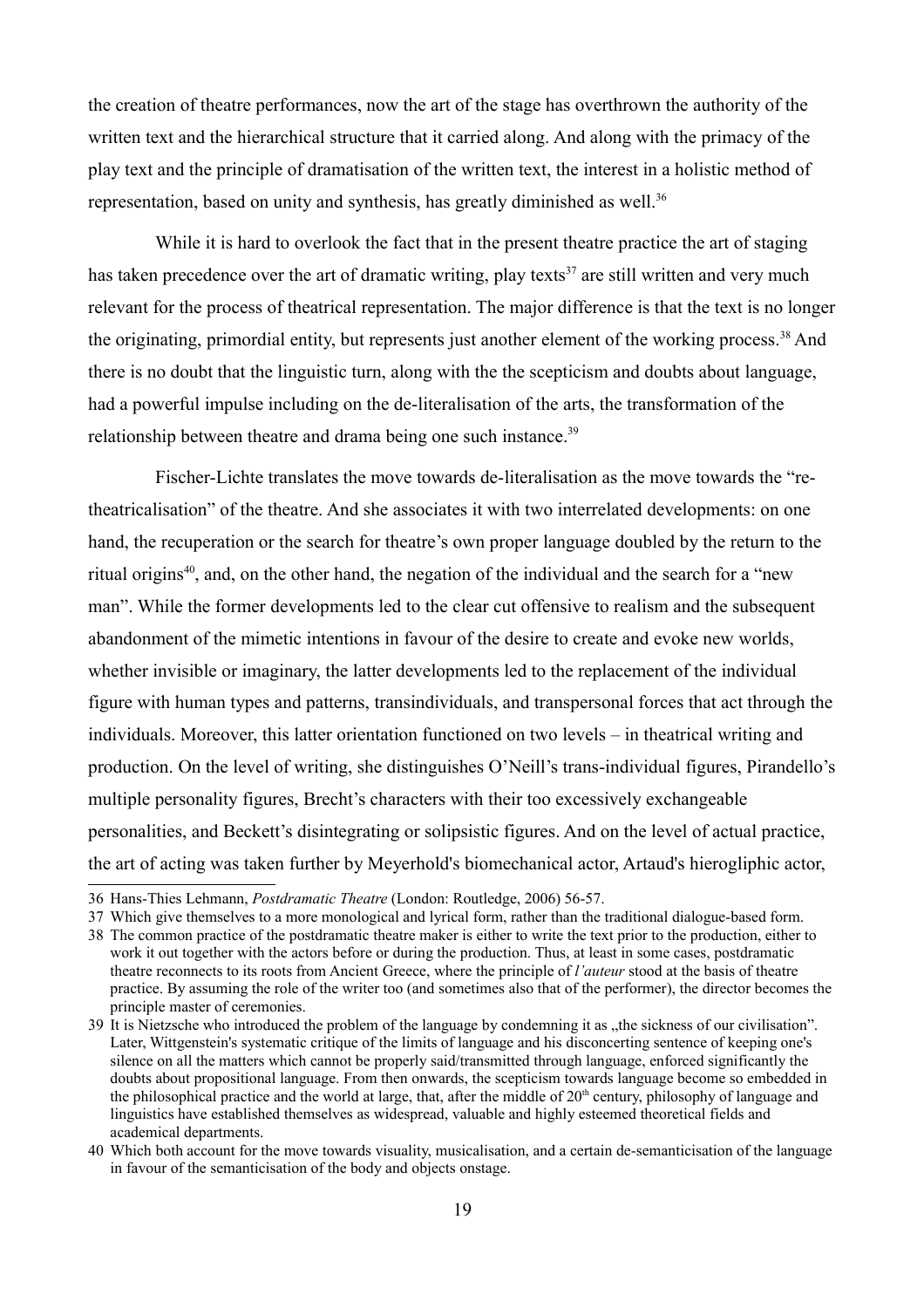Grotowsky's holy actor, Brecht's new man of the epic theatre, and even Craig's Über-Marrionette (which, despite the many distrusts towards the actual actor, underscores precisely his search for the ideal actor of the Theatre of the Future - a theatre capable of making visible the invisible powers of Movement) $41$ 

Not surprisingly, Fischer-Lichte distinguishes the same dramatists that Fuchs does as prominent representative for the search of the new man. Besides, she underlines the innovative orientations at the level of stage practice, emphasising thus the other half of the stage human unit – the performer. Doubtlessly, this second line of development – the actor in relation to the character – would be worthy of pursuing for a greater understanding of the transfiguration of the postdramatic character out of the dramatic forms. For instance, Artaud's hieroglyph actor was meant to completely turn the individualistic, logocentric, psychologist representational body of the actor into a pure moving sign. To this effect, he professed the move away from a word-centred language to a poetry of the space which would make use of all physical means of the stage - music, sound, intonation, gesture, dance, mime – prominently sound and movement in all its forms. The postdramatic turn away from physicality as a means to an end to pure physicality (and physicality as an end in itself) certainly is greatly owed to this Artaudian struggles of turning the actor into a pure hieroglyph, a physically moving sign. Moreover, the essence of Grotowski's holy actor is found in the strive for self-revelation, total presence, complete control of one's body, and the uncovering of everything that is natural while shedding of everything that is artificial and superfluous. Undoubtedly, Grotowski's innovative and highly experimented methods have extensively influenced at least one aspect of the postdramatic figure, namely the intensification of the presence of the performer.

Lehmann, on another hand, foregrounds precisely these two avant-gardist aspects of the performer/actor. But according to him, the *actor'*s role playing has been replaced by the intensification of the *performer*'s presence and physicality, both central aspects of the postdramatic theatre. [42](#page-19-1) By rendering pure physicality and the absolutization of the body as central theatrical means of the postdramatic stage, he substitutes any discussions about the disruption of the unity of character, or the negation of the individual. Particularly, he reduces the meaning and reality of the play of masks and embodiments to the "auto-sufficient physicality, which is exhibited in its intensity, gestic potential, auratic presence and transmitted tensions".[43](#page-19-2) This seems to apply more to contemporary dance where the human bodies are completely disconnected from any meaning,

<span id="page-19-0"></span><sup>41</sup> Erika Fischer-Lichte, *History of European Drama and Theatre* (London: Routledge, 2002) 283-351.

<span id="page-19-1"></span><sup>42</sup> Hans-Thies Lehmann, *Postdramatic Theatre* (London: Routledge, 2006) 57.

<span id="page-19-2"></span><sup>43</sup> Ibid. 95.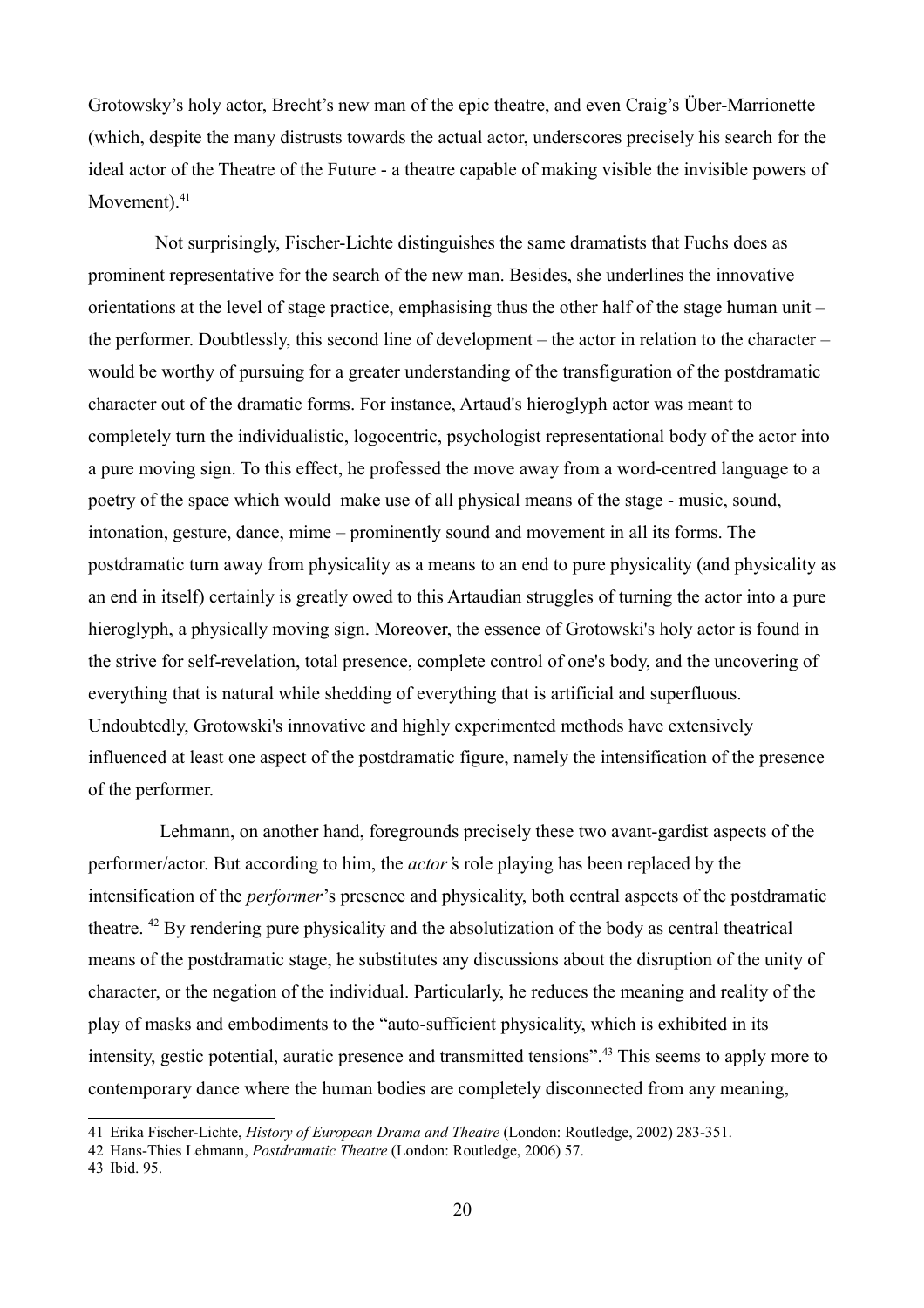narrative, psychology and human representations – a matter that he recognizes repeatedly.

Later he concedes that the de-semanticisation of the human body on the theatrical stage leads to a paradox: "As the body no longer demonstrates anything but itself, the turn away from a body of signification and towards a body of unmeaning gesture turns out as the most extreme charging of the body with significance concerning the social reality. The body becomes the *only subject matter.*"<sup>[44](#page-20-0)</sup> This paradoxical reversal process has been often pointed out on the stage of contemporary dance. And with good reasons, it has been noted, for instance, that the human body can hardly ever function as a gender, cultural, or political neutral body. This happens as the performer's presence always carries a remainder, a trace. In other words, any presentation involves a certain degree of representation.

The intensification of presence and the move away from the mimetic intentions don't amount to the complete purgation of meaning, fiction, embodiment, and human representation. At the level of character, the intensification of the actor's presence doesn't eliminate his actual acting and playing with and among identities, or embodiments of human figures, states and patterns, modes of being in the world. What it does instead is to demonstrate and present the intricacies of the theatrical act, the subject, and the fluid boundaries between facts and fiction, reality and illusion, representation and presentation. And it is precisely the synchronous use of overlapping means and devices (such as voice, sound, gesture, mime, physicality, intensive presence, and embodiment) that constructs the postdramatic character and informs its inflated, fractured, and schizophrenic identity.

Furthermore, very often as spectators of a postdramatic performance, we find ourself in deep ambiguity, not being able to discern if the man on the stage is the actual/"real" actor, or an assumed/embodied figure, if what happens is real or staged, fact or fiction. On the postdramatic stage, these function very often as an intended effect, pointing precisely to the problem of representation, of the intertwining of the planes between original and copy, facts and fiction, reality and illusion. Instead of the real presence of the performer on the stage damaging the illusion of character, as Lehmann holds,<sup>[45](#page-20-1)</sup> it rather enforces the ambiguities of representation, reality and identity, acknowledged so sharply by the avant-garde playwrights, directors and theorists.

For instance, facts and fiction, presence and embodiment intertwine thoroughly in René Pollesch*'s Ich schau dir in die Augen*. In this intensively physical one-man show, Fabian Hinrichs constantly moves from one acting style to another, creating a complex interplay between the

<span id="page-20-0"></span><sup>44</sup> Ibid. 96.

<span id="page-20-1"></span><sup>45</sup> Catherine Bouko, *The Musicality of Post-Dramatic Theatre: Hans-Thies Lehmann's Theory of the Independent Auditory Semiotics.* 32-33.<http://www.enl.auth.gr/gramma/gramma09/bouko.pdf>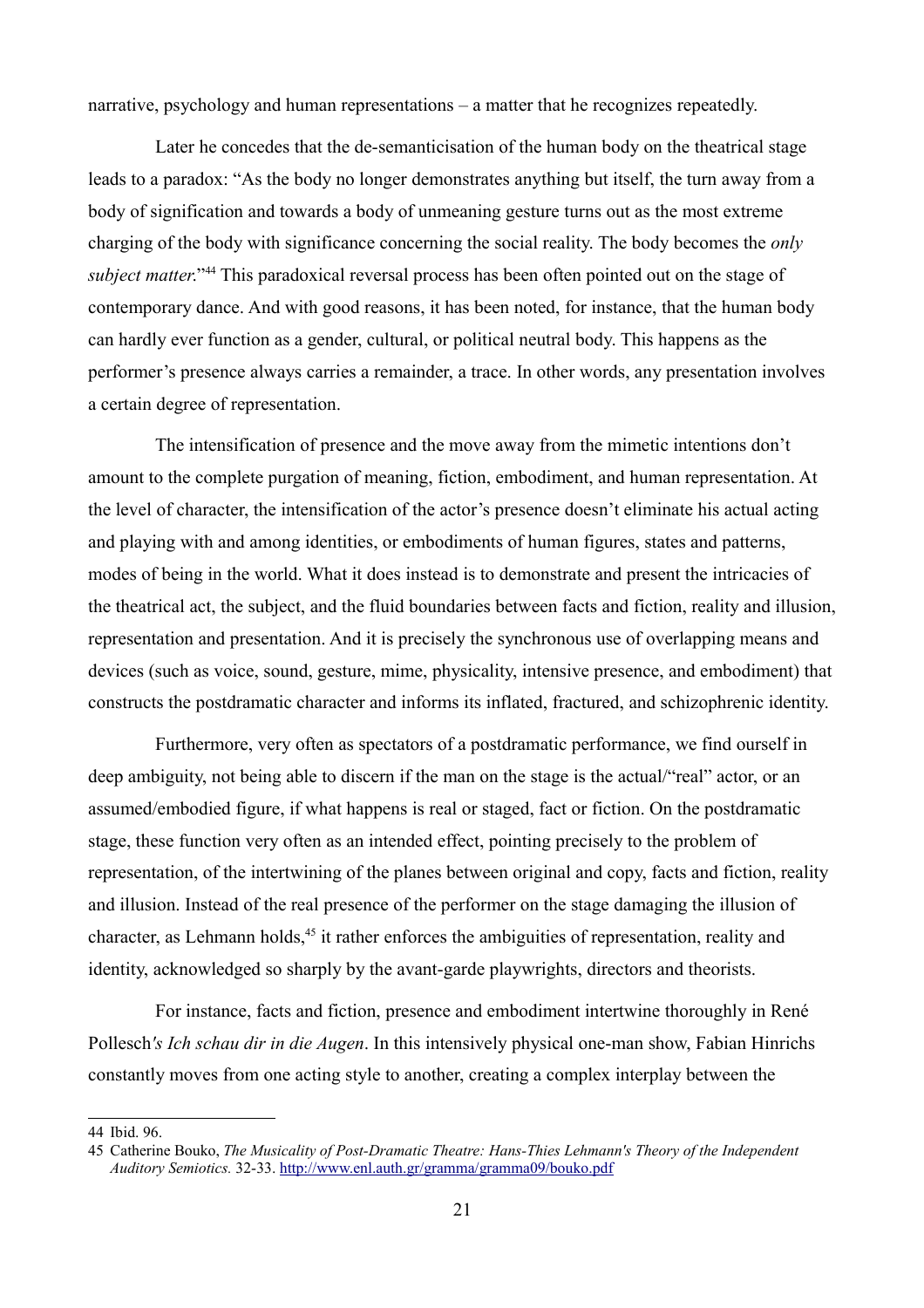character on stage, the actor, and the man behind. On the verbal level, he emphatically acknowledges the here and now of the performance, while (from a distance) he critically tackles dogmas about the body, soul, and our need for society. Through this game of simultaneity and collage he completely parodies the participatory type of theatre. His very direct invitations to the audience to participate are constantly undermined and proved to be a mere illusion, a joke played by the performer on the audience. Nevertheless, when the next "joke" happens, the audience is confronted with the same puzzle: "should we respond or not? is this staged or real?". And as he moves from one type of embodiment to another, the audience cannot really tell who he "really" is from one moment to the next. The multifarious qualities of presence, the philosophical extensive monologues, the ironic addresses to the public, and the subversive range of embodiments undermine altogether any sense of the unity and identity of his character.

Petrus' *Robo a Gogo* is another example of how the fluid boundaries between illusion and reality, presence and embodiment collapse directly into each other. Here, Peter, an advanced robot with real gestural and dancing skills, figures as the main character in the multiple theatrical frames, which are sequenced non-causally throughout the performance. For instance, the epic dimension is composed of the scenes in which Peter addresses the public directly, recounting from Petrus' point of view the voyage that took him all the way from Europe to Philippine and back, in his quest of the actual making of the performance. Themes, such as patriarchy, contemporary Western colonialism, and sexuality intricately invade this level, rendering Peter' stories, Petrus' morality and, in the end, the here and now of the performance highly questionable and relative. The juxtaposition of the presence of the robot with his embodiment of Petrus, and the voice over of the theatre maker destabilizes any sense of unity and individuality of this character. The other major frame of the performance is the allegorical plane, which consists in scenes in which Peter plays Jesus, reenacting stories from the Bible. In this frame, the robots are multiplied, and their presence is coupled with manneristic acting styles, and ritualistic masks and costumes. Because the interplaying of these elements trace back to the meanings of the epic dimension, the identity of the characters (on the allegorical level) is multiplied, and fractured, and the sense of its reality and actuality is subverted.

The intertwining between the epic and the allegorical planes, and between presentation and representation structures in another manner Rodrigo García's *Golgota Picnic*. The allegorical plane of character is informed primarily by visuality, through the figurative and gestural dimensions of the figures on the stage which are underscored by their live video projections. This plane is simultaneously doubled by the epic plane – which is informed by the series of soliloquies and the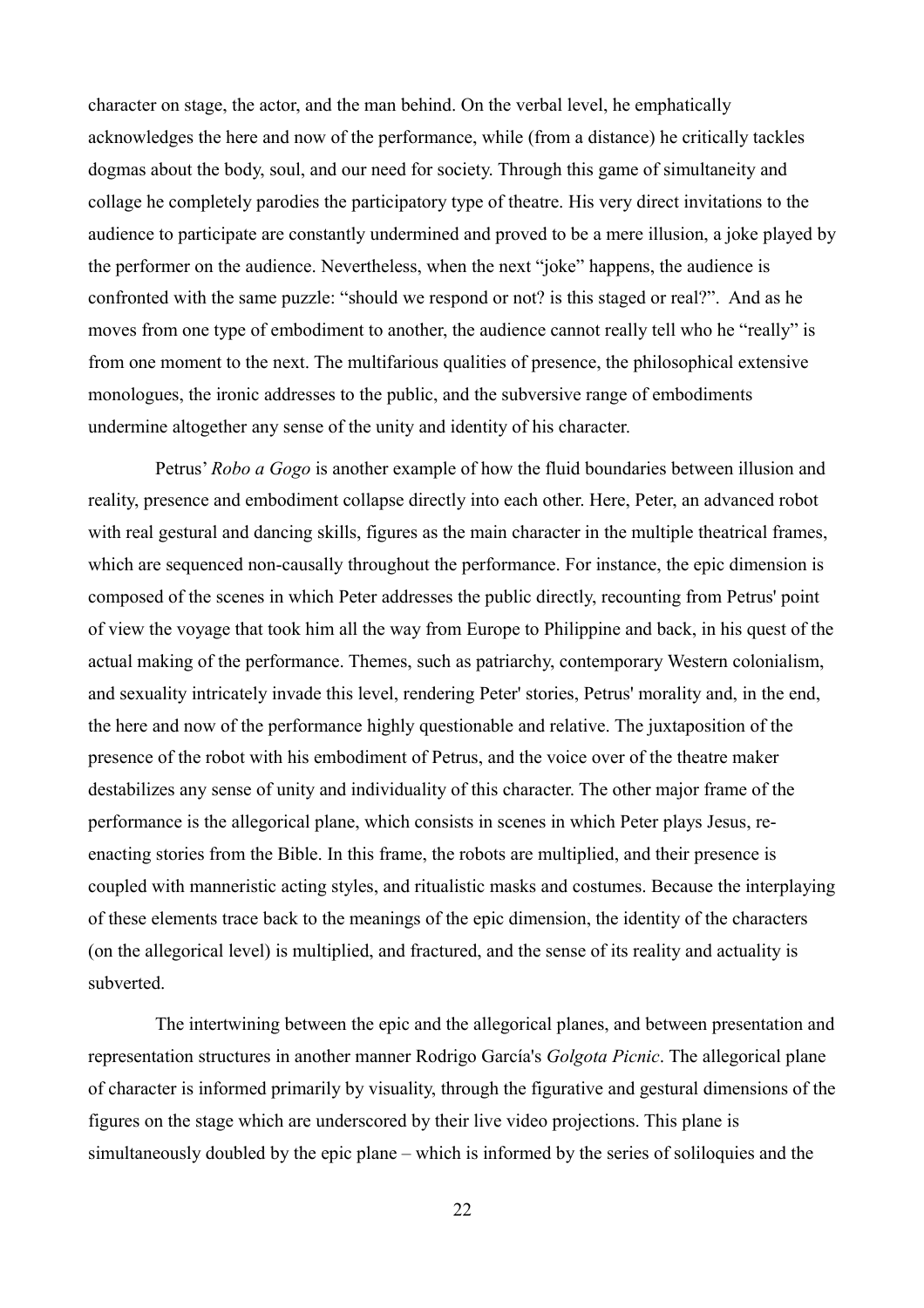intermissions in which the actors openly prepare their next moving-sculpture type of figuration (by moving props and changing costumes openly on the stage). The former plane of figuration ironically explores biblical stories and myths, and the latter critically plays with the current myths of our society. Moreover, these planes constantly address each other, and they both aggressively invade the here and now of the performance (the former on a visual level, and the latter on the mental level). And in the end, these multiple games of simultaneity disrupt the unity and identity of character, as the performers non-linearly move from one role to another, changing positions, appearances, embodiments, figurations, and qualities of presence. One moment, the actors figure as impersonal forces that speak through the power of visuality, next moment they stand as mere performers, and the next they represent carriers and embodiments of the critical reason.

Given these, my central claim is that some scholars, including Lehmann, profess a too radical reading of the de-literalisation and retheatricalisation of theatre. While they give too much to visuality and musicality<sup>[46](#page-22-0)</sup> of theatre, they take too much from literature and language (the language of the embodiment of figures including), by overly undermining precisely those elements that have been associated with the dramatic play text. From my point of view, when we say, in a too literal manner, that on the postdramatic stage there is no dialogue, plot or character, we overlook what is genuinely happening on the stage. Instead, a more accurate description would be to say that there isn't any longer *traditional* dialogue, *traditional* plot or *traditional* character. Instead of the prevalence of dialogue we have a profusion of monologues, language games, dysfunctional replies between the persons on stage, and direct speeches addressed to the audience. Instead of a clearly defined plot, woven by external and internal conflicts, or arranged in a causal manner, we have a non-hierarchical sequence or collage of actions, events, situations or occurrences. Instead of individual and unitary characters, we have ambiguous figures, with inflated, multiple, and fractured selves. Considering the reconfiguration of the connection between theatre and drama, and the transformation of the nature of the play text, the transfiguration of the elements carried along by the traditional dramatic text is not surprising. But to deem them extinct is an oversimplification.

Moreover, the entire history of the theatre could be conceived as a manipulation, distortion and playing with theatrical conventions, means and elements. For instance, the Greek Old Comedy not only displayed a high degree of musicality (by a movements-based structure) as so often exhibited in postdramatic theatre, but also made extensive use of character breaking, a strategy

<span id="page-22-0"></span><sup>46</sup> By musicality I mean to include at least two different aspects of the postdramatic theatre: firstly, the preference for presentation over representation (as music has been often regarded as the most non-representational form of art), and secondly, to the non-linear, very often open, structure of the performance, where themes, motifs, movements, and variations are repeated, blended and sequenced very much like in a musical arrangement.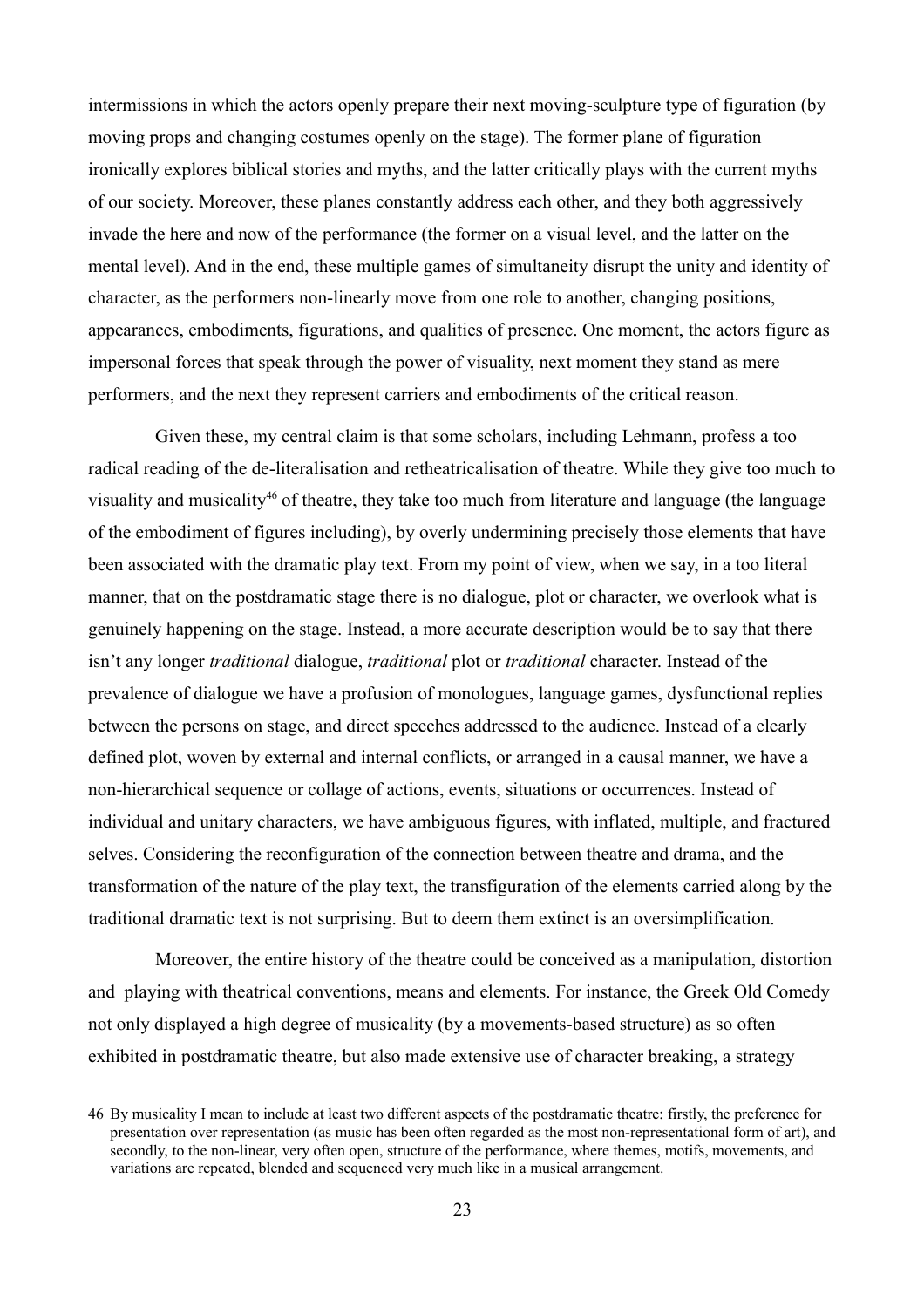similar to those Brecht "first" explored in his epic theatre. Needless to remember that the core and structural element of commedia dell'arte was physicality, and its other associated aspects such as being a site-specific type of performance, as well as consisting of improvisations upon scenarios, are all features included on the postdramatic stage. Furthermore, one could also go as far as to say that the entire history of theatre consists, on another hand, in the explorations of the boundaries between reality and fiction, presence and illusion, materiality and imagination. It is at their many meeting points that the core nature of the theatrical act – the Movement, the transfiguration of reality, and man in the pure act of transformation – lies.

In dramatic performance, fiction presides over reality, illusion over presence, and representation over presentation. In the previous section, I highlighted the manner in which the metaphysical, critical, and theatrical directions explored and played out exactly the boundaries of these multiple planes. The metaphysical plays, along with the plays of Brecht, Pirandello and Beckett emphasised and explored "first" the fluidity and conventionality of these boundaries. In this section, I highlighted some ways in which these boundaries confront and collapse right into each other on the postdramatic stage. And this encounter and intertwining of the planes between reality and fiction, presentation and representation, presence and illusion, render postdramatic theatre, all at once, an essentially critical, theatricalist and metaphysical type of theatre. In this way, I have also underscored the main elements of continuity between the innovations carried by the three radical dramatists' new orientations<sup> $47$ </sup> and the new forms of the stage (that came under the name of postdramatic theatre under the wedge of Lehmann). On another hand, among the main elements that convey the differences between the forerunner forms of character and the postdramatic character stands the unity of character. However unstable, subverted, and emptied out appeared in the works of Brecht, Pirandello, or Beckett, the unity of character and of identity hovers over the postdramatic stage in intricately dissolved forms. In the next chapter, I will highlight further precisely the nature of the dissolution of the unity of character. For this, I will firstly highlight the wider cultural settings that informed it – namely the multiple subversion of human identity on the philosophical and discursive levels. And secondly, I will analyse some examples of the modes in which the dissolution of the unity of character configures the present day postdramatic characters.

<span id="page-23-0"></span><sup>47</sup> coupled of course with the practice of the stage reformists such as Meyerhold, Craig, Artaud, Grotowski (a direction which, although often referenced and implied in my overall argumentation. I didn't pursue at large in my paper)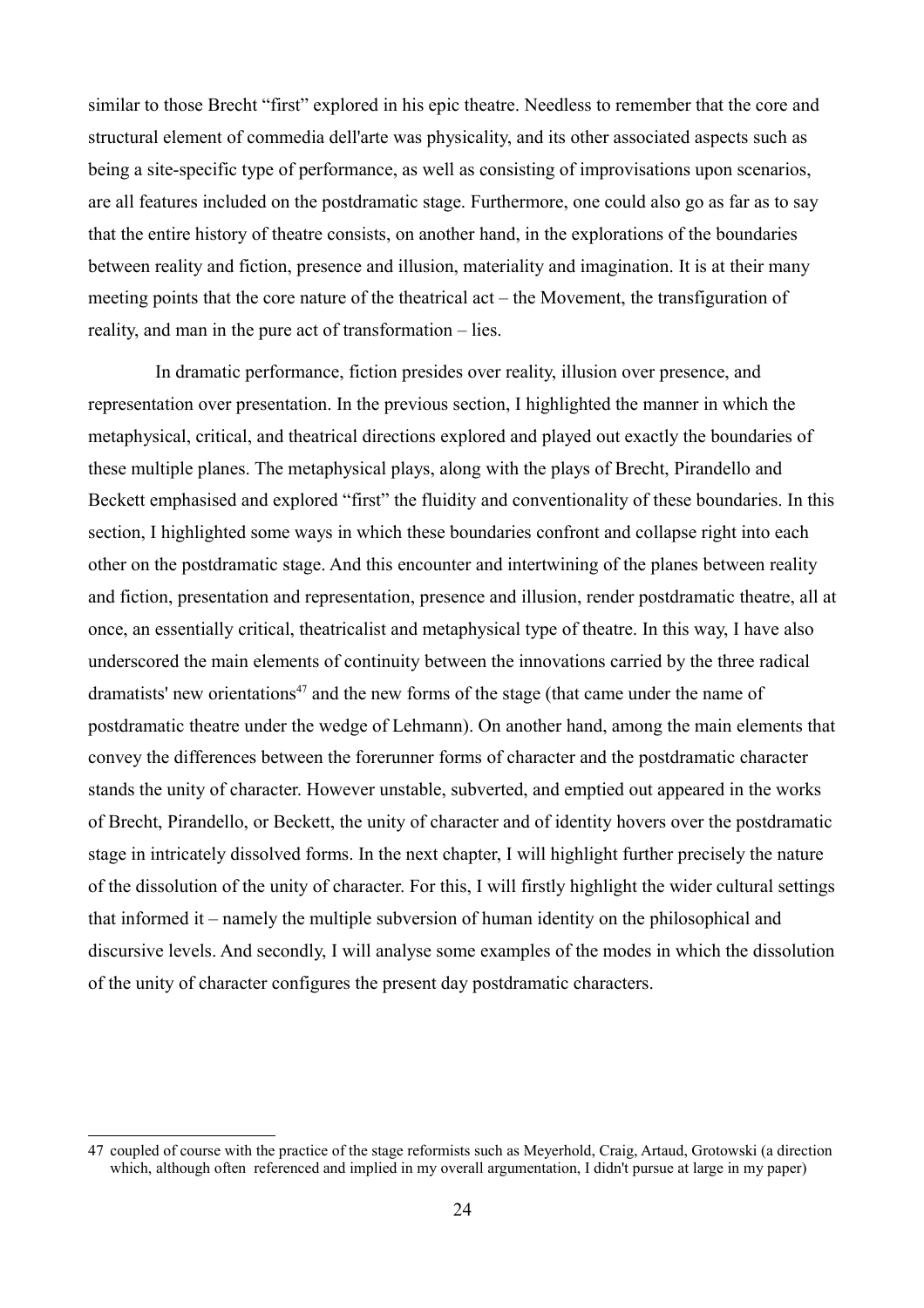## **3. The Dissolution of the Unitary Self**

Notwithstanding the conceptual profuseness and explanatory power of Lehmann's theory of the postdramatic theatre, it involves a faulty reductive view of the post-dramatic character. It not only fails to comprehensively account for the contemporary Western theatre by completely disregarding role playing and the art of acting still prevalent on the present day scene, but it also does injustice to the major theatre makers and writers of the  $20<sup>th</sup>$  century, who developed and enriched the art of the stage, inclusively by bringing the man of stage in new and exciting directions. It is in the framework set up by Jarry, Maeterlinck, Pirandello, Beckett, Meyerhold, Craig, Artaud, Grotowski, Brecht, Brook that contemporary theatre makers and performers live and create. More or less consciously, and more or less conspicuously, nowadays-theatrical work carries their legacy. To pronounce the theatrical character dead and replace it with a somewhat neutral human figure that allegedly breaks the illusionary spell of the mask amount as well to undermining our understanding of the retheatricalisation of theatre and the search for the new man initiated at the turn of the last century.

In the second chapter, I outlined some of the developments performed at the level of character in order to set the inner context useful for understanding postdramatic character. In this chapter, I want to set the coordinates of the larger context which will serve for making out the face of the postdramatic character. For this purpose, I chose to focus on several theories of and about postmodernism, mainly for two reasons. Firstly, controversial as it may be, postmodernism has proved to be a productive framework through which to look at a variety of fields, such as philosophy, cultural studies, art history, and aesthetics. The variety of its application renders postmodernism a productive concept in multidisciplinary fields of studies, theatre studies including. Secondly, among the principal features and notions associated with postmodernism stand hybridity, the attack on authority and unity, the dismantling of long held concepts, such as reality, truth, selfidentity, rationality, universality. These notions can set an alternative conceptual frame through which to look at postdramatic character.

Hence, in the next two sections, I will present several postmodernist insights as explanatory references that can support the main thesis of my paper: the subversion of the dramatic character, its associated metamorphosis and the dissolution of the unity of character reflect as much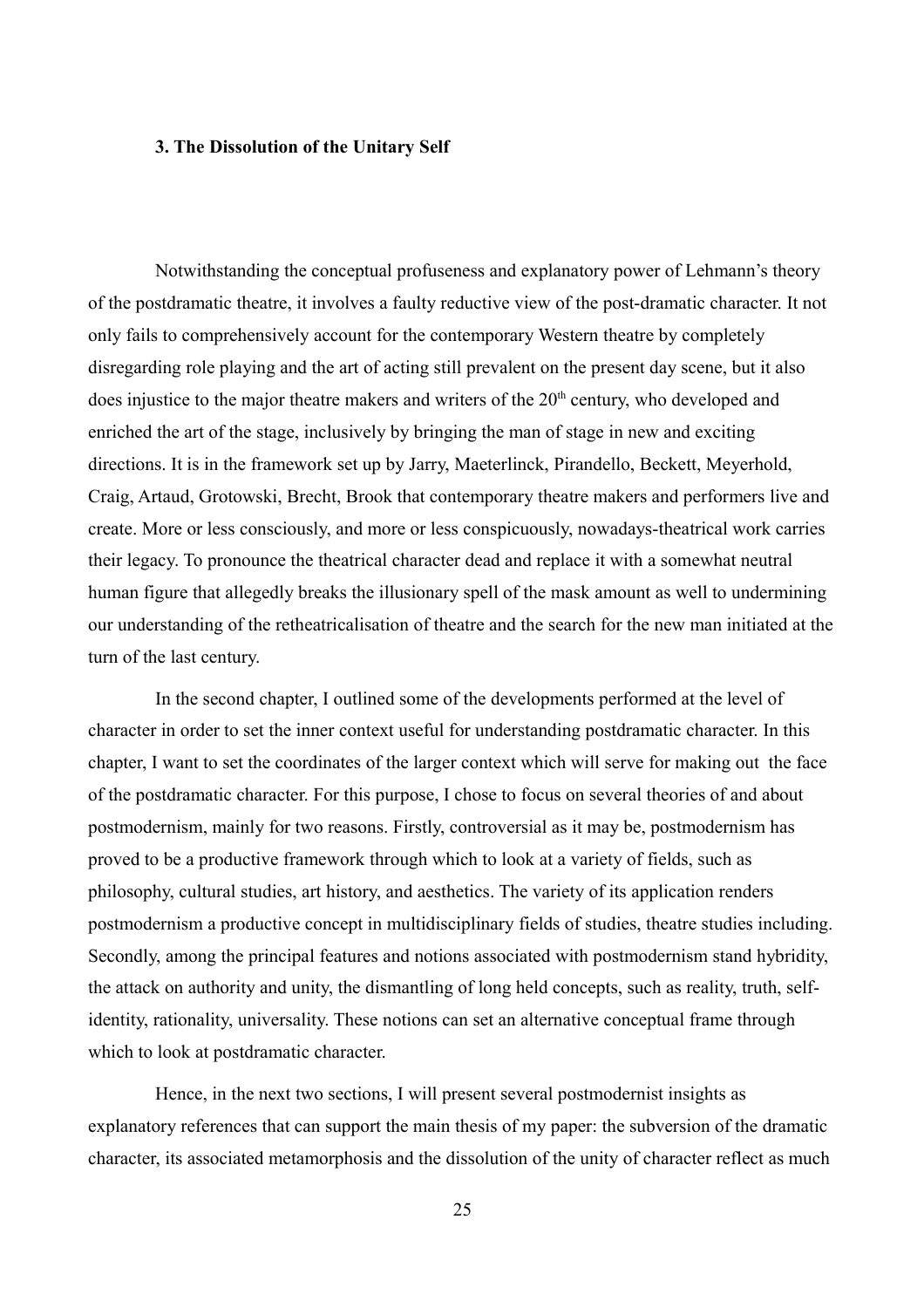the mentioned stage innovators and innovations, as they do the larger socio-cultural developments and the shifts in perception and conceptualization. Afterwards, I will use the concepts that underline these changes in perception and conceptualization of the human being, and the subject to analyse aspects of instances of postdramatic characters.

# **3.1. Cultural condition, social phenomenon and artistic style**

Postmodernism escapes definition and lends itself to a varied usage. It has been conceived and employed in multiple ways: as a strategy or a way of thinking, as a series of cultural and social conditions or phenomena, as artistic style or practice. For instance, Matei Călinescu identifies two principal conceptual levels on which postmodernism manifested itself especially from 1940 until 1980. One is the philosophical level, encompassing diverse areas such as epistemology, hermeneutics, poststructuralism, the philosophy and history of science, and the other pertains to the cultural field, particularly to the dispute around modernism and avant-garde. According to him, although these two major usages of postmodernism haven't turned postmodernism neither into an epistemic structure, nor into a Weltanschauung, they present nonetheless distinguishable , family resemblances" that could be used to draft the physiognomy of this conceptual entity.<sup>[48](#page-25-0)</sup>

In philosophy, the postmodernist issues have been primarily associated with epistemological problems and notions, continues Călinescu. These have been informed, on one hand, by the numerous  $20<sup>th</sup>$  century scientific revolutions and innovations, and, on the other, by the undermining of the Enlightenment project. These include issues such as indeterminacy, undecidability, relativism, Popper's falsifiability, Kuhn's paradigms and scientific revolutions. Such philosophical questions underscore both the deep crisis of the theoretical sciences and the subsequent self- reassessment of their identity and methodological legitimacy. Associated with this auto-reflexive character, stands another facet of postmodernism: the shift of focus from epistemology to hermeneutics – from the proclivity for transhistorical, universal notions and eternal laws, to a more historically self-conscious one.<sup>[49](#page-25-1)</sup> For instance, Gianni Vattimo translates this move as the turn from the modern  $\alpha$ , strong thought" – a mode of thinking that is  $\alpha$  domineering, imposing, universalist, atemporal, aggressively self-centred, intolerant in regard to whatever appears to

<span id="page-25-1"></span><span id="page-25-0"></span><sup>48</sup> Matei Călinescu, *Five Faces of Modernity* (Durham: Duke University Press, 1987) 268-269. 49 Ibid. 269-271.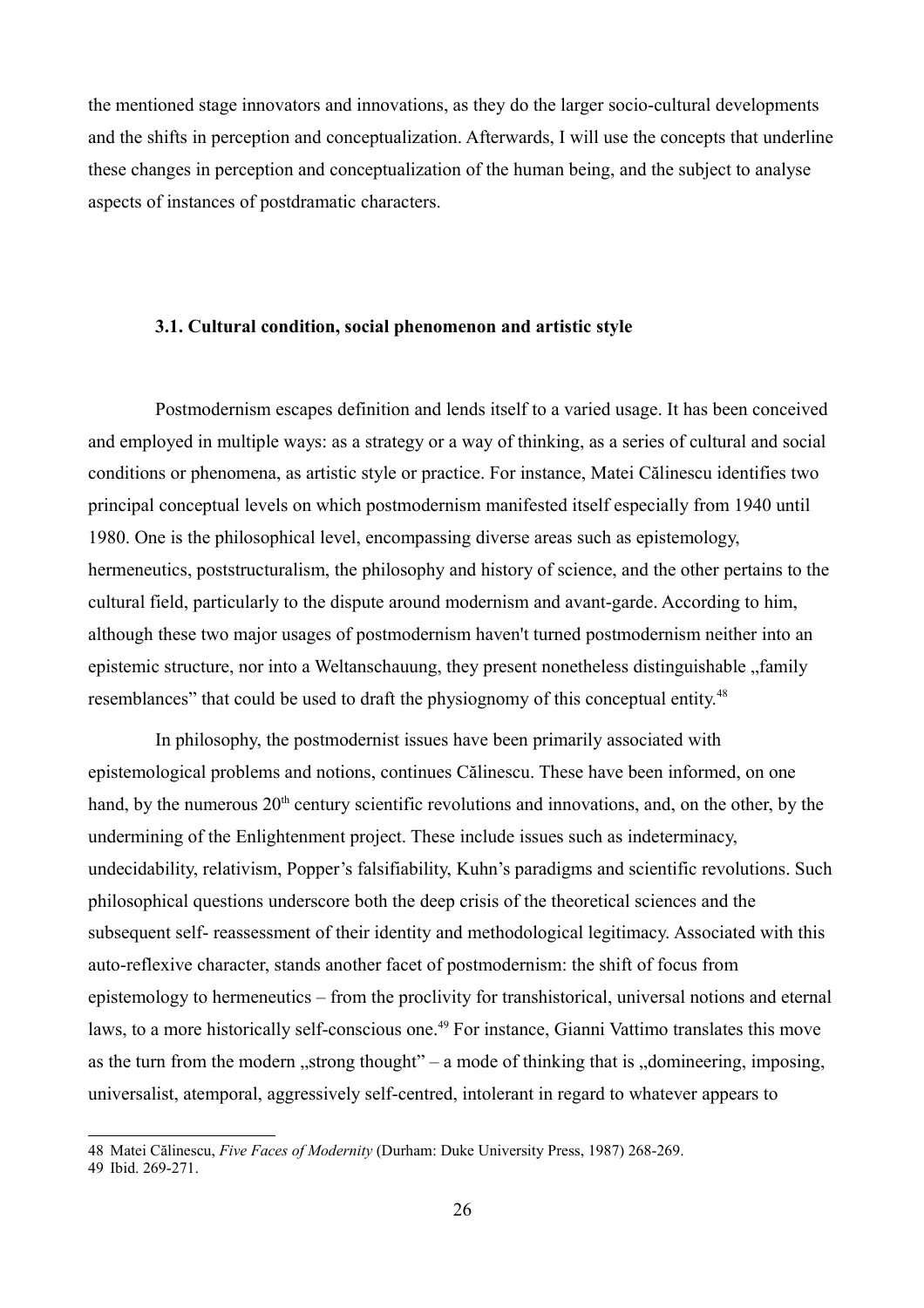contradict it" – to its direct opposite, the postmodern , weak thought".  $50$ 

Regarding the second conceptual setting, the cultural and art criticism, postmodernism overruns the discussion regarding the avant-garde and the contemporary practice. As Călinescu highlights, the historical avant-garde functions doubly: firstly and most importantly, it destroys, demystifies and rejects everything that has to do with the past, and, secondly, it invents, innovates the utterly new. Postmodernism, on the other hand, challenges the destructive double of the avantgarde and assumes accordingly an alternative position - the revisitation and reinterpretation of the past, and not in any way, but with irony, playfulness, parody, nostalgia, and even downright irreverence, impudence, and hostility.<sup>[51](#page-26-1)</sup> By reinterpreting the past, the newly found  $\alpha$  dialogic space of understanding and self-understanding", in a numerous way, postmodernism adopts a deeply pluralistic historicism.[52](#page-26-2)

Associated with this hermeneutical function, the multiple coding represents one of the most characteristic features of postmodernism.<sup>[53](#page-26-3)</sup> The principle of multiple coding functions at least on three levels: firstly, it involves hybridity, as the work of art becomes a heterogeneous mix of styles, currents, forms and signs; secondly, the work of art can be read from a multitude of standpoints (for instance, Umberto Ecco's *The Name of the Rose* can be read either on a philosophical, cultural, or semiotic plane); thirdly, while the work of art is intended for the complex reading of the small literate circle of artistic practice, it is nonetheless also intended for the pure enjoyment and simple understanding of the masses. Actual literary devices of multiple coding include  $\alpha$ , allusions and allusive commentary, citation, playful distorted or invented reference, recasting, transposition, deliberate anachronism, the mixing of two or more historical or stylistic modes". [54](#page-26-4)

Furthermore, while the avant-garde used the principle of "showing, rather than concealing, the conventions and devices used in constructing a work of art", postmodernism is focused on showing conventionality itself. "The device continues to show itself for the contrivance it is, but in doing so it also states that everything else is a contrivance too and that there is simply no escape from this". Hence, artistic postmodernism challenges , not only the «reality» behind the image but

<span id="page-26-0"></span><sup>50</sup> Cited in *Five Faces.* 272.

<span id="page-26-1"></span><sup>51</sup> Ibid. 275-277.

<span id="page-26-2"></span><sup>52</sup> Ibid. 282.

<span id="page-26-3"></span><sup>53</sup> Ibid. 283. Multiple-coding is a concept he adopts from Charles Jencks, who introduced the idea of double coding in the theory of postmodern architecture. According to Jencks, "A Post-Modern building is doubly coded – part Modern and part something else: vernacular, revivalist, local, commercial, metaphorical, or contextual… It is also double coded in the sense that it seeks to speak on two levels at once: to a concerned minority of architects, an elite who recognize the subtle distinctions of a fast changing language, and to the inhabitants, users, passerby, who want only to understand to enjoy it".

<span id="page-26-4"></span><sup>54</sup> Ibid. 285.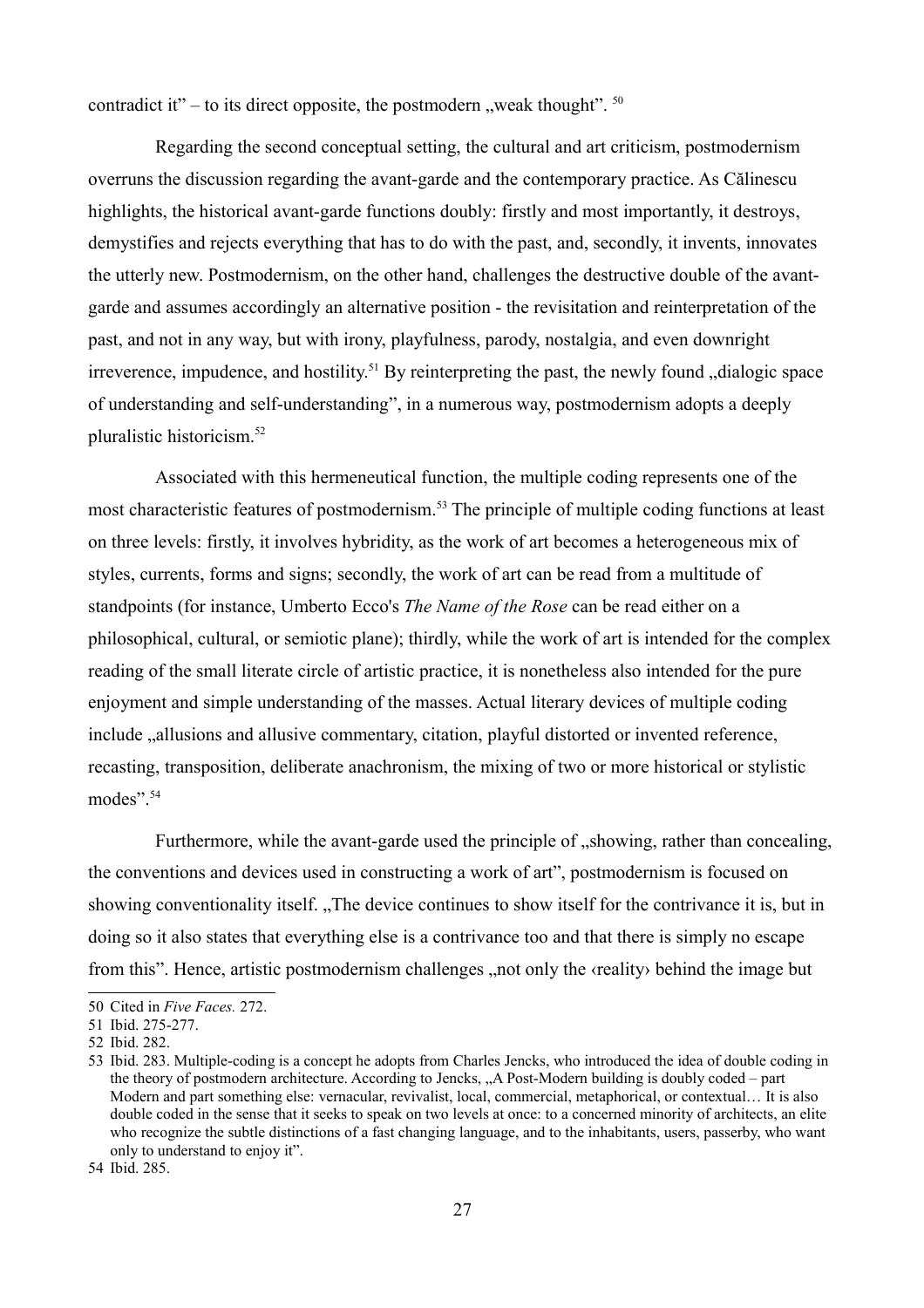also the reality, aesthetic or otherwise, of the image itself". Among the most frequent postmodern devices are: "a new existential or ‹ontological› use of narrative perspectivism, different from the mainly psychological one found in modernism[..]; the parodic thematization of the author[..]; the no less parodic but more puzzling thematization of the reader[..]; the treatment on an equal footing of fact and fiction, reality and myth, truth and lying, original and imitation, as a means to emphasize undecidability; self-referentiality and «metafiction» as means to dramatize inescapable circularity".<sup>[55](#page-27-0)</sup> With these, conventionality is made into , an existential paradox" while reality is impeached as  $\alpha$ , a composite of construals and fictions".[56](#page-27-1)

As the art theorist maintains, postmodernism amounts rather to a series of frameworks that can both throw light on old issues and inspire new insights, or questions. These distinct conceptual settings carry nonetheless a family of similitude, which I will be highlighting more clearly in the next sections. Simultaneously to this, in the section below, I will survey more closely several of the philosophical questionings that postmodernist thinking set forth and construe their corresponding nuances in the field of theatre.

# **3.2. Postmodernist subversions of identity**

As pointed before, among the postmodernist main features stands the subversion of concepts, such as presence, identity, rationality, representation. This is done by undermining the justification of the belief in their reality, unveiling them as constructions produced by our thinking or by the conditions and needs imposed by the mode and morphology of our existence. One of the prominent postmodernist undertakings has been the overthrowing of the philosophical debate about the nature of human identity, by exposing self identity as a construct in terms of either power relations, or cultural, social and linguistic practices. Similarly, on the theatrical stage, the unity of character has been disrupted by fore-fronting the conventions behind it, and unmasking individual character as a construction that fails to represent intelligibly the human subject. In this section, I will expound some of the main theories that have subverted the idea of a unitary identity. My position is that, however unsettling some of their implications and however formally disputed their

<span id="page-27-0"></span><sup>55</sup> Ibid 303-304. While Călinescu lists these as literary devices, one can unmistakably find corresponding strategies in other art fields as well in postdramatic theatre, as I will highlight later. Moreover, such literary devices are frequently used by Beckett as well, as the art theorist also acknowledges.

<span id="page-27-1"></span><sup>56</sup> Ibid. 305.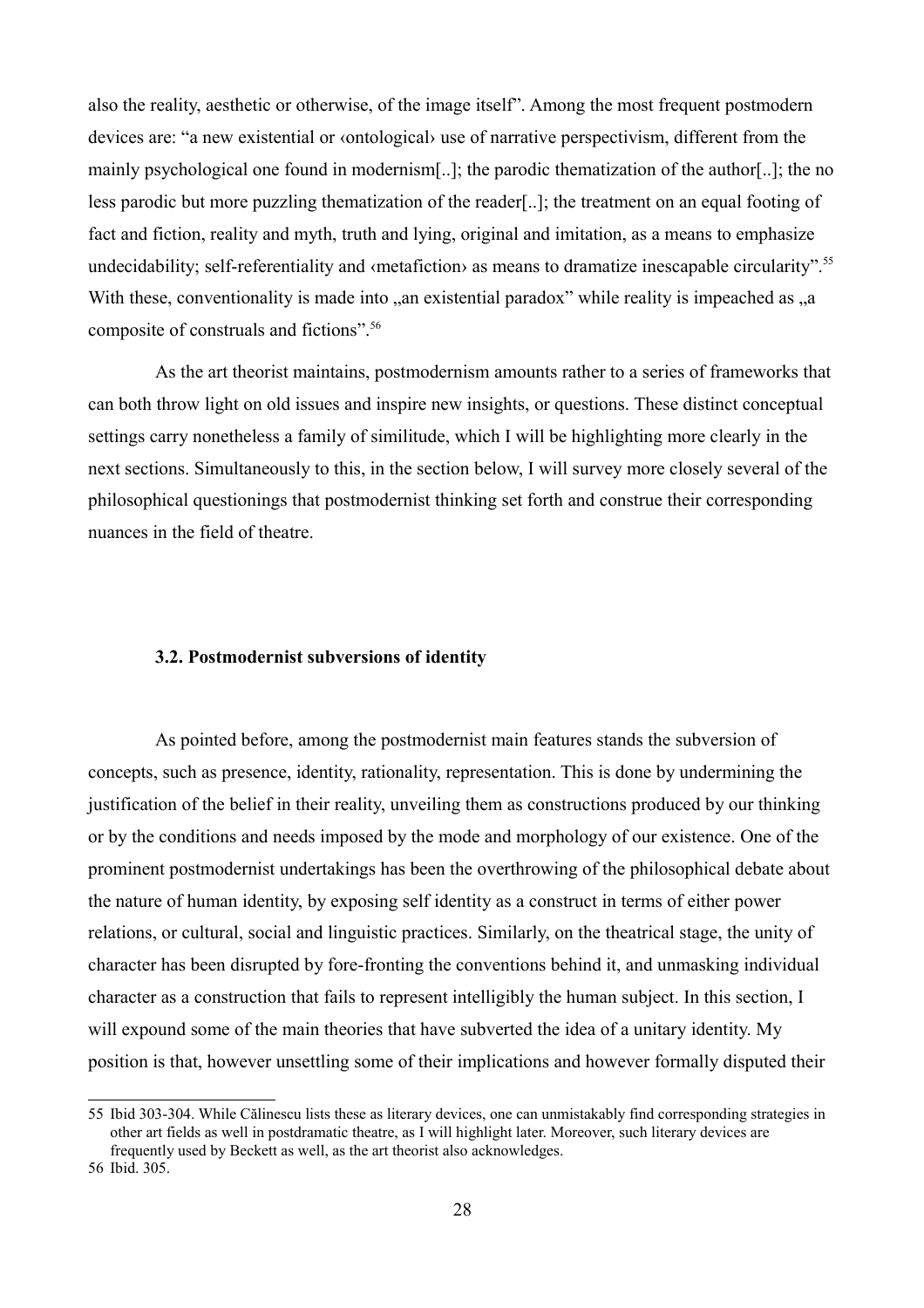arguments are<sup>[57](#page-28-0)</sup>, their ideas have actually influenced contemporary thinking and artistic practice alike.

In *The Order of Things*, Foucault argues that 20<sup>th</sup> century marks the beginning of the **death of man**, as the basic conceptual unity, as the primary trade and engine of most areas of knowledge and activity. According to him, the end of the domination of humanist philosophy will eventually lead to a new epistemic paradigm in which the rational, modern man loses his authority and centrality. Among these subversions, stand as well the undercutting of humanist beliefs about the human subject. As Farrell notes, from a radical reading stance, Foucault's anti-humanism boils down to the rejection of human free will, autonomy, and self-consciousness. According to this standpoint, it is a web of mutually dependent relations of power and knowledge that determines the forms of human subjectivity and subverts the autonomy of the human subject.<sup>[58](#page-28-1)</sup> The weak reading of his anti-humanist insights holds that, despite these multiple determinations of subjectivity, the human agent can actively manipulate this relational determinants in his strive for self-development, freedom and self-consciousness.<sup>[59](#page-28-2)</sup>

Foucault's idea that we are far from consciously self-constructing selves is highly dramatized on the postmodern stage. The manipulation and the foregrounding of the dramatic conventions of character lead to the break of the spell of the autonomy and unity. Through the intensification of the multilayer presence of the figures on the stage, their coherence is subverted. On the stage, the human subject becomes a multifaced and ambivalent element, with a multifarious nature, at times created through socio-cultural or mental conditions, at others self-created, at times performed, at others self-performed.

For instance, in Elizabeth LeCompte's *Hamlet*, the identity and unity of character are foregrounded, as the game of re-mixing copy with original, embodiment with presence physically stands out on stage. LeCompte deconstructs *Hamlet* - the film version of the live performance directed by John Gielgud in 1964 - and recomposes it live on stage through the multiple embodiments of the performers and the intricate dialogue with the past and the present day media

<span id="page-28-0"></span><sup>57</sup> I will overlook the debate about the truthfulness or justification of the postmodernist theories that I will employ, and I will rather take their validity for granted. Hereby, I assume a "postmodernist" stance, which "theoretically" represents a tolerant and playful position conscious of the fragmentary, partial and temporary nature of theories. For example, it is well known that one can use the implications of Foucault's theory of the epistemic structures (on which relies the concept of the death of man) to de-legitimize it. And Lyotard's theory of the metanarratives is as well susceptible to a similar objection raised by the problem of self-reference. On another hand, several of these theories stand as generalisations that depict only particular communities or structures of the human society. For instance, it has been noted that Sloterdijk's critique of the cynical reasons applies only to the upper, so called intellectual class of the post-industrial societies.

<span id="page-28-1"></span><sup>58</sup> Frank Farrell, *Subjectivity, Realism and Postmodernism: The Recovery of the World in Recent Philosophy* (Cambridge: Cambridge University Press, 1996) 272.

<span id="page-28-2"></span><sup>59</sup> Ibid. 275.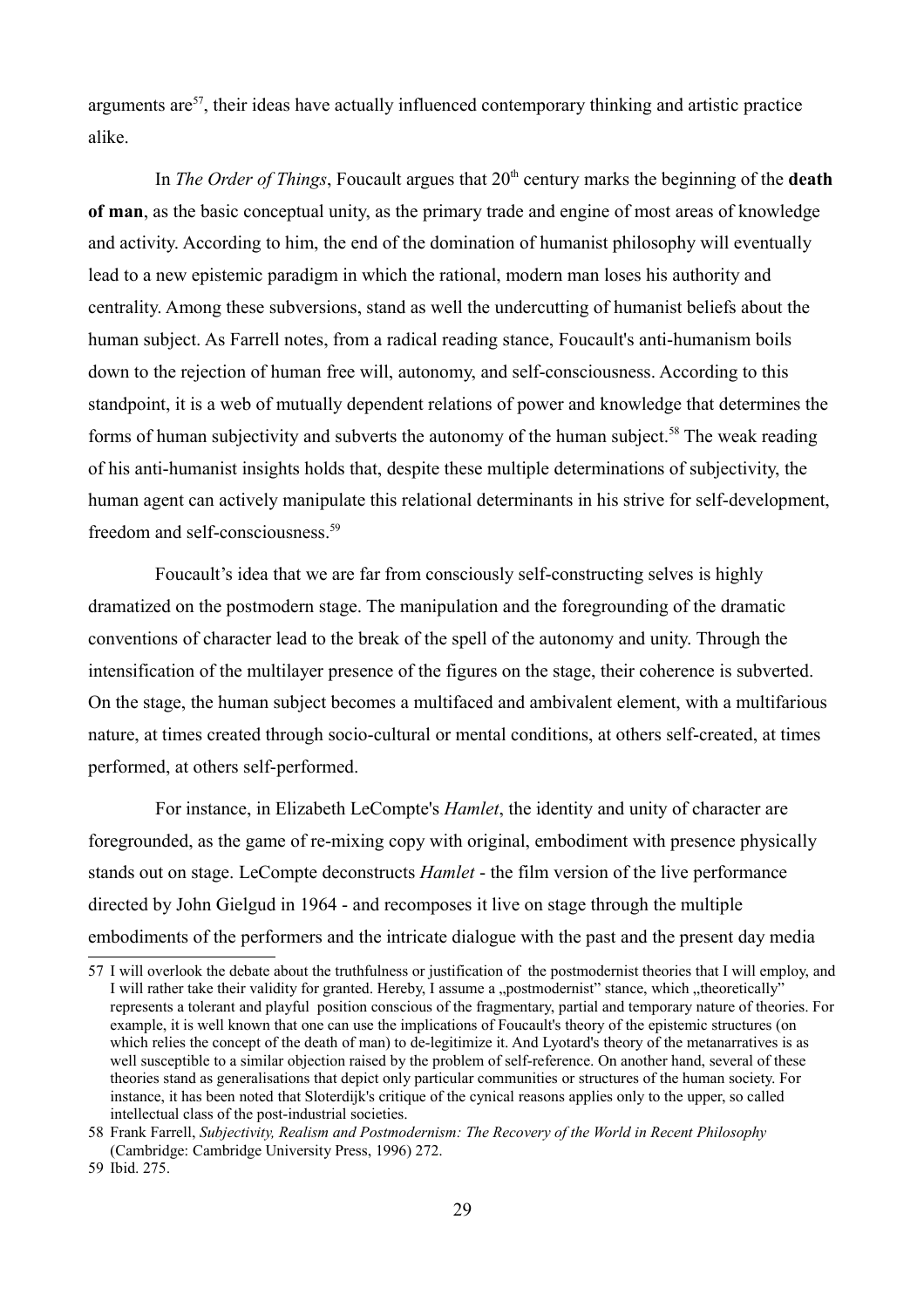society. Scenes from Gielgud's Hamlet are projected and remixed on the huge background of the stage, while, live on stage, the actors reproduce in minute details what happens on the screen. Moreover, Scott Shepherd's embodiment of the projected Richard Burton's embodiment of Hamlet, however outstanding and meticulous was on its own, is constantly and incoherently interrupted. This is the result, on one hand, of Shepherd's spontaneous and violent physical rearrangements - as he keeps on changing the positions of the body in order to represent the projected image as truthfully as possible. On another hand, the interruptions are informed by Shepherd's moving back and forth between the position of the performer to that of the director - as he constantly communicates with the projectionists when to push the forward button or when to skip to the next scene on the screen. In this way, Hamlet becomes an interplay of media images, copies, presence and multiple embodiments, whose identity constantly slides, and unity is deconstructed.

Another vision of the groundlessness of our age is offered by Lyotard's **incredulity towards meta-narratives**. According to him, the faith in completeness, universality, or totality underlying our meta-narratives has greatly faded and the idealistic stories of modernity have been replaced by a variety of local and heterogeneous "petits récits", or language games. This lack of a continuous meta-narrative and the compartimentalisation of knowledge give way to the collision between a multitude of localised, incommensurable language games. This, in turn, leads to a multiplication of perspectives that are partial, fluid, temporary. Moreover, because within each language game the human subject assumes different roles at different times, the break of the epistemic coherence gives way as well to the break of the subject in distinct, variegated moments of subjectivity. But as Lyotard stresses, we are developing a particular dexterity and mobility that can allow us to play with and within these fragmented, overlapping linguistic games.<sup>[60](#page-29-0)</sup>

This ability is typified for him by paralogy, the movement beyond or against logos. Going against established ways of thinking and reasoning norms amounts precisely to finding our way within the conglomeration of the linguistic games. This can be done either by finding and undertaking new moves within the web of games, either by manipulating, altering or changing the rules of the games, and inventing new ones.<sup>[61](#page-29-1)</sup> His view ultimately endorses the paradoxes, tensions and instabilities that belong not only to our view of the world, but to the world itself<sup>[62](#page-29-2)</sup>. And this in

<span id="page-29-0"></span><sup>60</sup> Jean-François Lyotard, *The Postmodern Condition: A Report on Knowledge* (Manchester University Press, 1984) 15.

<span id="page-29-1"></span><sup>61</sup> Ibid. 66.

<span id="page-29-2"></span><sup>62</sup> While Călinescu holds that postmodernism can be understood in terms of a change of paradigm from the logic of *Or/And* binary to the logic of *Both/And* binary, we could understand Lyotard as professing an even more intricate change of paradigm, one that gives the go-by to the principles of the *bivalent logic* in favour of those of the *fuzzy*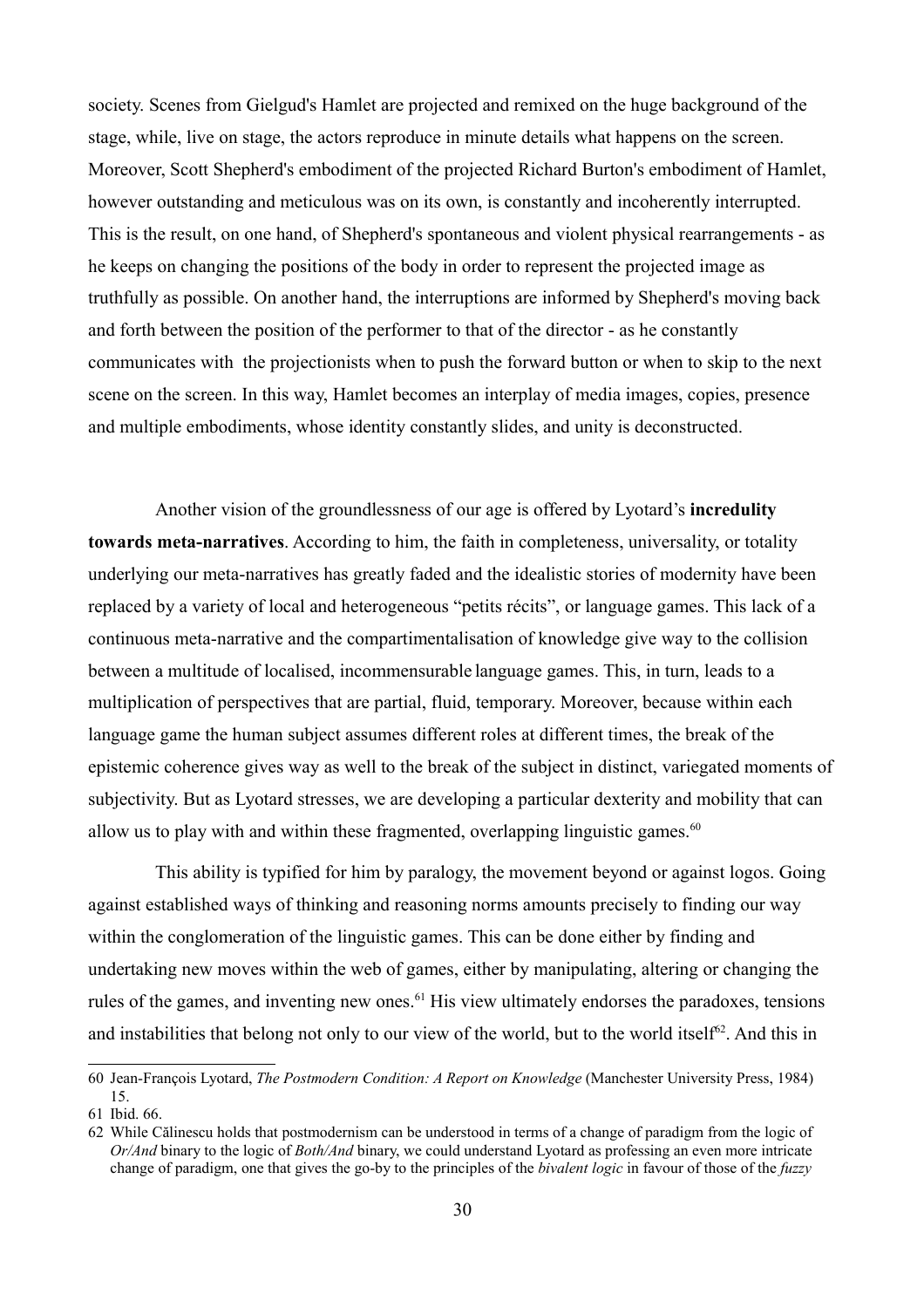turn leads to the multiplication of identity as to the multiplication of the heterogeneous moments of subjectivity - the temporary positions in the web of games.

On the stage, the incredulity towards meta-narrative is exceptionally mirrored by the departure from the trenchant authority of the text. While the theatrical performance stops being the univocal representation of its own meta-narrative - the text -, as well character stops being the univocal representation of one unique dramatic person. Instead of the grand (that is the individual, definable, or idealised $^{63}$  $^{63}$  $^{63}$ ) identity and the unitary character, we have a multitude of small identities and character as a complex interplaying between different levels of the selves, such as those of the actor, dramatic persons, or those standing for human patterns and imposing dramatic figures. Moreover, by revisiting the past, old models are thoroughly undermined, and idealised identities are rethought and critically redefined. One such example is Elizabeth LeCompte's interventions and deconstruction performed in *Hamlet*. In the end, her reconstruction of Hamlet live on stage leads to precisely a multitude of small identities, character becoming a paralogical interplay of images and embodiments.

Furthermore, among the tactics of the subversion of the authoritative unity of character stands radical re-theatricalisations by means of self-referentiality, intermediality and visuality (all fore-fronting devices in Elizabeth LeCompte's *Hamlet*). Another such strategy is the exposure of the theatrical framing power. This tactic has close affinities with the unveiling of the myths and stories that lie at the base of our belief, and the foregrounding of the frame systems that inform our values, judgements, and attitudes. For instance, such a strategy is centrally employed in René Pollesch's *Ich schau dir in die Augen*. Here, Fabian Hinrichs' multiple style acting informs a postdramatic character whose unity acts as a subversive element that structures the whole theatrical act. The character, on the level of identity, is constituted as much by Pollesch's critical and speculative text (emphatically informed in its turn by both Pollesch's identity as a theatre maker and by the inquisitive type of man who ponders on contemporary society's idiosyncrasies), as it is by Hinrichs' own identity and background. These all lead to a multitude of temporary, overlapping, but distinct identities that subverts the unity of character. And in its turn this dismembered unity discloses the metanarratives at work in theatrical representation and participatory type of theatre. It is in great

<span id="page-30-0"></span>*logic*.

<sup>63</sup> I use the term "idealised identity" in the following manner: if we contend that play texts display either historical representations or idealisations of the man of the epoch, we can refer to the characters embodying the visions of the hero of a particular historical period as carrying an "idealised identity". For instance, in Greek tragedies this idealised figure (corresponding to the man of the Classical age of the Ancient Greek) appears to be the human being who confronts and fights with the higher forces of the world, profane and sacred alike, in the strive for spiritual and knowledge growth. In our very fluid and fragmented times, of moral relativism and scepticism towards universal ideas, we seem to have lost not only our heroes and models, but also the ability of believing or envisioning such spiritual models.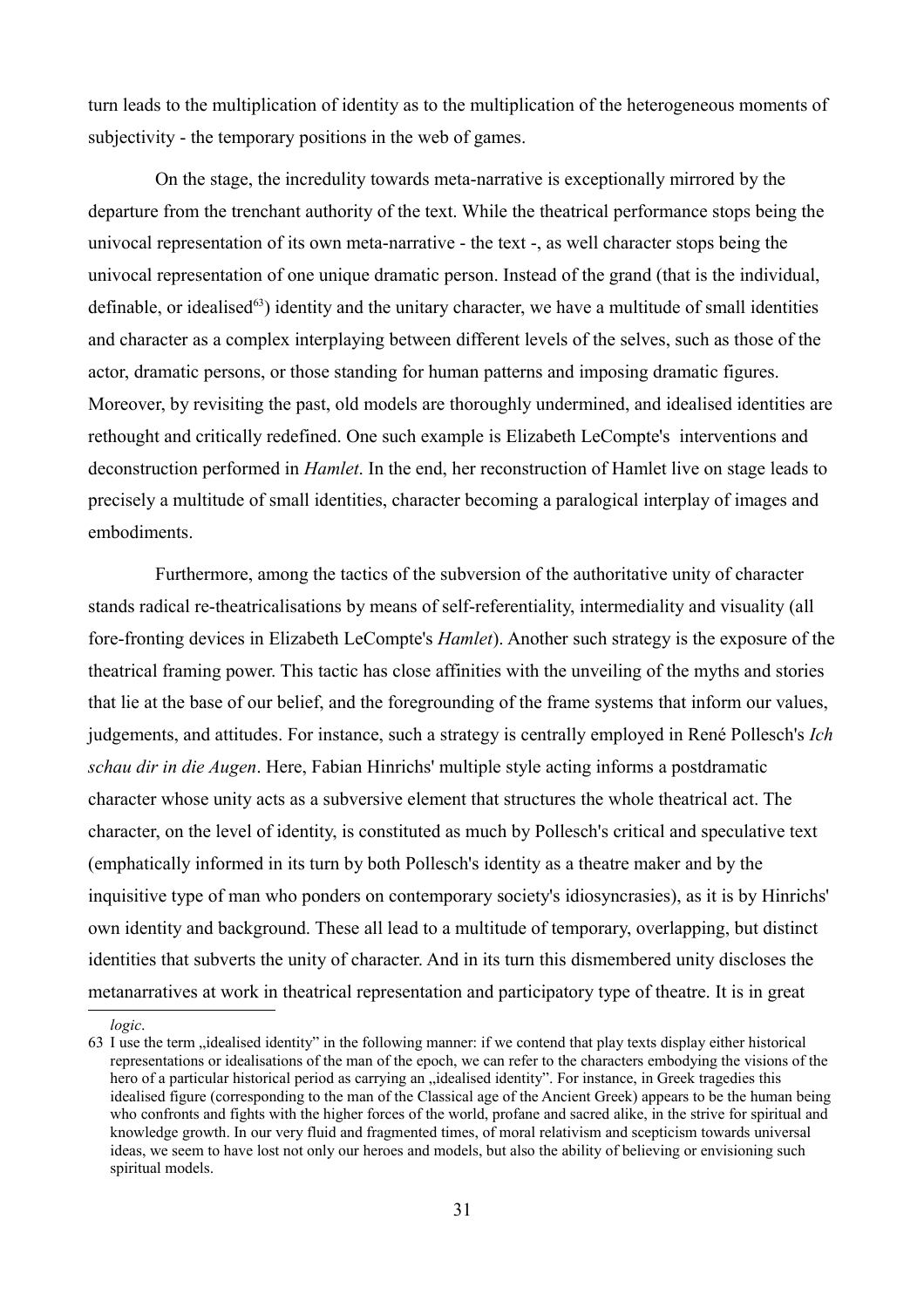measure Hinrichs' paralogical embodiment of a non-unitary type of character that, on and on, subverts the audience's response and reception. His nimble moving from one type of acting and embodiment to another, throws the audience in the puzzlements of "is this real or staged?", "am I supposed to participate or not?", and awakens expectations, beliefs and ideas associated with theatrical representation and community. These constantly deterred and played out suspensions, performed by this postdramatic character, are what renders this intensive one-man show a parody of the participatory theatre (and implicitly a parody of our need for social communion and communication as it is also highlighted especially by the textual dimension).

In *Critique of Cynical Reason*, Peter Sloterdijk explores another facet of the postmodern world – our state of being given the manner in which we respond to the contemporary Western principles. He terms **Cynicism** the mode of consciousness generated by the shattering of the beliefs in universal values and objective ideas, including in the infallibility of human reason. Nowadays, the cynic knows that given any set of arguments, one can build counter-arguments and objections to it. And by living in a society and belonging to different social structures which all function according to some accepted ideologies, the cynic has to stick to principles that he cannot fully adhere to because of reason's incapacity to consistently justify them. This turns into a source of uneasiness, discontent, and even pessimism and life-denying attitude, claims Sloterdijk. In our society, the society of cynics, one is forced to act without the ability of being completely committed to one's actions. This lack of cohesion between reason and action makes the cynical consciousness an essentially schizoid one.<sup>[64](#page-31-0)</sup>

As an alternative to the cynic reasoning, Sloterdijk puts forward **Kynicism**. This mode of being revives the forgotten Ancient Greek agreement between theory and practice, between one's philosophy and life. Kynicism represents the rejection of the fallen idealist and universal beliefs by means of sarcasm, parody and irony. Instead of relying exclusively on reason, the kynic acts and reacts with every means he has against the falling universal values, be them low-brow strategies, such as banality, vulgarity and spontaneous bodily reactions<sup>[65](#page-31-1)</sup>. Rather than "speak against idealism, it lives against it"<sup>[66](#page-31-2)</sup>. Cheeky, optimistic and life-affirming, kynicism is nonetheless a subversive attitude that confronts power, order and the institutionalisation of the social structures, not just by the means of human reasoning, but with the whole body.<sup>[67](#page-31-3)</sup>

<span id="page-31-0"></span><sup>64</sup> Sorgner, Stefan Lorenz. "In Search of Lost Cheekiness, An Introduction to Peter Sloterdijk's "Critique of Cynical Reason"." *Tabula Rasa* 15 Apr. 2011.<http://www.tabvlarasa.de/20/sorgner.php>

<span id="page-31-1"></span><sup>65</sup> For instance, the way Diogenes Sinope did in Ancient Greece.

<span id="page-31-2"></span><sup>66</sup> Cited in *In Search of Lost.*

<span id="page-31-3"></span><sup>67</sup> Ibid.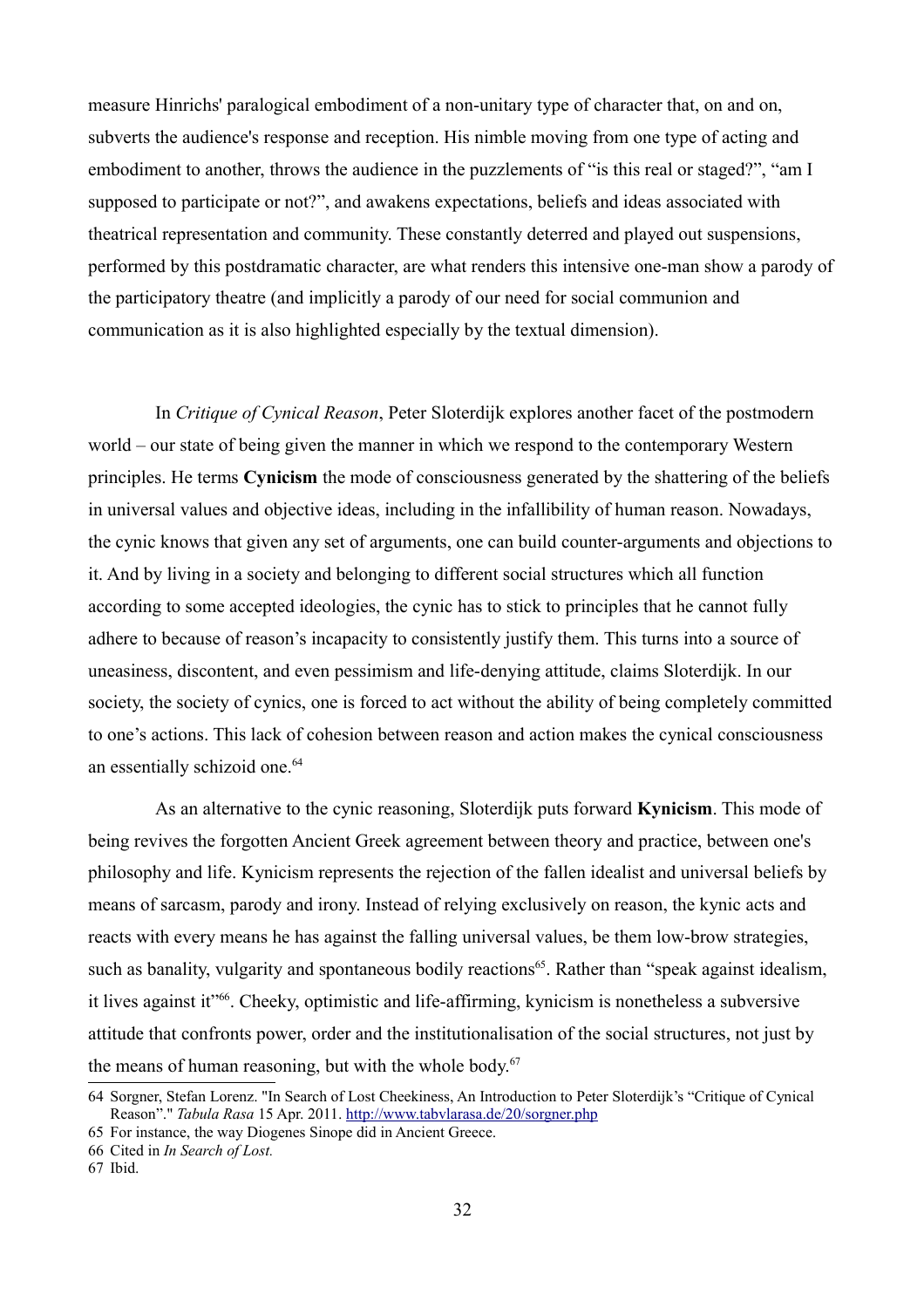In postdramatic theatre, one can find illustrations of both the cynical and the kynical modes of being. The lack of cohesion between the thoughts and actions of a character is the quintessential representation of cynicism. Postdramatic characters are seldom structured through the coherent use of dialogue/thoughts or plot/actions. By disconnecting the humans on stage from narrative, actions and dialogue, or by divorcing voice from the physical body or gesture, the figures on stage no longer function as entities with a consistent and unitary self, but as dis-harmonic entities trapped in a space of inaction and all-consuming critique.

For instance, in Rodrigo García's *Golgota Picnic*, the actors perform on two successive and sometimes overlapping levels: the epic-mental dimension, and the visual-gestural dimension. On the former level, they are trapped on Golgota, the death place par excellence, foremost figuring through their extended philosophical monologues which come one after another (addressed either to the audience, either to the other performers). On this level, which stands out as a place of inaction and autism, the figures verbally address and criticize our contemporary excesses, lack of values, greediness, egoism that we self-destructively perpetrate through the capitalist ideology. On this plane, the figures are foregrounded as the human cynical reason, which is trapped in its own selfawareness and all-consuming critique, and which paralyses action and real social interaction. The cynical consciousness is enforced on the visual-gestural level of the characters as well. On this plane, the postdramatic entities function as moving images, and, through the visceral force of visuality, they critically distort mythical and biblical images (re-claiming thus their critical commentaries on the ideologies and dogmas embedded in our contemporary society). Moreover, the sequence of the moving sculptures unrolls dis-harmonically, and fragmentarily, as they are openly constructed and deconstructed by the performers (through their naked presence as mere performers/ constructors). In this way, once again the cynicism's lack of harmony between reason and real, coherent actions is fore-fronted.

On one hand, paradigmatic representations of the kynical attitude include the increased and emphatic use of physicality on stage, including the notorious blurring of the boundaries between human and animal, human and non-human. On another hand, kynicism covers the whole range of subversive attitudes, typical of postmodernism, that thrive on parody, irreverence, provocation, and outrage in their most direct, and physical forms. For example, Petrus' *Robo a Gogo* tackles also with the critique of Western ideologies, its excesses, loss of values and innocence, employing instead a type of kynical consciousness. Peter, the robot, personifies successively Petrus – acting as the theatre maker in search of his total theatre and transcendence – and Jesus – acting as the salvation figure that fights against the forces of evil. And while the character's speech critically deals with the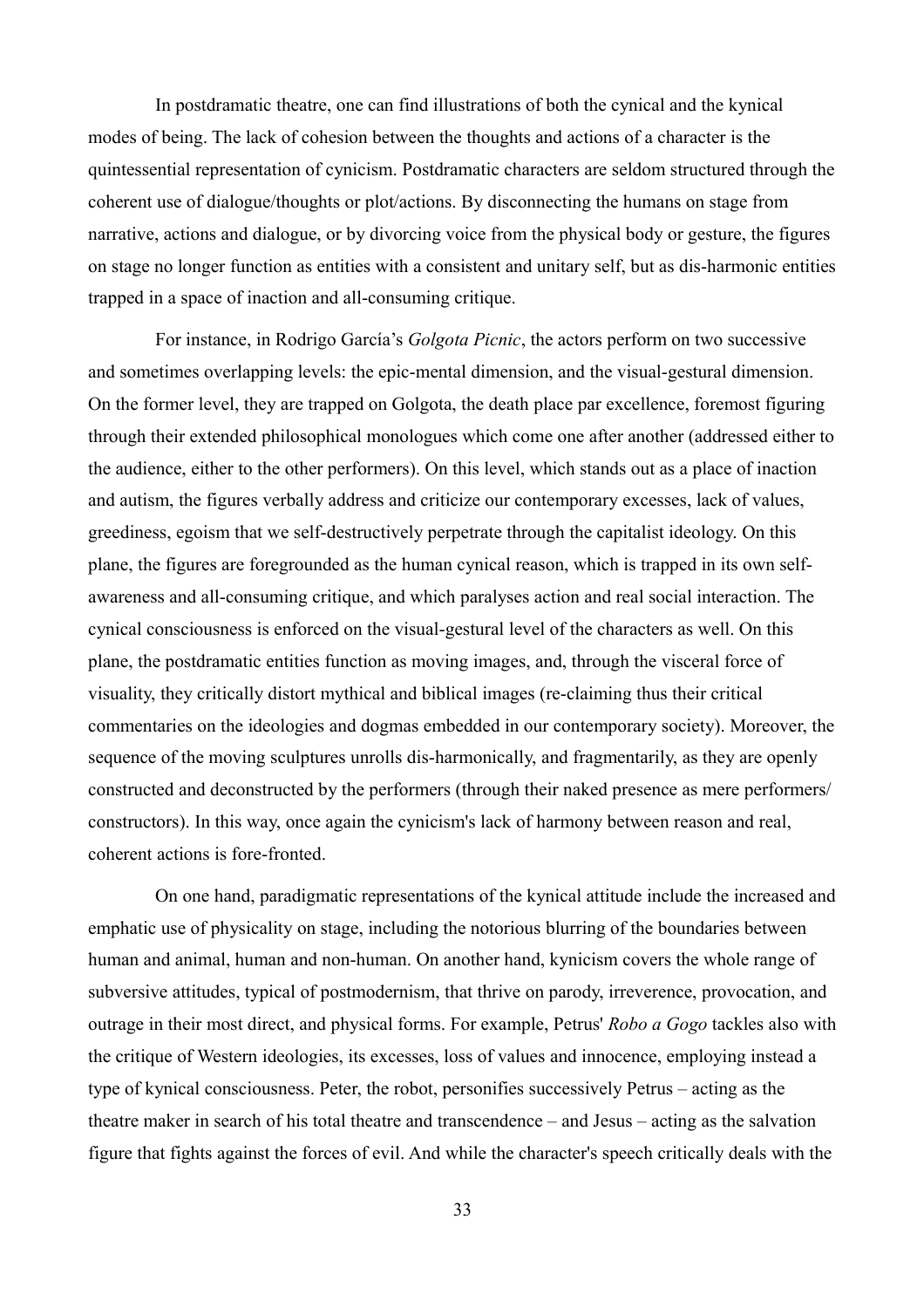destructive nature of Western society, the postdramatic entity is enveloped in a thorough subversive atmosphere through the usage of strong imagery of sexuality, nakedness, and domination. And because, in the end, the figures representing the forces of good win over the forces of evil, the postdramatic entity carries a life-affirming and optimistic attitude. Notwithstanding, there is a peculiarity to this present form of cheeky kynicism. In order for this postdramatic character as the kynical consciousness to function and fully live against ideology, is has to transcend human physicality - as the human body of the actor is replaced by a form of Über-Marionette, the technological body of the robot.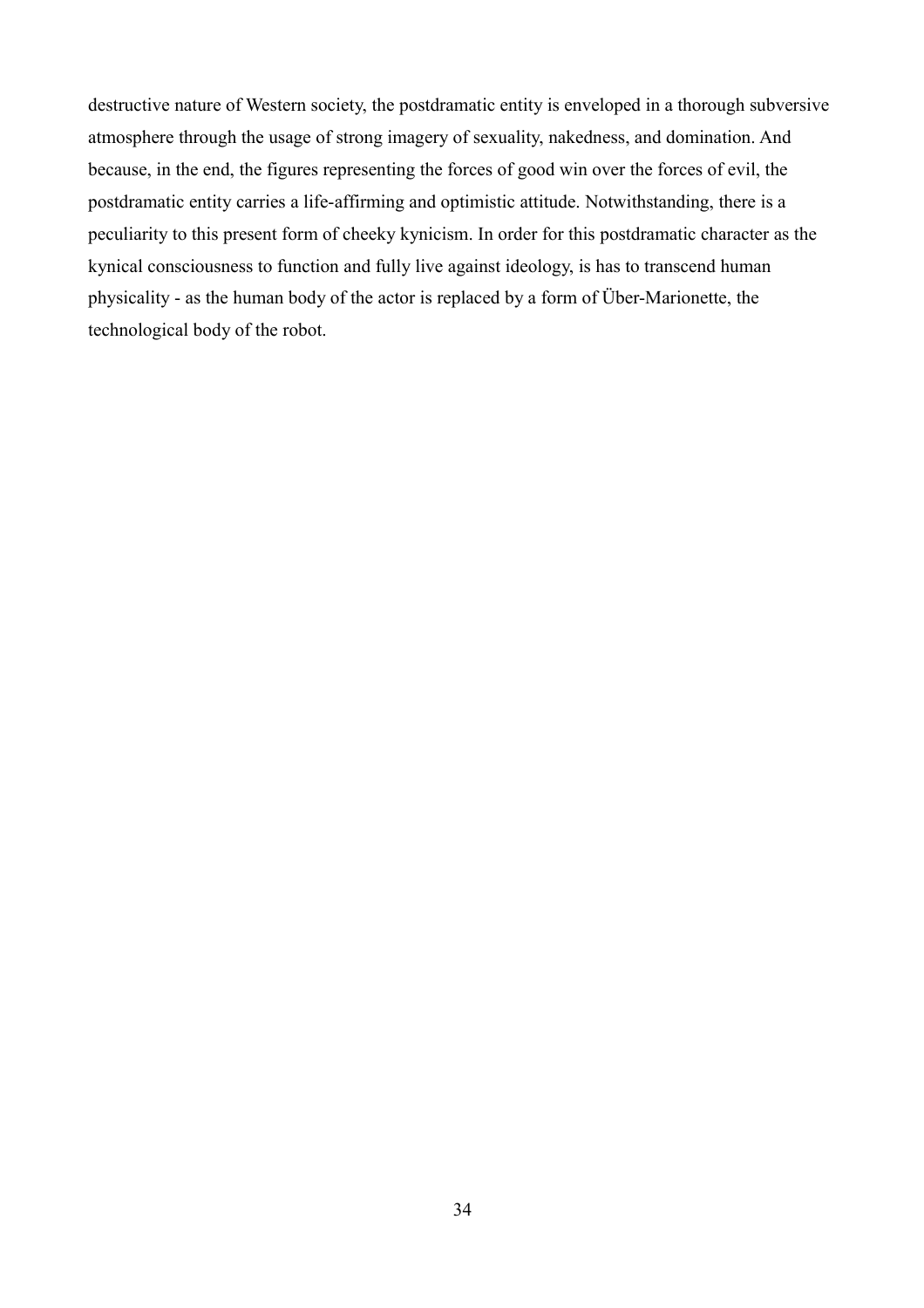# **4. Conclusion**

For a start, it might be useful to clarify some terms whose meaning I implied, more or less evidently, in the previous chapters. By *stage character* I refer to the mask, the figure that the actor or performer wears and carries along during a theatrical performance. This includes not only the whole range of elements pertaining to the fiction, embodiment, presentation or representation of human modes of being, of actions, behaviours, thoughts, feelings, and emotions (even when these include the actor's "own"), but also the whole range of states of presence and qualities of energy and physicality that the actor plays with while on the stage<sup>[68](#page-34-0)</sup>.

It is worth noting also that for the dramatic theatre (i.e. the type of theatre based on traditional dramatic text), the stage character was invariably the representation, the more or less unitary embodiment, of the *dramatic character* of the play. Because the process of bringing the dramatic character to life was achieved through the construction and playing of a role, each particular dramatic character was represented differently by different actors. As such, for every unique identity of the dramatic character construed by the text and the playwright's imagination there emerged a series of different variations upon it – corresponding to the series of identities as displayed by their actual embodiment on the stage, through the qualitatively different roles of the actual actors.

In the case of postdramatic theatre, on the other hand, things appear completely different, as the written representation of the character, when present, is very much connected to the performance. By fore-fronting the presence of the actor and author in the theatrical act itself, the identity of the *postdramatic character* becomes very much determined by the here and now of the performance and the identity of the participants. For instance, in the play texts of René Pollesch's *Ich schau dir in die Augen,* Rodrigo García's *Golgota Picnic,* as well as Petrus's *Robo a Gogo* , the characters bear or refer to the names of the actors and makers that participated in their creation. Allegedly, if different performance groups tried a future production of these performances, they would bring essential transformations to the play-texts, bringing as well their own personal background, transforming the text's meaning. In other words, if every dramatic character issues a

<span id="page-34-0"></span><sup>68</sup> While the latter elements dominate on the dance stage, the former ones take precedence over the theatre stage. And this doesn't mean that on the theatre stage they exclude each other, nor that the latter series doesn't sometimes dominate, like it does, for example, in several of Romeo Castellucci's pieces.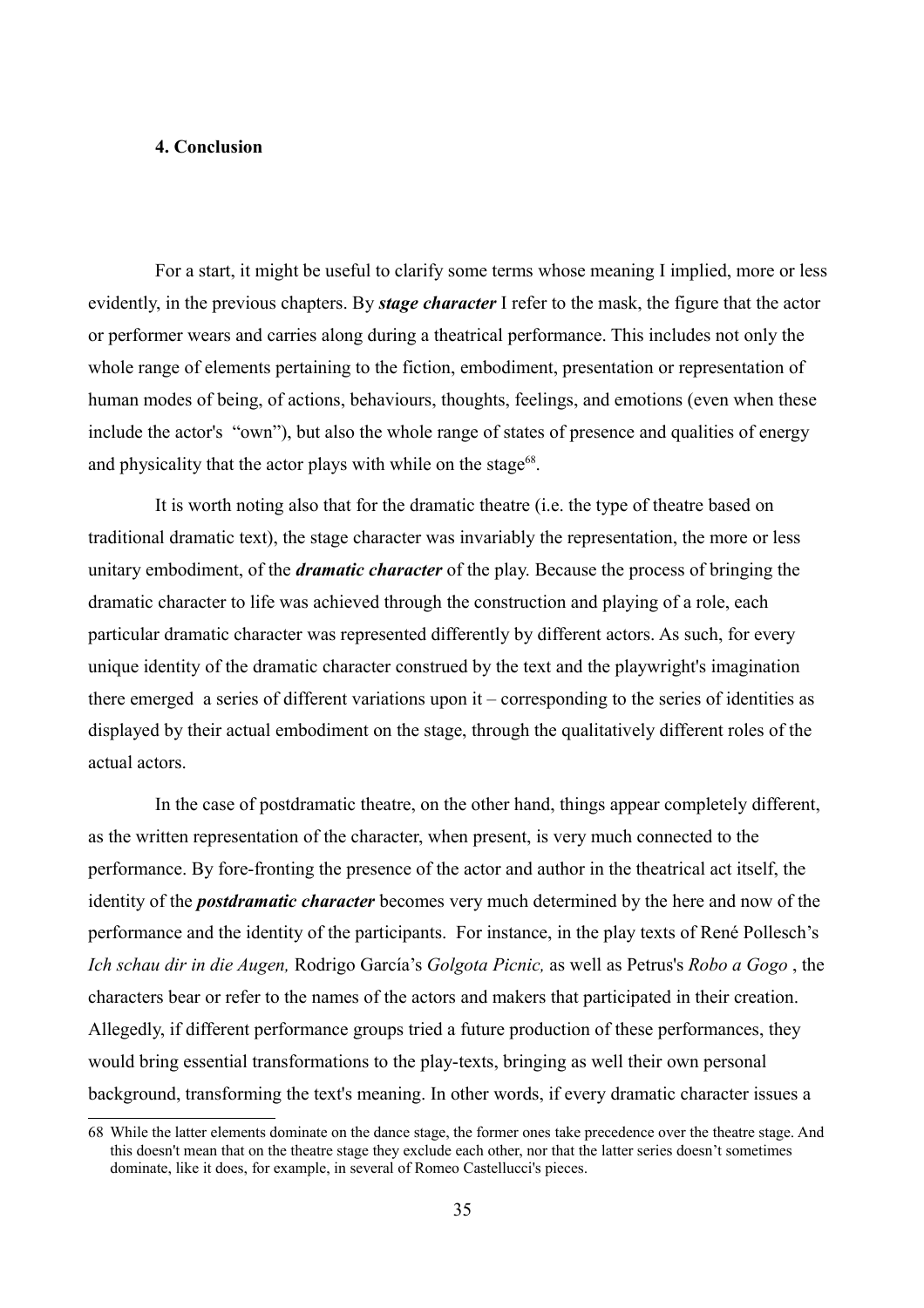multitude of stage characters through the distinct role playings, the postdramatic character is committed to the here and now, and so the multiplication of its actual production on the stage would invite the multiplication, and the reconfiguration of its written version as well. In other words, in postdramatic theatre, the metanarratives are negated as carriers of "universal truths", and the text is negated as a carrier of unique identities.

Hence, among the most important differences between the dramatic character and postdramatic character of the stage stands the the turn away from a textual perspective to a performative perspective. Without the authority of the text, the character turns from a "given", an inscribed entity, into a performed, created and self-created entity. This paradigmatic change is accounted as well by the acute intrusions of the voice of the author at the level of character. These very direct penetrations take a variety of forms, such as the intensification of the performers' presence, pure physicality of the performers in favour of physicality as a means, the inclusion of the creators (director/performer)'s backgrounds and identities in the universe of the theatrical act, selfreferentiality, and the emphatic here and now of the performance.

This change of paradigm is associated as well with the move from a transhistorical paradigm to a historically, culturally, artistically self-conscious one, which foregrounds the awareness that every position carries its own trace, and is framed by its historical and cultural underlying identifiers. And thus, instead of a determinate, stable entity that is "there" and can be represented, postdramatic characters stand out as unstable, multilevel, and schizophrenic entities that are created and self-created in the very act of theatrical representation. On another hand, this performative quality of character is often directly appointed on the postdramatic stage by unmasking character as a relative entity, a construct informed by the conventionalism of theatrical means, devices and dramatic construction itself.

Another possible line of thought that could be further pursued and developed elsewhere to elucidate the nature of postdramatic characters is the relation between the new theatrical devices that prevail on the stage, such as intertextuality, self-referentiality, visuality, musicality. These don't exclude the use of the old dramatic shaping devices, such as speech, dialogue, action, gesture, even if nowadays these are used in very distinct and fragmentary manners (inspired, among others, by the fragmentary and concentrated usage brought about by Beckett)

For instance, intertextuality and intratextuality are devices very often used in the postdramatic theatre. Moreover, they can take a myriad of forms, such as the reinterpretation or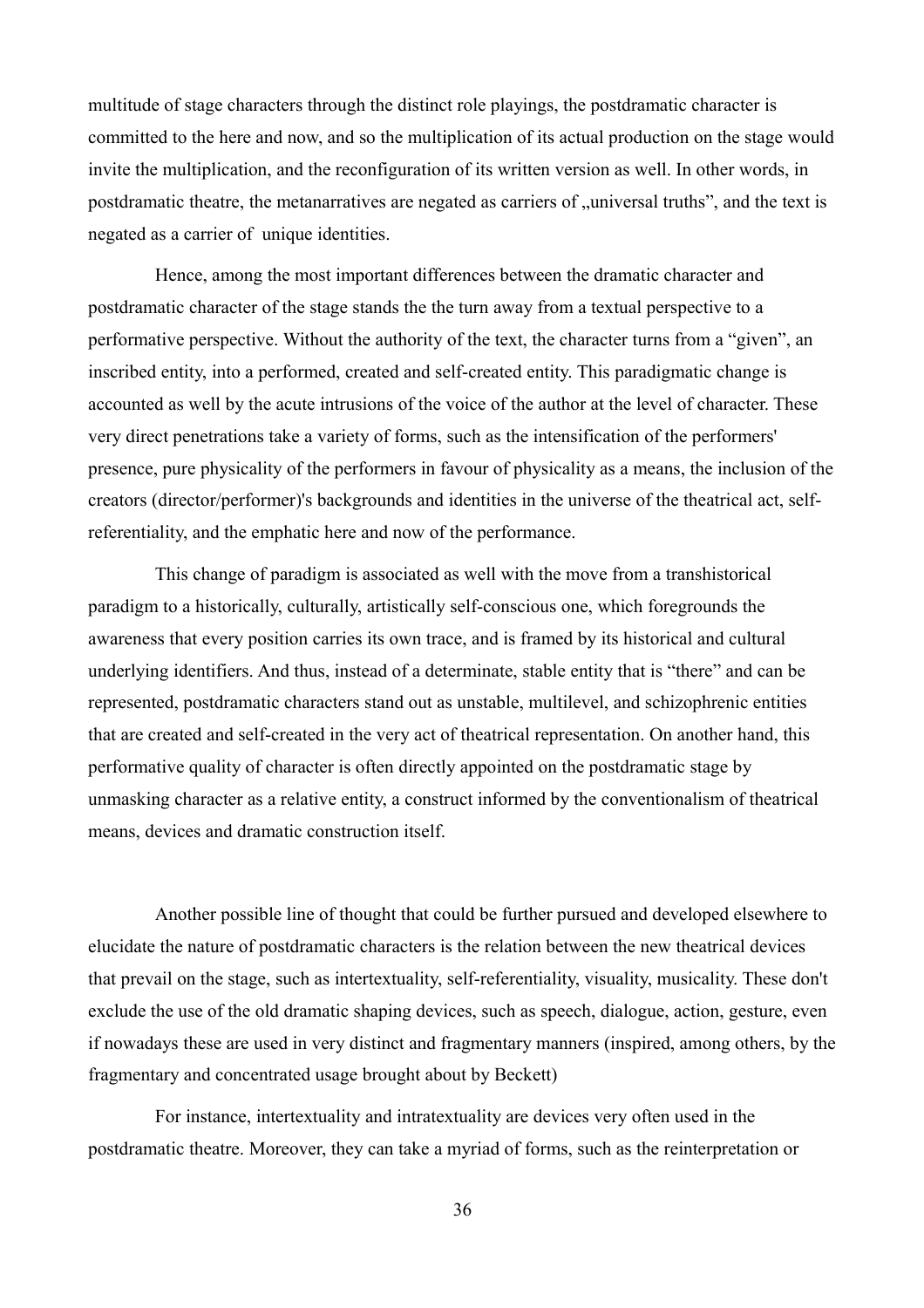rescoring of master pieces, and disfigurement of historical determinate artistic styles (Elizabeth LeCompte's *Hamlet*); commentaries upon philosophical writings or dogmas (René Pollesch's *Ich schau dir in die Augen*); allusions to the current myths and underlying meta-narratives of our society (René Pollesch's *Ich schau dir in die Augen,* Rodrigo García's *Golgota Picnic,* Petrus's *Robo a Gogo*); critical contortions of historical, biblical or mythical stories (Rodrigo García's *Golgota Picnic,* Petrus's *Robo a Gogo*); playful or ironic references to and distortions of the audience's beliefs and expectations (René Pollesch's *Ich schau dir in Die Augen*).

Because of such devices, and the lack of traditional dramatic narratives – long fables based on causality and linearity – postdramatic characters raises above individuality and personal nature. While their memory becomes inflated by these myriads of references, their individual narrative becomes suffused by the archetypes of our collective subconscious, and the associated metanarratives of our society, all referenced in the theatrical construction. And even when the presence of the performers or the creators' own voices penetrate the universe of the theatrical act, their personal memories and narratives (which are anyway aesthetically distorted) get intermingled with the actual textuality of the performance, and integrate into the collective memory and consciousness through the incorporation of the audience in the universe of the performance.

The move of focus from the individual memory and personal narrative to the collective memory and subconscious, mirrors several aspects of our society. In the age of information and communication, an age in which we are connected as never before, and an age that floods us with information, everything that is personal carries and extends in a way into the collective and impersonal. And the boundaries between the private and the public, personal and trans-personal, individual and collective, become as well very fluid.

Moreover, Beckett made as well extensive use of intertextuality, through the multitude of references, and manipulative insertions of the fragments of the "dead" texts from Western literature, as well as through the multiple allusions to dramatic types, such as the tragic figures or the servants. And this 'collective memory and subconscious' quality is one of the many reasons for which Didi and Gogo, Lucky and Pozzo, Hamm and Clov rather than represent individuals, personify mental states, and elementary modes of being in the world. This enforces my arguments from the second chapter, in which I tried to show that, to some extent, it is the modern, avant-garde and neoavantgarde reformers that implanted the seeds of postdramatic characters.

Another example is self-referentiality, which is another postdramatic device that is often employed in performances, and that both multiplies the personalities of the character, by disrupting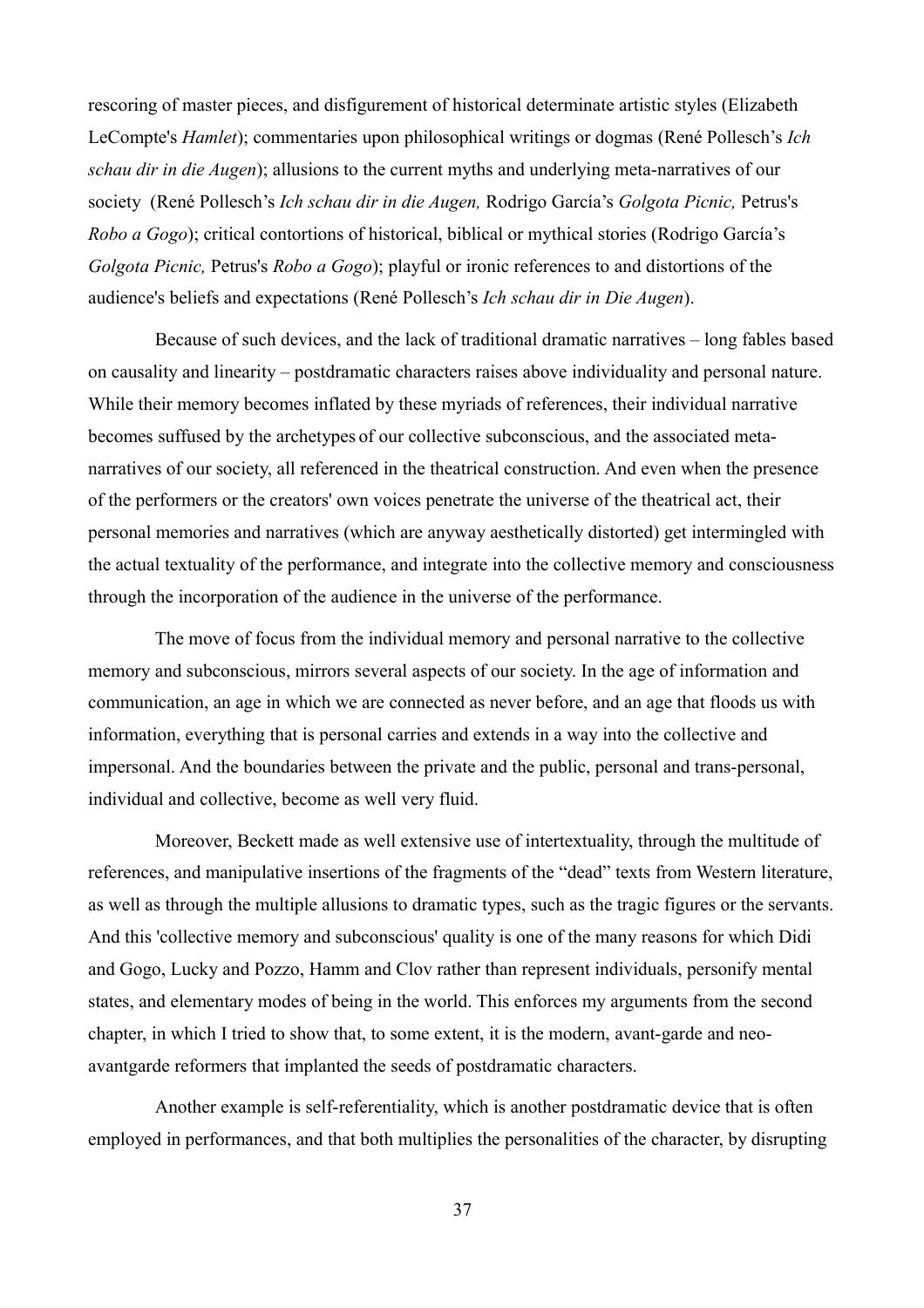their unitary and individual identities. I use self-referentiality as to include a diversity of modes in which performance pieces reference themselves, such as the intensification of the here and now of the performance, of the performers' presence and of the awareness of the audience as being the audience (René Pollesch's *Ich schau dir in die Augen*, Petrus's *Robo a Gogo*); the foregrounding or showing of the elements that have to do with the construction of the theatrical act (Elizabeth LeCompte's *Hamlet*, René Pollesch's *Ich schau dir in die Augen,* Rodrigo García's *Golgota Picnic*); inquisitive retheatricalisations, and self-thematisations (Pollesch's *Ich schau dir in die Augen*, Elizabeth LeCompte's *Hamlet*).

Through these strategies, the paradox of the actor is deconstructed, and the human unit of the stage is split in multiple moments of subjectivity. Figuring subsequently on several plane of embodiment, presence and signification, the character's identity is split in a multitude of small, overlapping and temporary identities. This could also be regarded as the effect of theatricalising live on stage the paradoxes of the theatre, which have been floating over the dramatic theatre for hundreds of years. These paradoxes – as the basic tensions that underlie the relationship between the dramatic character and its embodiment by the actor - have been noted throughout the history of Western theatre in a variety of forms by different theorists and playwrights. For instance, Diderot distinguished under the concept of the paradox of the actor the peculiar fact that the less natural the actor's embodiment is, the more natural the stage character will appear. Another instance are Prospero's words<sup>[69](#page-37-0)</sup> from Shakespeare's *The Tempest* which point, among many other things, as well to the characters as existing in a liminal space, at the boundary between imagination and materiality, between illusion and reality. Later on, the Pirandellian character personifies this tension, through his acute self-awareness of his life on the stage and of theatre as the condition of its existence, of its coming to life. Thus, another point of continuity between dramatic character and postdramatic character are offered by these paradoxes which still prevail in theatre, even if under completely different forms. While on the dramatic stage these are only hinted and underscored as tensions, in postdramatic theatre they are openly presented as critical issues and their embodiment splits the theatrical human unit in multiple levels of identities.

All in all, it is due to this observed variety of points of continuity that I framed the examination of the postdramatic character in terms of a continuous line of development. To this

<span id="page-37-0"></span><sup>69</sup> "Our revels now are ended. These our actors/ As I foretold you, were all spirits, and/ Are melted into air, into thin air:/ And like the baseless fabric of this vision,/ The cloud-capp'd tow'rs, the gorgeous palaces,/ The solemn temples, the great globe itself,/ Yea, all which it inherit, shall dissolve,/ And, like this insubstantial pageant faded,/ Leave not a rack behind. We are such stuff/ As dreams are made on; and our little life/ Is rounded with a sleep."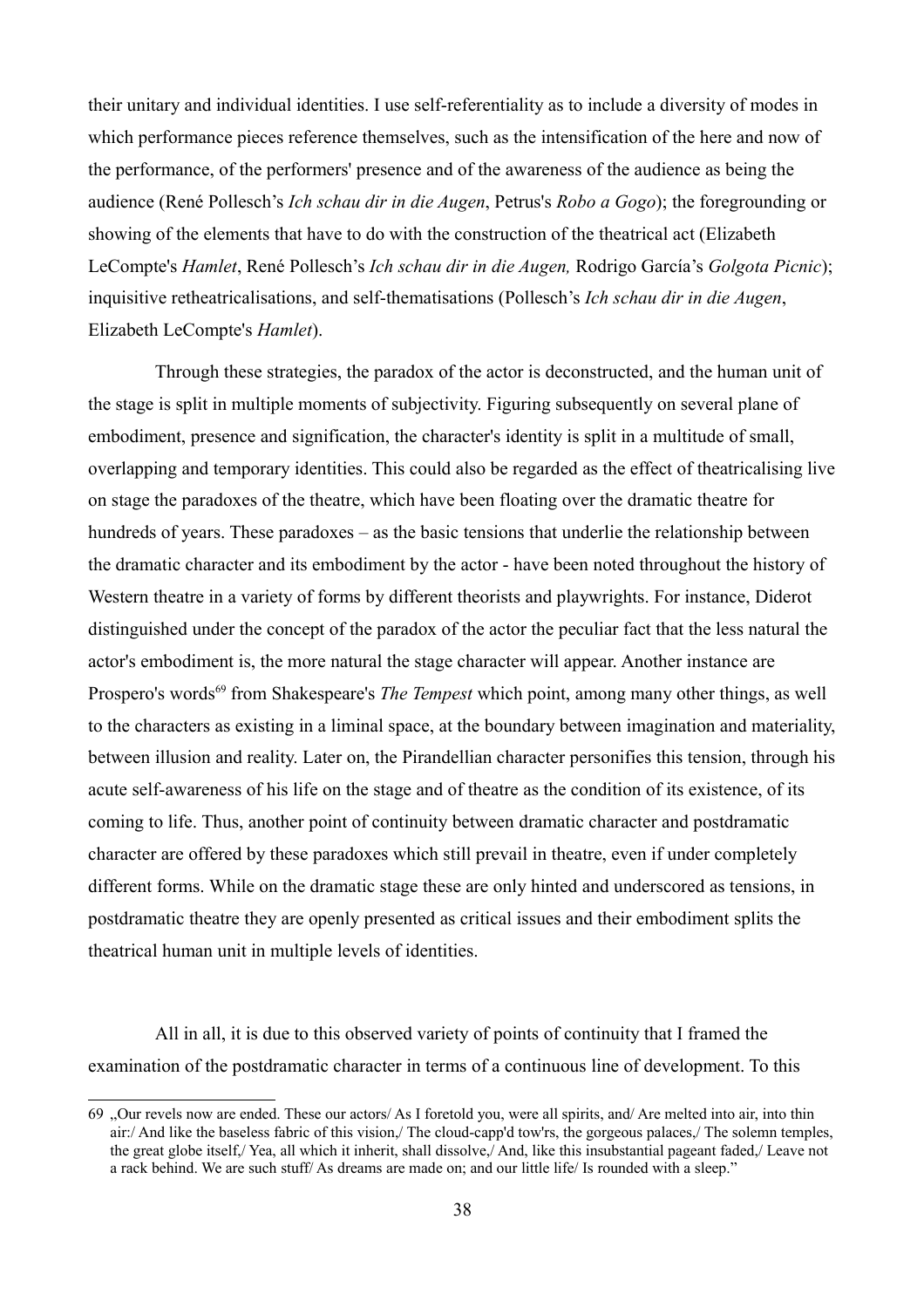effect, in the second chapter, I distinguished the metaphysical, critical and theatricalist types of strategies as important innovations brought about by the anti-realist types of theatres and the deindividualising symbolist impulse. These strategies - which negate the individual through the exploration of the boundaries between reality and illusion, presence and embodiment, presentation and representation - have been taken further, at the level of writing, most prominently by the Absurd Theatre. At the level of character, illustrious examples of such strategies include character breaking, the Pirandellian type of character, or the allegorical doubling of character.

Considered by most scholars on the verge of the dramatic death, Beckett's characters carry nonetheless metaphysical, critical and theatricalist traits. Further, I showed that the central innovation brought by Beckett, which accounts for the fatalist views, is his dismantling of the character's dramatic shaping devices through a fragmented and concentrated use of speech, dialogue, actions and plot. Nowadays on the postdramatic stage, these old dramatic shaping devices (dialogue, speech, voice, actions, gesture, conflicts, thoughts) when they are present, stand on their own. Their place as main shaping devices have been taken by new postdramatic ones, such as intertextuality, self-referentiality, visuality, intermediality.

Furthermore, the transformation of the dramatic character is due, on another hand, to the avant-gardist expansions of the art of acting. To this effect, I showed how Lehmann, by foregrounding these innovations – particularly the intensification of the presence and physicality of the actors – reduces the functioning of the body in theatre to that of dance. I argued that his theory of the theatrical body unjustly imposes an extreme scepticism towards meaning and reality making. I argued that these avant-gardist strategies, rather than dispel the characters and the play of masks on the postdramatic stage, lead to a richer and more complicated nature of character, as an interplay between its multiple dimensions. These levels of the character can take, in their turn a myriad of forms, such as the gestural, vocal, physical, mental, emotional, figurative, allegorical, critical, epic, metaphysical level. Hence**,** the game between the distinct levels of character are informed not only by the theatricalist, critical and allegorical strategies, but also by the expansion of the actor techniques which turned the performer's acting into an agile move between total presence, distancing, and substitution. Subsequently, I argued that the essential difference between the dramatic forms and the postdramatic characters is the dissolution of the unity of character.

In the third chapter, I framed the dissolution of the character against the wider setting that informed it – the multiple subversions of a unitary and autonomous self, coupled with the doubts about language and the authority of the text. The postmodernist notions have served me to look at four case studies and examine the nature of several postdramatic characters. I showed how through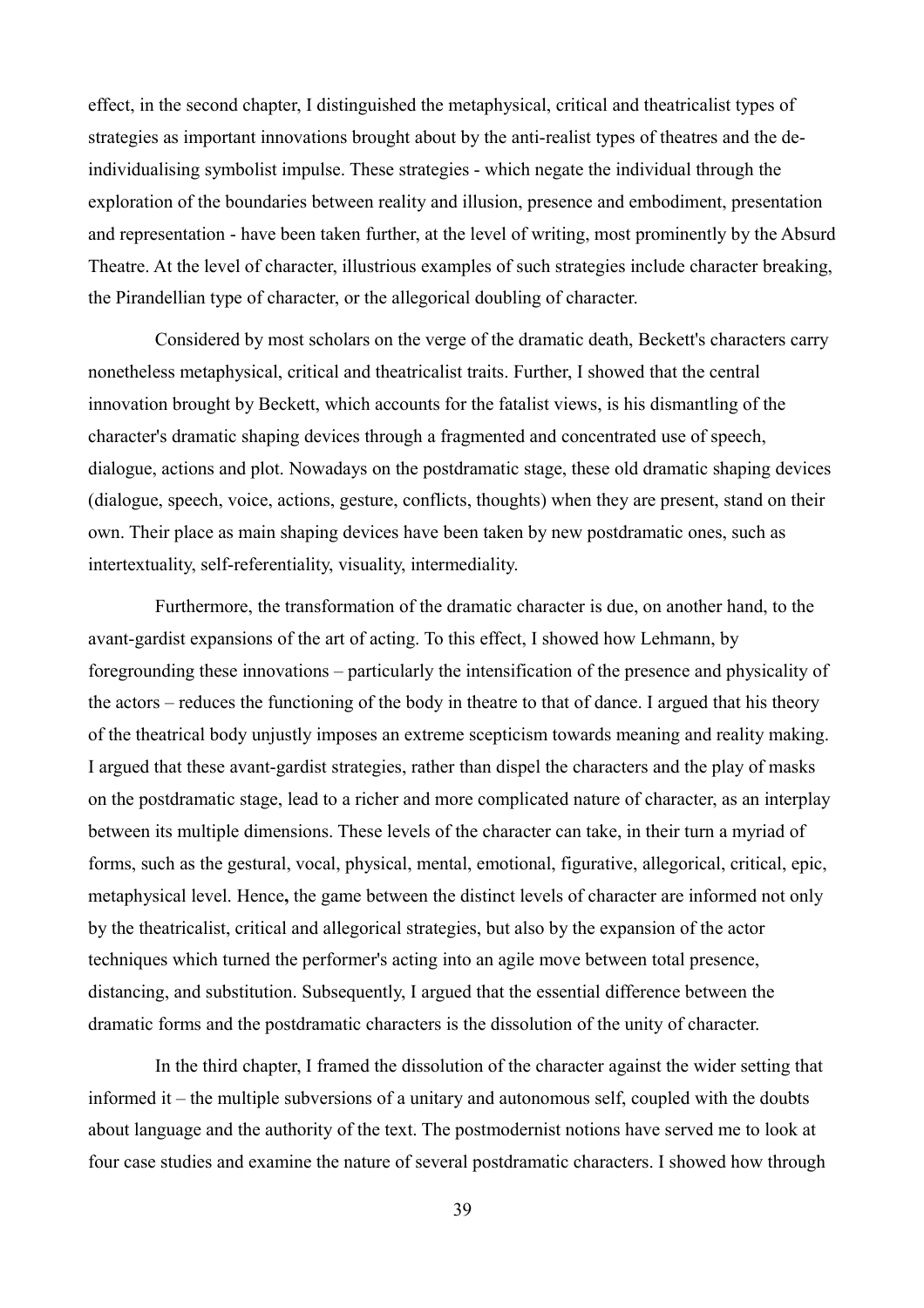extensive use of physicality and meta-theatrical strategies, the autonomy and unity of the subject is exposed. On the post-dramatic stage, instead of autonomous and unitary representations of people, we have characters as multi-layered schizophrenic entities that inhabit the stage. The unity of character has been deconstructed and replaced by a new texture made out of a combinatorial game played between the selves of the dramatic persons, the actor, and the man behind.

Although now de-masked and without a unitary and univocal guise, the actor's playing with and among roles still remains one of the constitutive elements of performance, as character remains one of the central theatrical elements in terms of meaning, focalization, internal and external theatrical communication. And it is the innovative strategies of the revolutionary playwrights and the avant-garde and neo-avantgarde reformers along with the dissolution of the unity of character and the unity between text and performance that led to the transfiguration of the dramatic characters into the postdramatic characters.

As a *future research project* that could continue the ideas hereby tackled, I have presently two distinct topics in mind. The first one would be a more in-depth investigation of the present paper's many threads. I would like to continue further the investigation of the many connections between on stage and off-stage human identity, the self and man in general. For this purpose, I would delve more into the continental philosophy of the last century, as well as into the work (practice and theory alike) of the most notorious representatives of the post-dramatic theatre, Romeo Castellucci and Bob Wilson. Moreover, I would refine my attempt of a theory of the postdramatic character by marking out more the connection between theory and practice.

A second future research thread that I have in mind is a focalization of the present research on a more historico-cultural determinate area. I would very much like to investigate the constructions of identity and human representations in the "post-communist" Romanian culture. For this, I would start my investigation by delving into post communist studies, sociological and anthropological studies, as well as into several of the postmodernist's theories relevant for reading the Romanian culture of the last century. I would connect this to the artistic constructions of identities, by mapping and analysing at large the Romanian postdramatic theatre of the last 23 years. Moreover, I would as well investigate theatre's relationship to film, inclusively by mapping also the artistic practice of writing the postcomunist identity within the "Romanian New Wave" of cinema.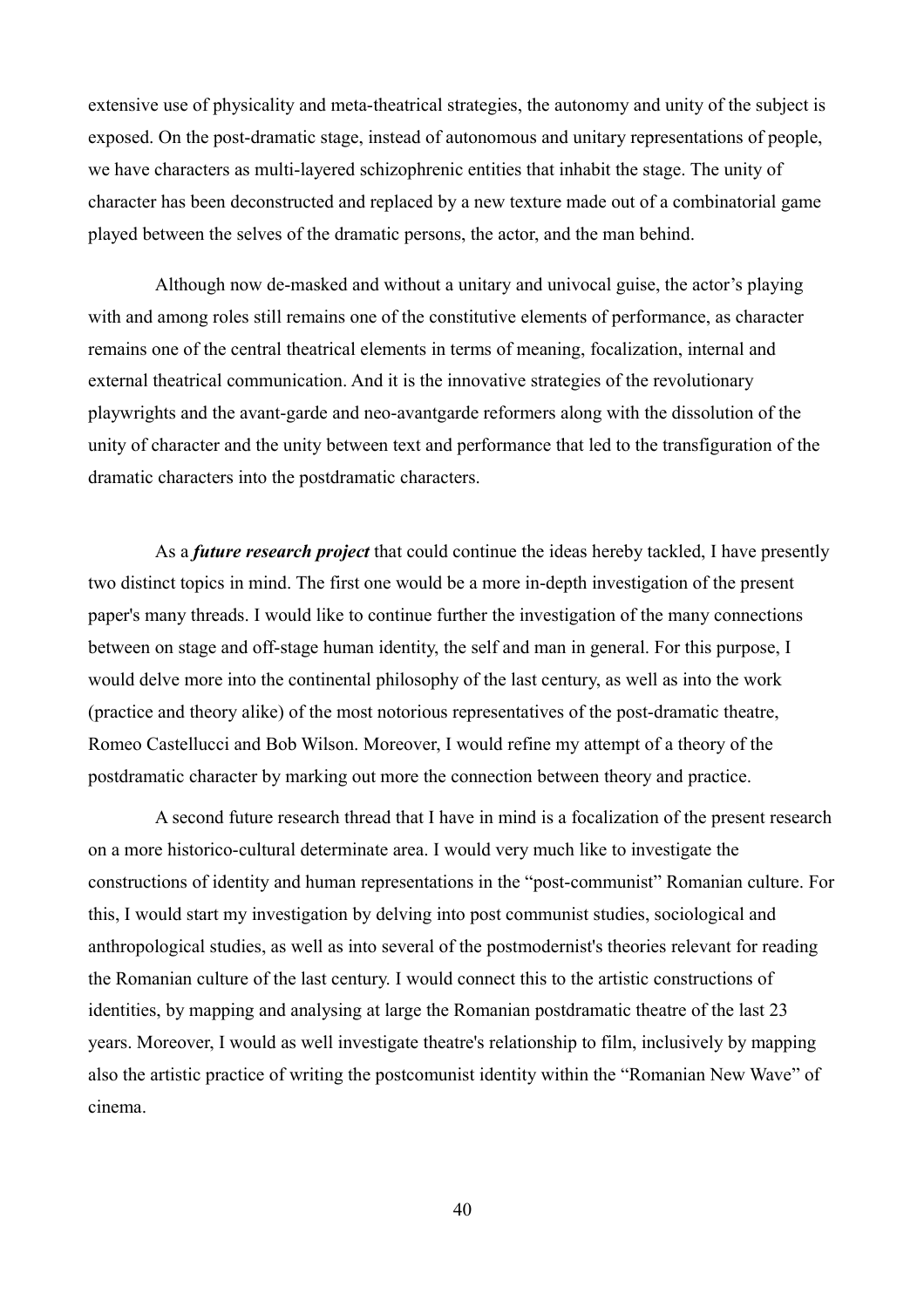#### **BIBLIOGRAPHY**

#### **Books**

Artaud, Antonin. *The Theater and Its Double.* New York: Grove, 1958.

Bradby, David. *Beckett: Waiting for Godot*. Cambridge: Cambridge University Press, 2001.

Călinescu, Matei. *Five Faces of Modernity*. Durham: Duke University Press, 1987.

Farrell, Frank. *Subjectivity, Realism and Postmodernism: The Recovery of the World in Recent Philosophy.* Cambridge: Cambridge University Press, 1996.

Fischer-Lichte, Erika. *History of European Drama and Theatre*. Trans. Jo Riley. London: Routledge, 2002.

Fuchs, Elinor. *The Death of Character: Perspectives on Theater after Modernism*. Bloomington: Indiana University Press, 1996.

Grotowski, Jerzy. *Towards a Poor Theatre*. Ed. Eugenio Barba. Holstebro: Odin Teatrets Forlag, 1968.

Lehmann, Hans-Thies. *Postdramatic Theatre*. Trans. Karen Jürs-Munby. London: Routledge, 2006.

Lyotard, Jean-François. *The Postmodern Condition: A Report on Knowledge*. Trans. Geoff Bennington and Brian Massumi. Manchester: Manchester University Press, 1984.

Webb, Eugene. *The Plays of Samuel Beckett*. London: Peter Owen, 1972.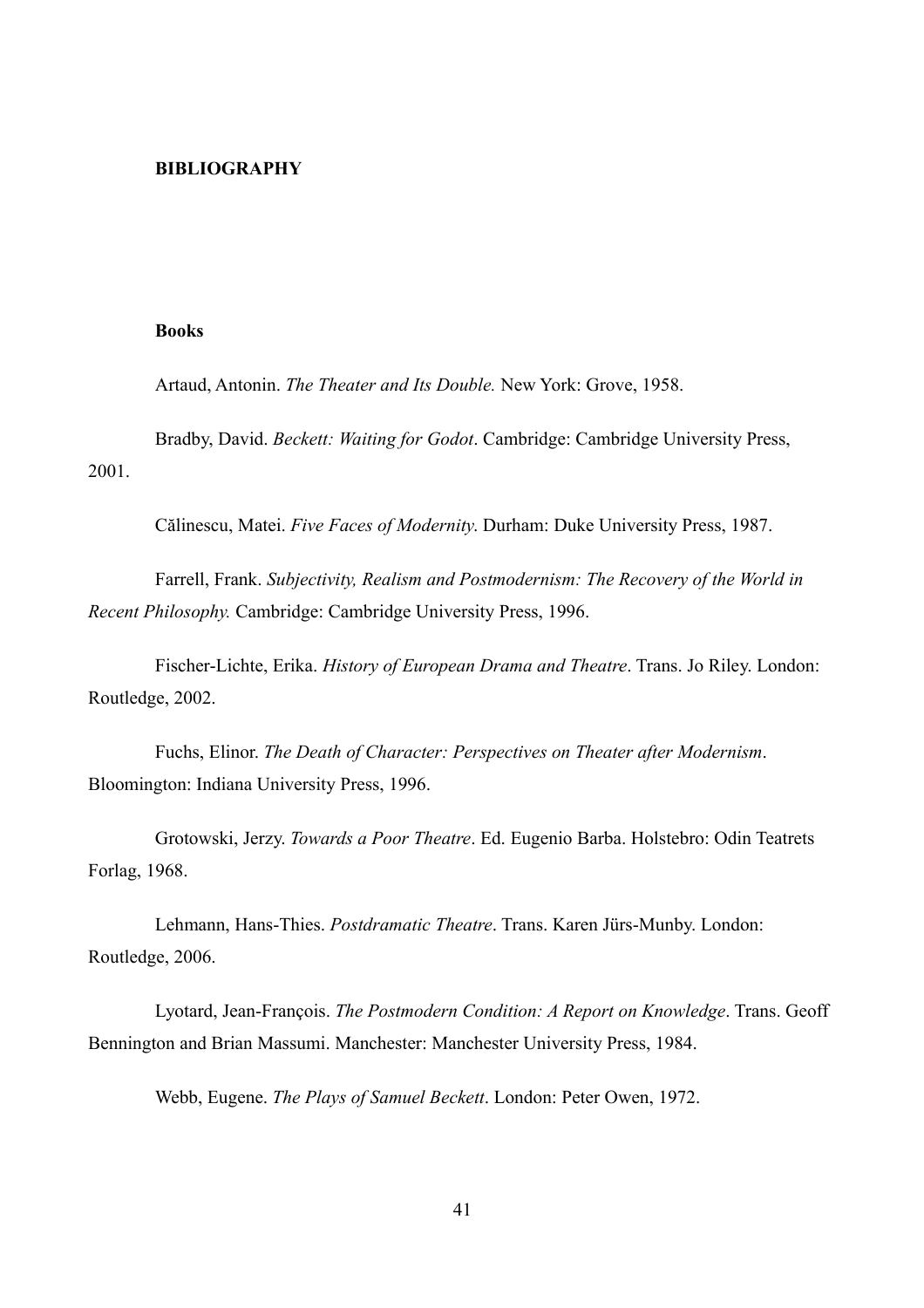## **Articles**

Bouko, Catherine. *The Musicality of Post-Dramatic Theatre: Hans-Thies Lehmann's Theory of the Independent Auditory Semiotics.* Web. 4 Aug. 2012. <http://www.enl.auth.gr/gramma/gramma09/bouko.pdf>

Sorgner, Stefan Lorenz. "In Search of Lost Cheekiness, An Introduction to Peter Sloterdijk's "Critique of Cynical Reason"." *Tabula Rasa* 15 Apr. 2011. Web. 12 Apr. 2012. [http://www.tabvlarasa.de/20/sorgner.php](http://www.tabvlarasa.de/20/sorgner.phps)

# **Plays & Play texts**

Beckett, Samuel. *Waiting for Godot*

Beckett, Samuel. *Endgame*

Chekhov, Anton. *Seagull*

García, Rodrigo. *Golgotha Picnic*

Pirandello, Luigi. *Six Characters in Search of an Author*

Pollesch, René. *Ich schau dir in die Augen: gesellschaftlicher Verblendungszusammenhang!* 

Shakespeare, William. *The Tempest*

Strindberg, August. *To Damascus*.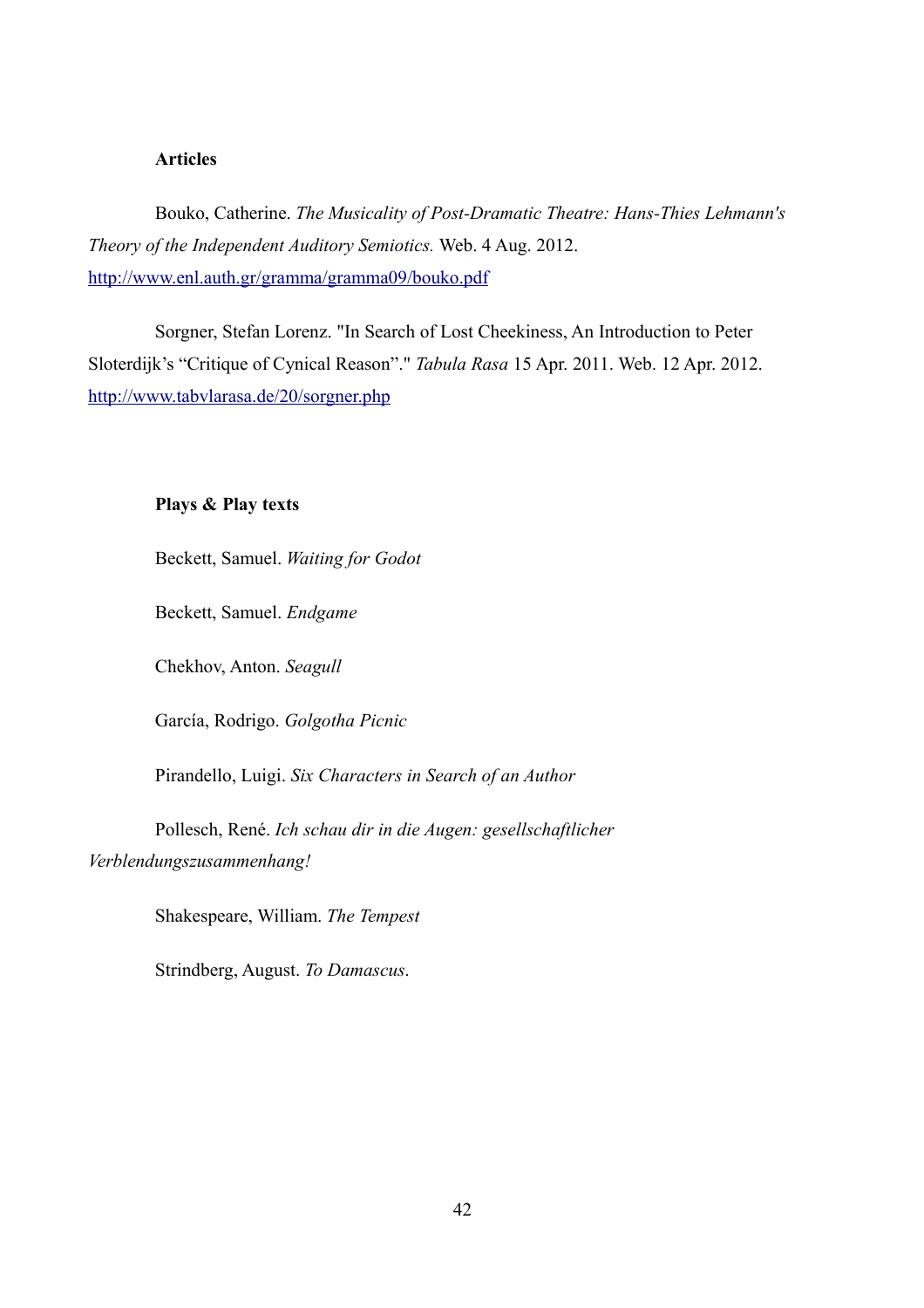# **APPENDIX**

# *Hamlet* **- Elizabeth LeCompte**



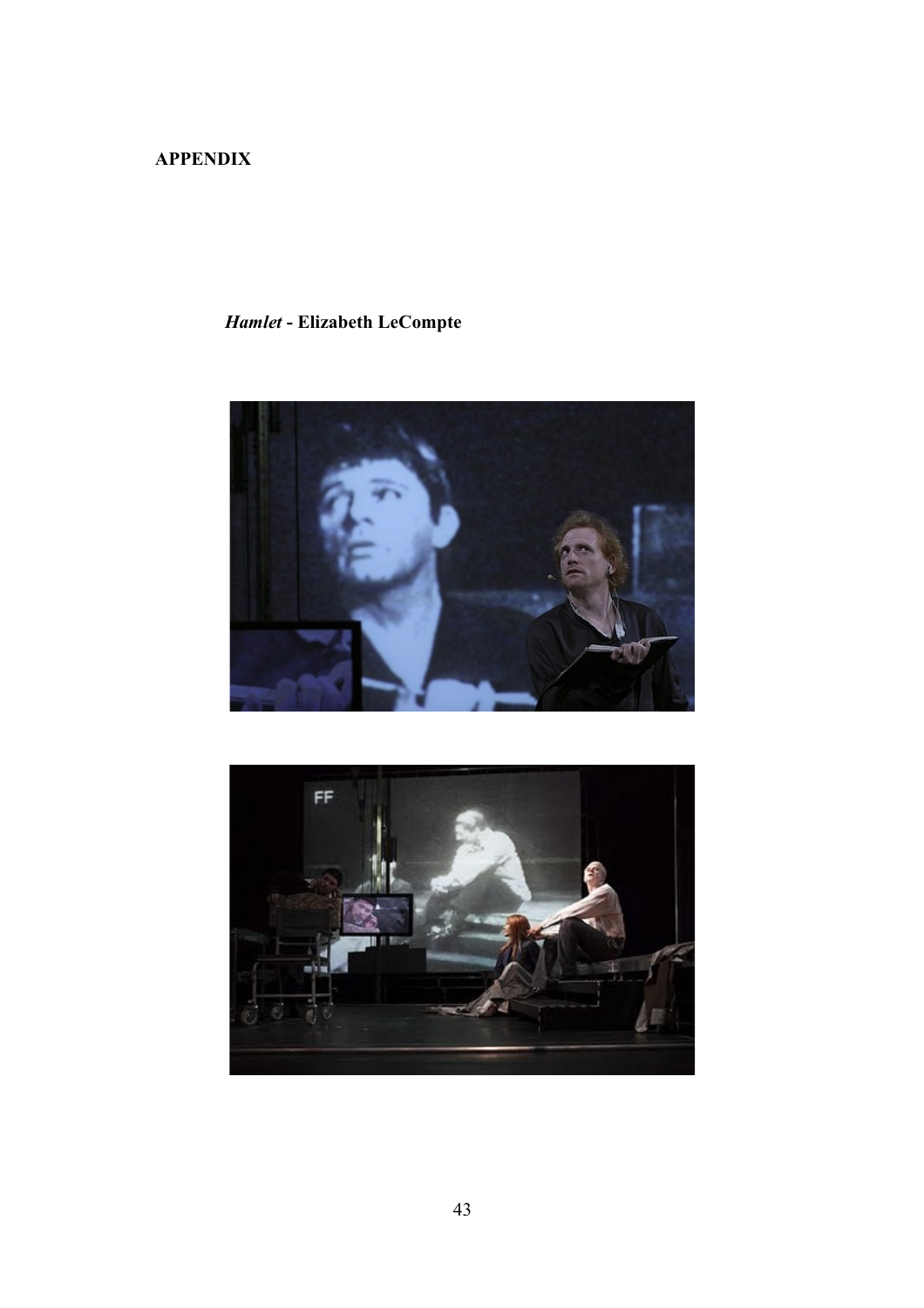# *Golgota Picnic* **- Rodrigo García**



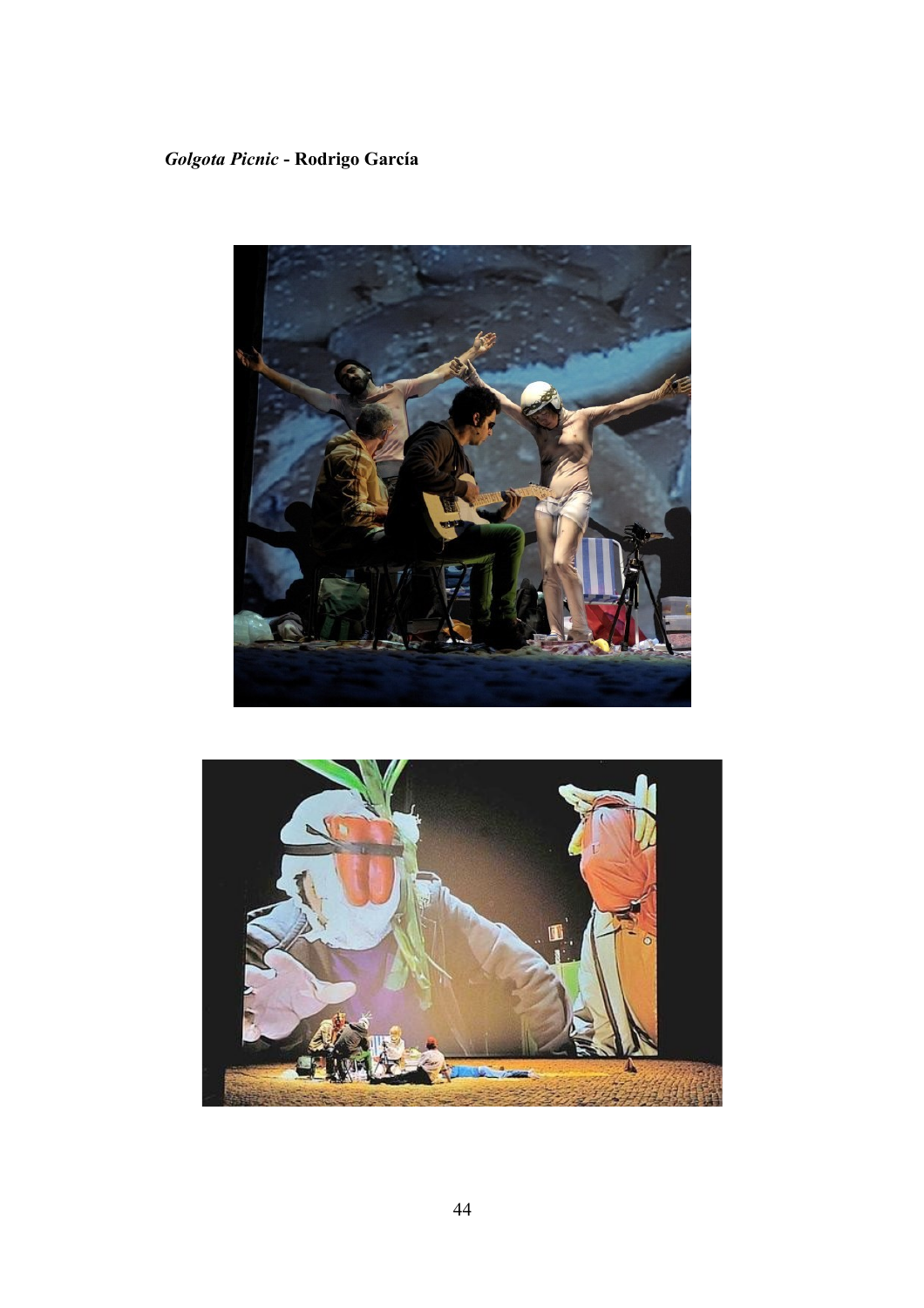# *Robo a Gogo* **- Petrus**